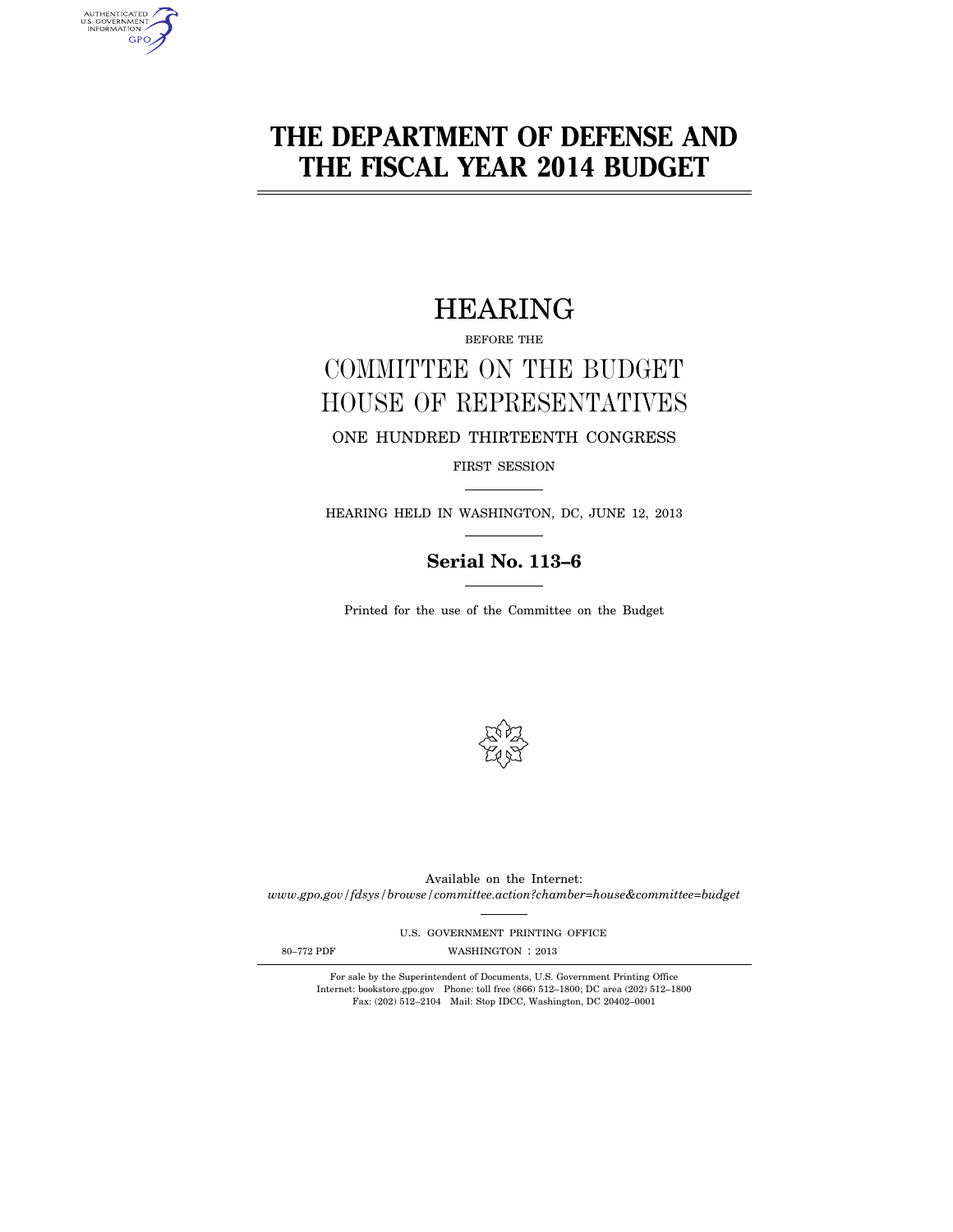# COMMITTEE ON THE BUDGET

PAUL RYAN, Wisconsin, *Chairman* 

TOM PRICE, Georgia SCOTT GARRETT, New Jersey JOHN CAMPBELL, California KEN CALVERT, California TOM COLE, Oklahoma TOM MCCLINTOCK, California JAMES LANKFORD, Oklahoma DIANE BLACK, Tennessee REID J. RIBBLE, Wisconsin BILL FLORES, Texas TODD ROKITA, Indiana ROB WOODALL, Georgia MARSHA BLACKBURN, Tennessee ALAN NUNNELEE, Mississippi E. SCOTT RIGELL, Virginia VICKY HARTZLER, Missouri JACKIE WALORSKI, Indiana LUKE MESSER, Indiana TOM RICE, South Carolina ROGER WILLIAMS, Texas SEAN P. DUFFY, Wisconsin

CHRIS VAN HOLLEN, Maryland, *Ranking Minority Member*  ALLYSON Y. SCHWARTZ, Pennsylvania JOHN A. YARMUTH, Kentucky BILL PASCRELL, JR., New Jersey TIM RYAN, Ohio GWEN MOORE, Wisconsin KATHY CASTOR, Florida JIM MCDERMOTT, Washington BARBARA LEE, California DAVID N. CICILLINE, Rhode Island HAKEEM S. JEFFRIES, New York MARK POCAN, Wisconsin MICHELLE LUJAN GRISHAM, New Mexico JARED HUFFMAN, California<br>TONY CARDENAS, California EARL BLUMENAUER, Oregon KURT SCHRADER, Oregon

PROFESSIONAL STAFF

AUSTIN SMYTHE, *Staff Director*  THOMAS S. KAHN, *Minority Staff Director*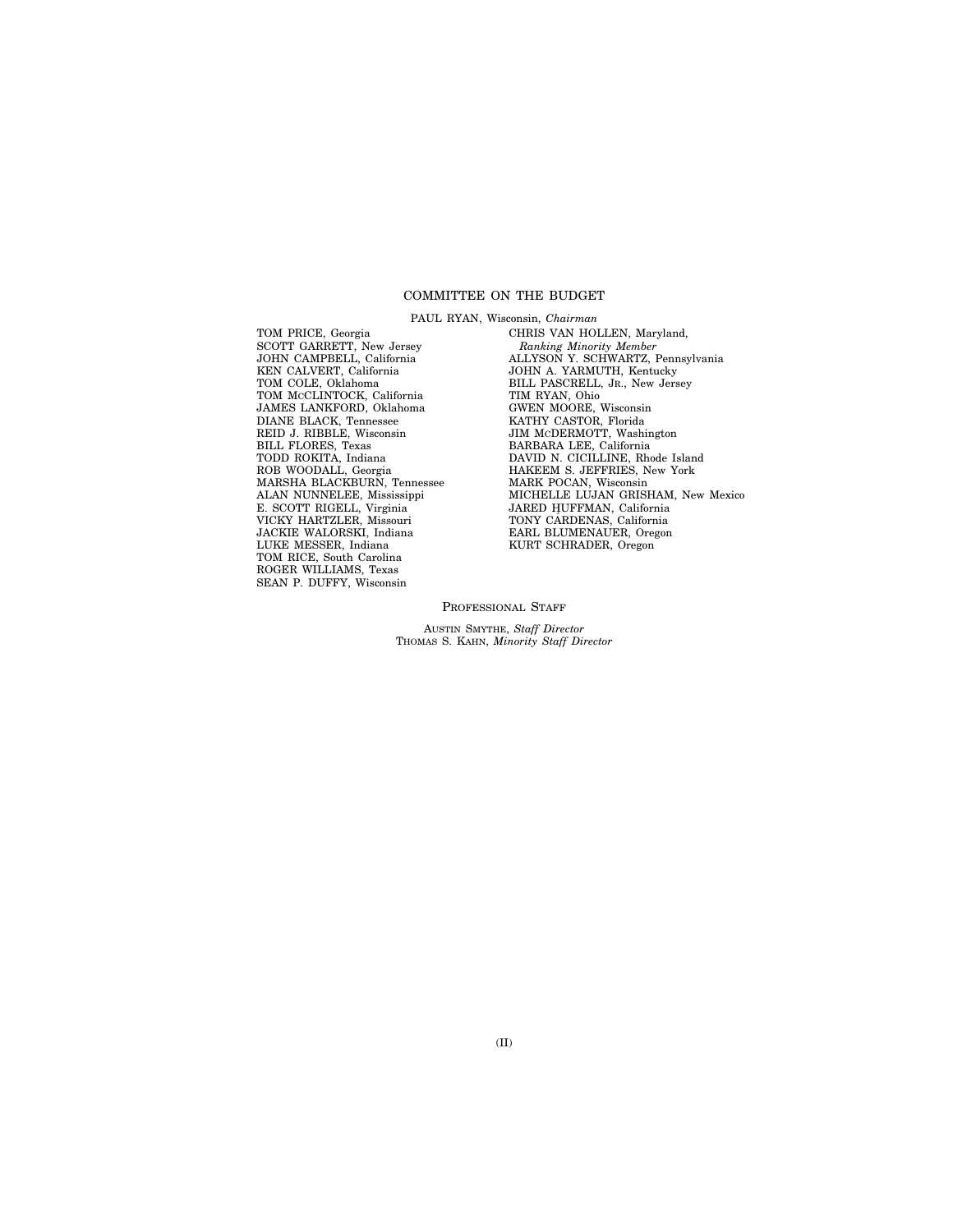# C O N T E N T S

|                                                                                                              | Page                |
|--------------------------------------------------------------------------------------------------------------|---------------------|
|                                                                                                              | 1<br>$\overline{2}$ |
| Hon. Chris Van Hollen, ranking member, Committee on the Budget                                               | 49<br>3             |
|                                                                                                              | $\frac{4}{5}$       |
| GEN Martin E. Dempsey, USA, Chairman, Joint Chiefs of Staff                                                  | 52<br>16            |
|                                                                                                              | 17<br>61            |
| Questions submitted for the record from:<br>Hon. James Lankford, a Representative in Congress from the State |                     |
| Hon. Bill Flores, a Representative in Congress from the State of                                             | 49<br>49            |
| Hon. Luke Messer, a Representative in Congress from the State                                                | 51                  |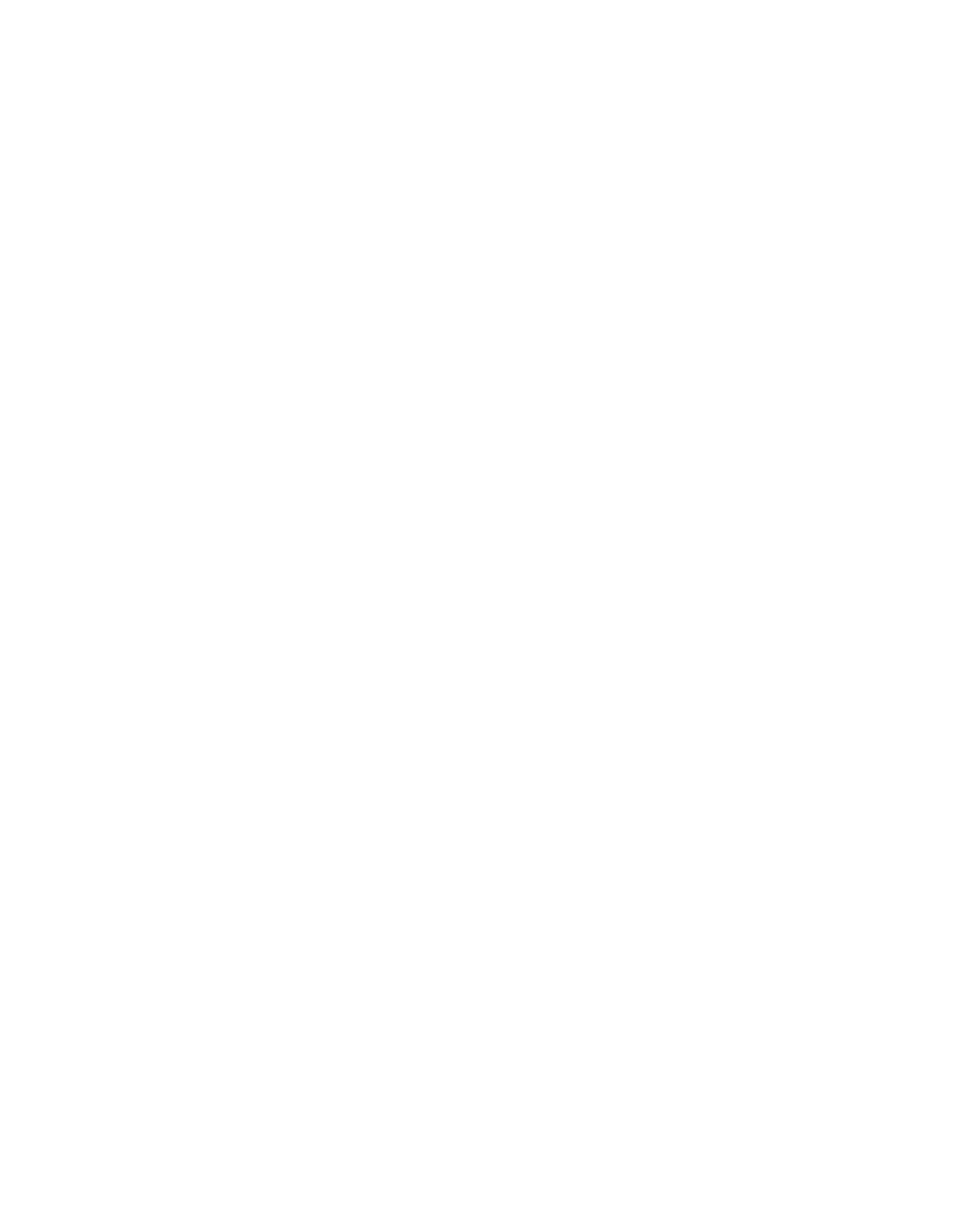# **THE DEPARTMENT OF DEFENSE AND THE FISCAL YEAR 2014 BUDGET**

# **WEDNESDAY, JUNE 12, 2013**

HOUSE OF REPRESENTATIVES, COMMITTEE ON THE BUDGET, *Washington, DC.* 

The Committee met, pursuant to call, at 1:00 p.m., in room 210, Cannon House Office Building, Hon. Paul Ryan, [Chairman of the Committee] presiding.

Present: Representatives Ryan, Price, Calvert, McClintock, Lankford, Ribble, Rokita, Woodall, Blackburn, Nunnelee, Rigell, Hartzler, Walorski, Messer, Williams, Van Hollen, Schwartz, Yarmuth, Pascrell, Ryan of Ohio, Castor, McDermott, Lee, Cicilline, Jeffries, Pocan, Lujan Grisham, Huffman, Blumenauer, Schrader

Chairman RYAN. The Committee will come to order. Welcome, everybody. I want to start on time, or as close to on time as we can because we have a busy day. Number one, we have got votes that are going to hit about 2:30, 2:45. The Secretary and the General have to be down at the White House by 3:00, so I am going to, with consultation from the Ranking Member, knock our question time for each member, including ourselves, down to three minutes each so that everybody gets a chance to ask a question, and we can get this done in time for the pending votes on the floor and in time for their meeting at the White House.

With that, I want to start by thanking our distinguished witnesses: Secretary Hagel, General Dempsey, and Secretary Hale. Each of you served our country, both in military and government, and we thank you for your service. The first duty of government is to keep us safe, and to keep us safe, our strategy ought to drive our budget. But under this Administration, our fear is that the budget is driving the strategies. It is the opposite.

Last year, Secretary Panetta made a budget request, he came here to testify on it, that he said was the minimum necessary to execute the president's strategy. He said that there was, quote, ''little room for cuts if we wanted our troops to fulfill our mission.'' This year's budget request covers the same mission, but over the next 10 years, it is about \$120 billion lower than last year's request. So far, there has been no explanation for this number. Have we changed our strategy?

Now, the Department of Defense is not immune to waste. There is room for improvement, clearly. Every agency must use taxpayer dollars wisely, especially the Department of Defense because it has a very large budget.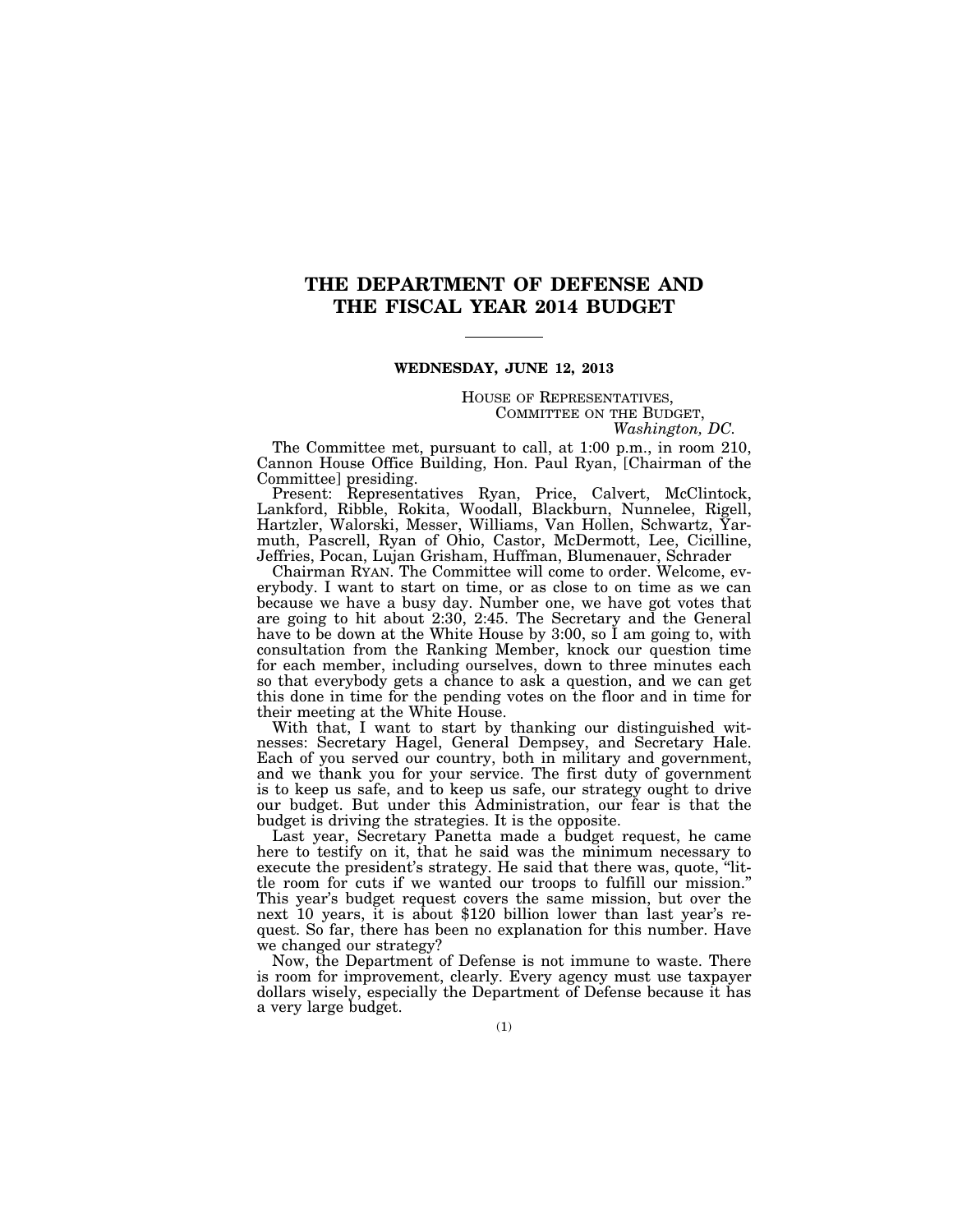Secretary Hagel announced the strategic choices that management reviewed to develop a new strategy for a smaller budget, but a cheaper strategy is not necessarily a better one. The Defense Business Board has suggested a number of ways to improve the Department, and I want to commend their hard work. I think it is excellent work, and I encourage you to act on their recommendations.

That said, national security is our nation's top security, it is our top priority. Defense has born have the burden of deficit reduction, and the president wants to cut even more. This year, the House budget provides the same amount of Defense spending that the president requested last year, yet the president seems to be opposing our proposal. The president is holding Defense hostage for higher taxes and more spending, in our opinion.

These days, every part of government needs to be more efficient, but even as we try to cut the fat, we have to make sure that we do not cut the bone. We must make sure our troops overseas have what they need to complete their mission. We owe a debt of gratitude to our military and their families who continue to make sacrifices for our country for the freedoms that we cherish. They are there fighting for us right now while we speak, so we have to get this right. I look forward to hearing your thoughts on the challenges we face and the resources that we need to meet them.

With that, I would like to yield to the Ranking Member, Mr. Van Hollen.

# [The prepared statement of Paul Ryan follows:]

PREPARED STATEMENT OF HON. PAUL RYAN, CHAIRMAN, COMMITTEE ON THE BUDGET

Welcome, everybody. I want to start by thanking our distinguished witnesses: Sec-retary Hagel, General Dempsey, and Secretary Hale. Each of you has served our country—both in the military and in government. And we thank you for your service.

The first duty of government is to keep us safe. And to keep us safe, our strategy should drive our budget. But under this administration, the budget is driving the strategy.

Last year, Secretary Panetta made a budget request he said was the minimum necessary to execute the President's strategy. He said there was ''little room'' for cuts if we wanted our troops to fulfill their mission.<br>This year's budget request covers the same mission. But over the next ten years,

it's about \$120 billion lower than last year's request. And so far, there's been no explanation. Have we changed our strategy?

Now, the Defense department isn't immune to waste. There's room for improvement. Every agency must use taxpayer dollars wisely—especially the Defense department.

Secretary Hagel has announced the Strategic Choices and Management Review to develop a new strategy for a smaller budget. But a cheaper strategy isn't necessarily a better one. The Defense Business Board has suggested a number of ways to improve the department. I want to commend their hard work—and encourage you to act on their recommendations.

That said, national security is a priority. Defense has borne half the burden of deficit reduction. And the President wants to cut even more. This year, the House budget provides the same amount of defense funding the President requested last year. Yet the President opposes our proposal. The President is holding the defense budget hostage for higher taxes and more spending.

These days, every part of government needs to be more efficient. But even as we try to cut the fat, we have to be sure not to cut bone. We must make sure our troops overseas have what they need to complete their mission. We all owe a debt of gratitude to our military and their families, who continue to make sacrifices for our country and the freedoms we cherish.

So I look forward to hearing your thoughts on the challenges we face—and the resources we need to meet them.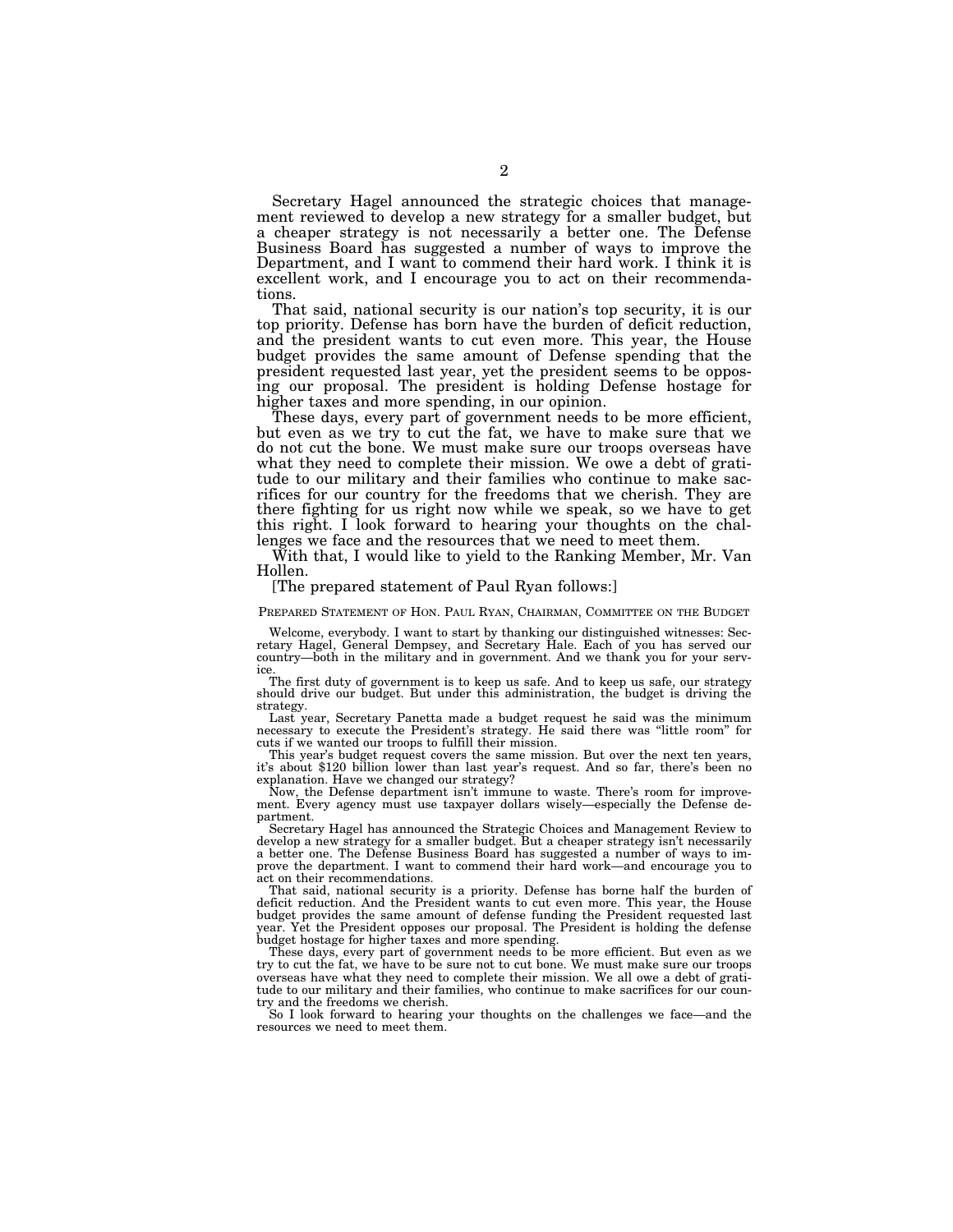Mr. VAN HOLLEN. Thank you, Mr. Chairman. I want to join Chairman Ryan in welcoming all our witnesses. Secretary Hagel, General Dempsey, Secretary Hale, thank you for your dedicated service to our nation. I also want to convey our gratitude to the men and women in the Armed Forces for the sacrifices they make every day for our country.

This week, the House of Representatives will be debating and voting on the National Defense Authorization Act. That will provide an opportunity to provide the resources we need for our Armed Forces. It will also be a chance to address some of the other significant challenges that must be confronted, like the mechanisms for confronting cases of sexual abuse in the military.

Here in the Budget Committee, we can help honor the sacrifices of the men and women in the Armed Forces by allocating the topline resources they need to accomplish their mission, and by making sure we have a budget plan that ensures that America remains economically strong and the land of opportunity for their children and grandchildren. The choices we make in our federal budget should reflect those goals. We should make choices that ensure that our military remains second to none, and make investments in education, scientific research, and the infrastructure necessary to help power our economy, sharpen our competitive edge, and create new opportunities. The very deep and very rapid cuts imposed by the sequester place all of these objectives at risk.

You have both spoken very plainly about the negative impact on military readiness. There are obviously other major negative impacts on the Defense side of the equation. The nonpartisan Congressional Budget Office, which serves as the independent referee here, has said that deep immediate cuts from the sequester will also reduce our economic growth this year by a full one-third, which translates into 750,000 fewer American jobs this year. I have a letter from a major biotech company in my district that talks about the hiring freeze they imposed because of the cuts to NIH grants. These are self-inflicted wounds to our military, to our kids' education, to our economy.

Now, the president and House and Senate Democrats have proposed budgets that would replace that sequester overall. Unfortunately, here in the House, we have not even had an opportunity to vote on that proposal. The good news is the House Republican budget on Defense provides the same level of funding, approximately, as the president's budget and the House and Senate Democrats. The bad news is the way they make up for that is by absolutely gutting the other parts of discretionary spending. So, for example, the part of the budget that funds our education and research at NIH would be cut by approximately 20 percent below 2013 sequester levels. The president has been absolutely right to make it clear that he will not support appropriations bills that have those lopsided priorities.

Finally, Mr. Chairman, I would say, given the large differences between the House and Senate budgets, you would think our Republican colleagues would want to get together now to resolve those differences by going to conference. We heard for three years about the fact the Senate did not have a budget. They have now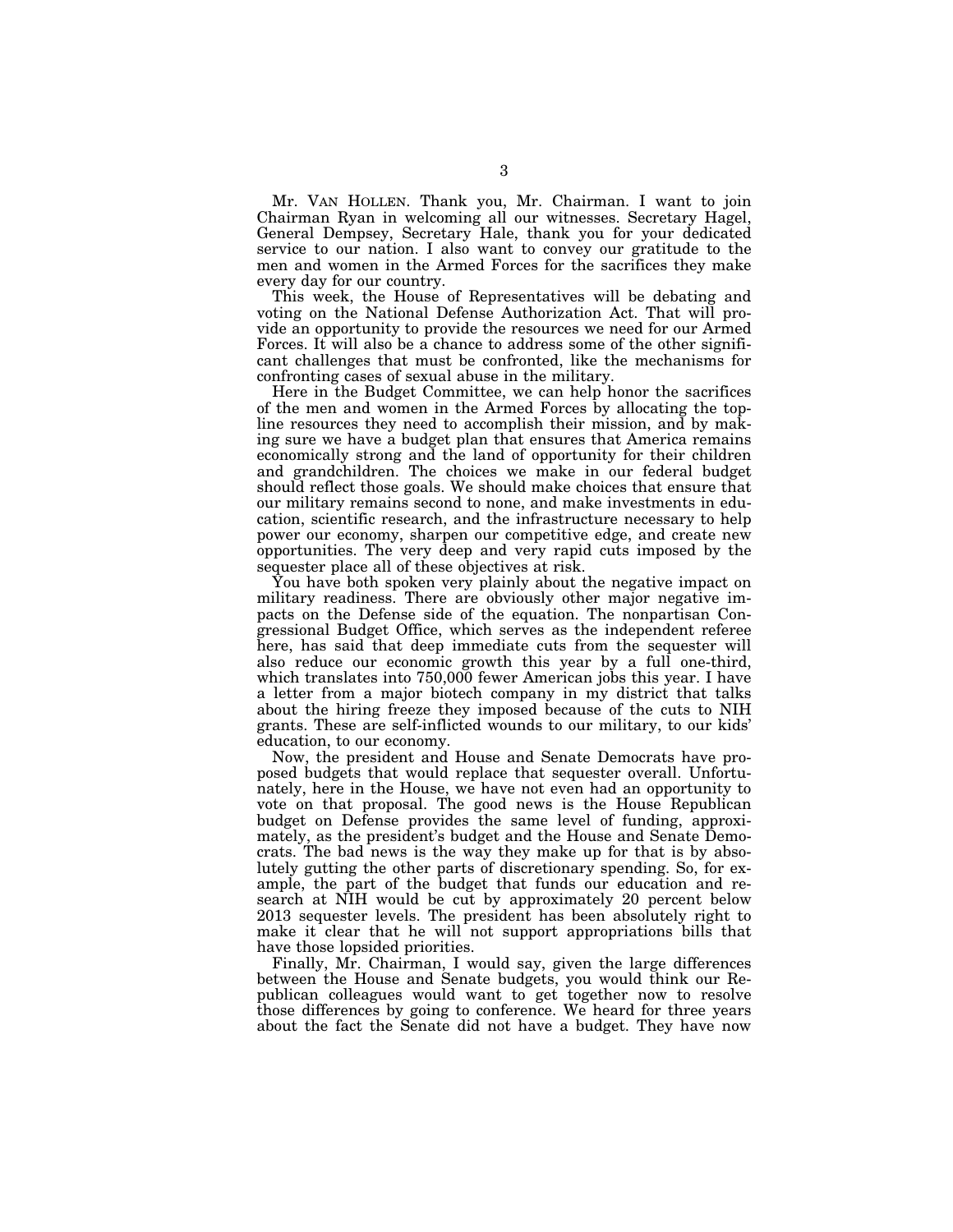had a budget for 81 days. We are now 58 days past the statutory deadline for a conference committee being met.

Speaker Boehner unfortunately continues to block the creation of a budget conference. I do not know what happened to ''No Budget, No Pay,'' but I hope that this hearing and the testimony that is given will provide motivation for us to get going and doing our job now, go to conference, remove the uncertainty, and deal with these issues in a transparent way where we actually make the compromises necessary to move our country forward. Thank you, Mr. Chairman.

# [The prepared statement of Chris Van Hollen follows:]

# PREPARED STATEMENT OF HON. CHRIS VAN HOLLEN, RANKING MEMBER, COMMITTEE ON THE BUDGET

I want to join Chairman Ryan in welcoming our witnesses. Secretary Hagel, General Dempsey, and Under Secretary Hale, thank you for your dedicated service to our nation. I also want to convey our gratitude to the men and women in the Armed Forces for the sacrifices they make for the rest of us and for our country.

This week the House will be debating and voting on the National Defense Authorization Act. That will provide an opportunity to provide the resources we need for our Armed Forces. It will also be a chance to address some of the significant challenges that must be confronted—like the mechanisms for confronting cases of sexual abuse in the military. And it will provide a chance to examine the huge growth in the number of contractors used by the Defense Department and other security related federal agencies—a fact that has been highlighted by the recent leaks by a contractor to the National Security Agency.

Here in the Budget Committee we can help honor the sacrifices of the men and women in the Armed Forces by allocating the top-line resources they need to accomplish their mission, and by making sure we have a budget plan that ensures that America remains economically strong and the land of opportunity for their children and grandchildren.

The choices we make in our federal budget should reflect those goals. We should make budget choices that ensure that our military remains second to none, and make the investments in education, scientific research, and infrastructure necessary to help power our economy, sharpen our competitive edge, and create new opportunities.

The very deep and very rapid cuts imposed by the sequester place these objectives at risk. You have both spoken plainly about the corrosive effects these cuts have on our military readiness. I also find it shameful that, in this great country of ours, the children of our service men and women stationed on military bases like Fort Bragg will lose five days of school this fall while their teachers are furloughed because this Congress cannot get its act together.

The non-partisan Congressional Budget Office (CBO), which serves as the independent referee around here, has said that the deep, immediate cuts from the sequester will also reduce economic growth this year by one-third—which translates into 750,000 fewer jobs in this calendar year alone. I have a letter from a major bio-tech firm that provides one small example of that drag on the economy—they have imposed a hiring freeze because of the cuts in medical research at the National Institutes of Health.

These are self-inflicted wounds to our military, to our kids' education, to our economy. The President, and the House and Senate Democrats, have all proposed budgets that would replace these deep, immediate cuts with a balanced approach that makes the necessary investments in our military and our economic growth, while reducing our long-term deficit with targeted cuts to spending and tax expenditures over a period of time. Here in the House, on seven occasions I have asked for a vote on a specific plan to replace the sequester through such a balanced approach. Unfortunately, we have not even been allowed a single vote on that plan in the people's House.

Our Republican colleagues continue to reject that approach because they oppose any plan to replace the sequester, or to reduce the deficit, that includes any new revenue from closing tax breaks for the wealthy. Even though, I would point out, the CBO recently issued a report showing that 17 percent of the biggest tax breaks go to those with the top 1 percent of income.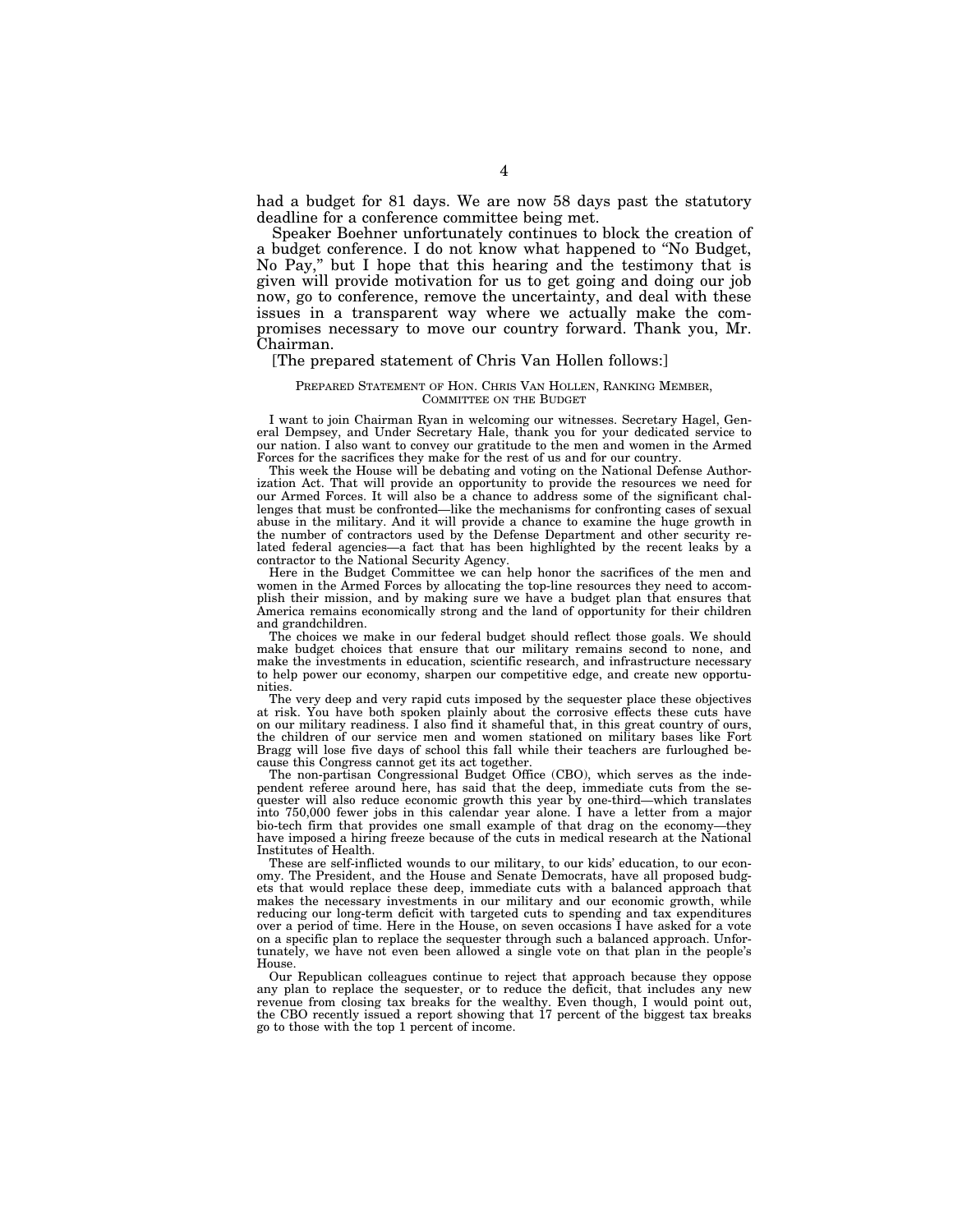The good news in the House Republican budget is that—like the Democratic proposals—it would eliminate the very steep and immediate cuts to defense in FY 2014. The bad news is that they do it by cutting even more deeply into vital investments in our kids' education and in the investments in innovation and technology that help grow our economy. In fact, the Republican budgets would cut the part of the budget that funds education and vital medical research by 19 percent below the sequester. And despite claims to want to strengthen our embassy security in the aftermath of tragedies like Benghazi, the Republican budget slashes State Department operations by over 15 percent below sequester. The White House has rightly stated that the President would veto any such lopsided approach.

Given the big differences between the House and Senate budgets, you would think that our Republican colleagues would be eager to go to a budget conference to work out the differences in a transparent manner. After all, for years they displayed charts showing how many days it had been since the Senate had passed a budget. Well, the Senate passed a budget 81 days ago. It has now been 58 days since the statutory deadline for Congress to reach a budget conference. Yet Speaker Boehner refuses to appoint budget conferees, while the Senate Democrats have been blocked 12 times from getting Republicans to go to a budget conference. Whatever happened to 'no budget, no pay'? Even Senator McCain has said that Republican refusal to go to a budget conference is 'insane' and 'incomprehensible.' He is not alone.

Meanwhile, the sequester continues to eat away at our military readiness, at critical investments, and at economic growth. I hope today's hearing will inspire our colleagues to get serious about starting to tackle these big issues now. I don't know what we are waiting for.

Chairman RYAN. Thank you. Thank you. And I expected similar comments like that, and I will say our goal is to get a budget agreement at the end of the day, and the decisions we are making are to try and maximize the likelihood of an outcome that is successful.

Mr. VAN HOLLEN. Well, today, for the 13th time, Senate Democrats asked to go to conference, and they have been blocked by Republican Senators.

Chairman RYAN. Thank you. All right. Remember, 3:00. Secretary Hagel, the microphone is yours, then will be followed by General Dempsey.

# **STATEMENT OF HON. CHARLES T. HAGEL, SECRETARY, U.S. DEPARTMENT OF DEFENSE**

Secretary HAGEL. Mr. Chairman, thank you, and Ranking Member Van Hollen, thank you, and to the distinguished members of this committee, thank you. I note that my friend and predecessor, the former chairman of this body, hangs proudly on your wall and is carefully monitoring my testimony, so I shall do all I can not to embarrass him, and I would say, as you all know, and some served with Leon Panetta, he continues to contribute a remarkable public servant. So thank you for this opportunity.

As you have both noted, we are here today to talk about the president's 2014 budget, and I would begin with first thanking this committee and each of you for your support of our men and women in uniform, their families, and our civilian workforce, all who are associated with the Department of Defense and our national security. Thank you.

The president has requested \$526.6 billion for the Department of Defense's Fiscal Year 2014 base budget, and 79.4 billion for overseas contingency operations. Mr. Chairman, my written statement, as you have probably noted, contains significant details on both budget requests. But this afternoon, allow me to very briefly focus on three general areas before I take your questions. First, the continued budget challenges facing the Department in Fiscal Year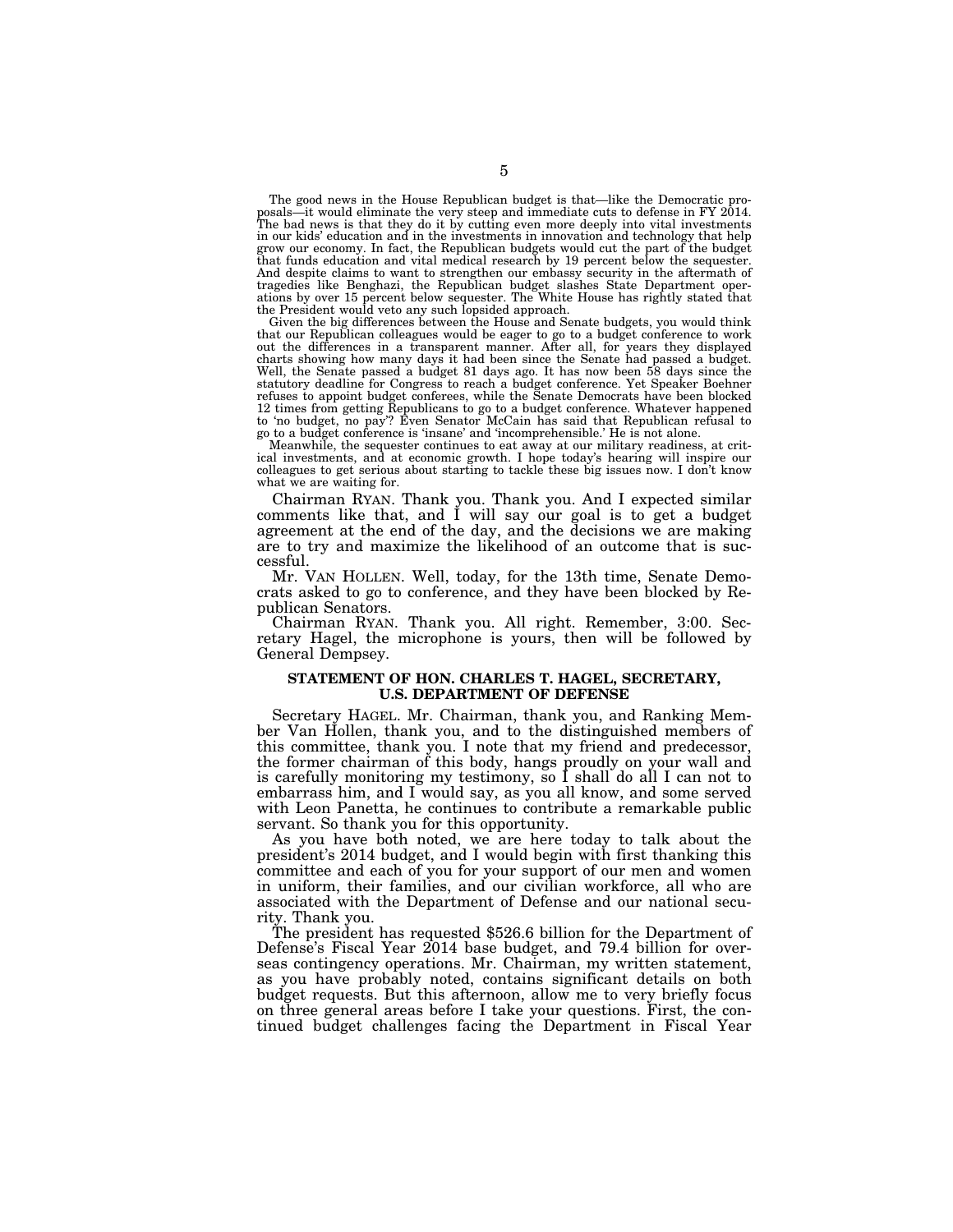2013 as a result of sequestration; second, the Department's Fiscal Year 2014 budget request; and third, how the Department is preparing for future budget uncertainty and the prospects of further reduced resources.

As you all know, the Department has been forced to implement deep, steep, and abrupt cuts in the current fiscal year because of sequestration. According to the latest guidance from the Office of Management and Budget, the Department must cut \$37 billion in spending through the remainder of this fiscal year. With our internal decision to shift the impact of sequestration away from those serving in harm's way and our force readiness, the cuts now fall heavily on DoD's accounts that train and equip those who will deploy in the future. The Department is also experiencing higher wartime costs than expected. As a result of these factors, the Department is facing a shortfall of more than \$30 billion in our operation and maintenance budget for Fiscal Year 2013.

To deal with this shortfall, the Department has cut back sharply on facilities maintenance, instituted hiring freezes, cut overhead spending, reduced important but lower priority programs, directed furloughs of nearly 700,000 civilian employees, and submitted a \$9.6 billion reprogramming request to Congress. Given the scale of this shortfall, the reprogramming and other steps we have taken to cut nonessential spending are not enough. While we have protected spending to sustain the war effort and defend America's vital strategic interests, the Department's day-to-day activities will be significantly disrupted for the remainder of this fiscal year.

Each of the military services has begun to significantly reduce training and maintenance of non-deployed operating forces. For example, the Army has stopped rotations at its key combat training centers for all but deploying units. More than a dozen combatcoded Air Force squadrons either already have or will soon stop flying, and the Navy has curtailed all deployments.

To avoid even more significant reductions to military readiness, I directed furloughs of up to 11 days for most of the Department's 800,000 civilian personnel. I made this decision very reluctantly. I made it very reluctantly because I recognize the significant hardship this places on our civilian personnel and their families. But the current budget environment is requiring difficult decisions and difficult options to deal with.

The president's Fiscal Year 2014 budget continues to implement the \$487 billion in spending reductions over 10 years, agreed to, as this body knows, in the Budget Control Act of 2011. If the sequester-related provisions of the Budget Control Act are not changed, the Fiscal Year 2014 funding for national defense programs will be subject to an additional \$52 billion reduction in DoD funding, and, if there are no changes, continued sequestration will result in roughly \$500 billion in additional reductions to Defense spending over the next 10 years.

The president's Fiscal Year 2014 budget replaces sequestration, and gives the Department the time and flexibility to plan and to implement spending reductions wisely and responsively. In particular, this budget enables the Department to support troops still at war in Afghanistan as we transition out of Afghanistan, protect readiness, modernize the military's aging weapons inventory in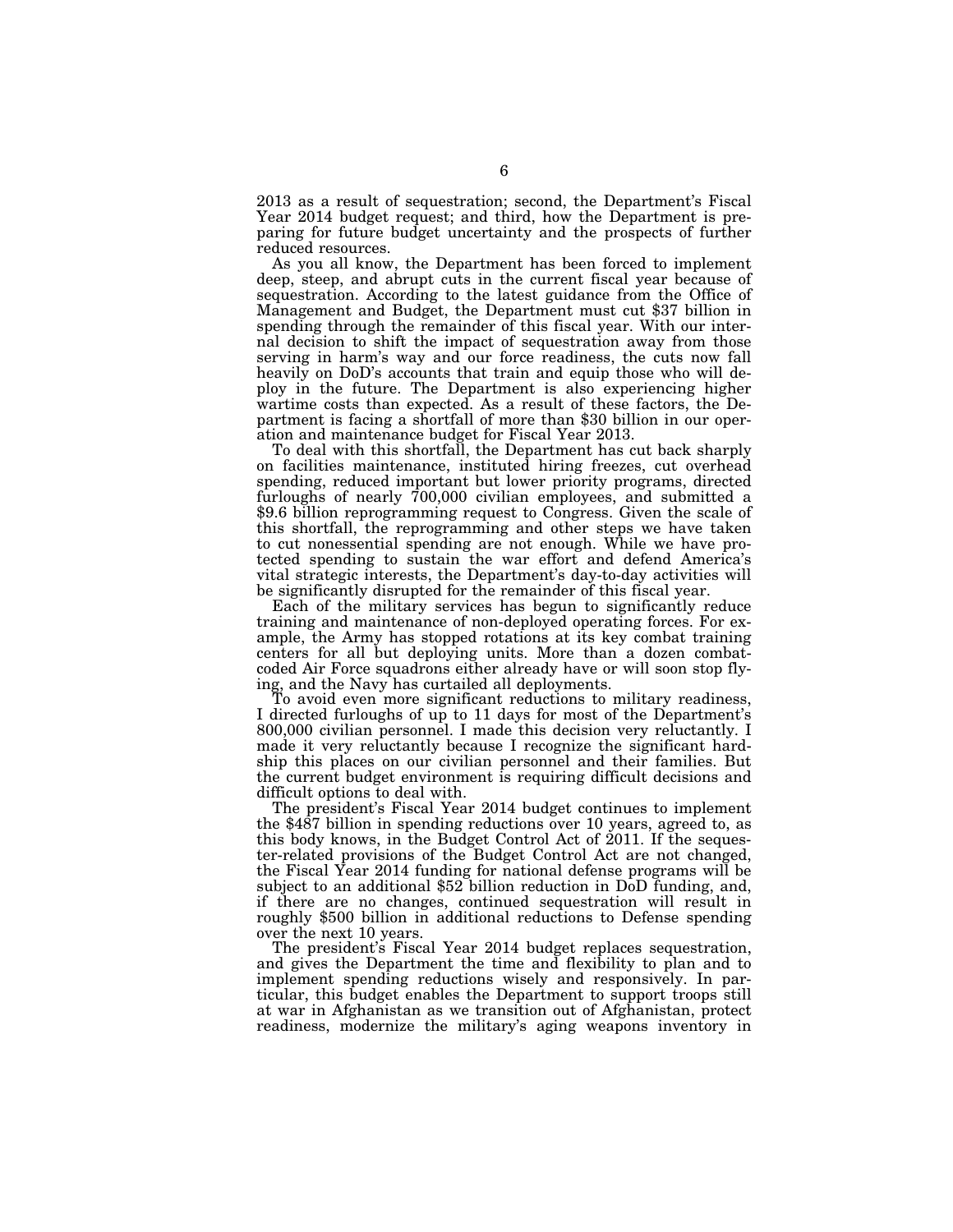keeping with the president's Strategic Guidance, and sustain the high quality of the all-volunteer force. This budget also continues the Department's approach over the last couple of years of targeting growing costs in areas of support, overhead acquisition, and pay and benefits.

Over the next five years, DoD has identified \$34 billion in new savings across these categories. This includes weapons programs, restructuring and terminations that achieve \$8.2 billion in savings, slowdowns in military construction, and reductions in other lowpriority programs. Our military compensation package preserves DoD's world-class pay and benefits while putting our military on a more sustainable path for the future. It includes changes to the TRICARE program to bring the beneficiaries' cost share closer to the levels envisioned when the program was implemented.

The Department of Defense also must be able to eliminate excess infrastructure. The president's Fiscal Year 2014 budget requests authorization for one round of base realignment closure. BRAC, as we all know, is an imperfect process, and there are upfront costs, but in the long term, there are significant savings. The previous rounds of BRAC are saving \$12 billion annually. We cannot justify funding unnecessary infrastructure when we are reducing our forestructure.

Since 2003, DoD has divested more than 100 foreign bases and operations, and we are on schedule to close or consolidate over 20 more overseas operations. Although there are clearly opportunities to achieve significant savings by improving efficiency, consolidations, and reducing overhead, the scale of the current spending reductions will also require cuts and changes to military operations. The fiscal 2014 budget request seeks to further align budget programs with the president's Defense Strategic Guidance while continuing to reduce the size of the ground forces and retire aging aircraft and ships. This budget invests in key elements of our defense strategy including implementing a rebalance to the Asia Pacific region, maintaining a safe, secure, and effective nuclear stockpile, increasing investment in cyber capabilities, and sustaining the growth of Special Operations forces. Finally, this budget seeks to preserve a combat-ready force, and sustain the high quality all-voluntary force.

Now, let me just very briefly note what the chairman had mentioned in his opening remarks about a strategic choices management review that I directed three months ago. The Fiscal Year 2014 budget reflects DoD's best efforts to match ends, ways, and means, and this is during a period of intense fiscal uncertainty. It is obvious that significant changes to the Department's top-line spending would require changes to this budget plan.

Consequently, I directed a strategic choices management review in order to assess the potential impact of further reductions, and plan for those continued reductions. I have received the initial internal results of the review, and I am now reviewing all the documents. This Defense Department will continue to find new ways to operate more affordably, efficiently, and effectively. However, as I have stated, continued cuts on the scale and the timeline of sequestration will require significant reductions in core military capabilities and the scope of our activities around the world. The presi-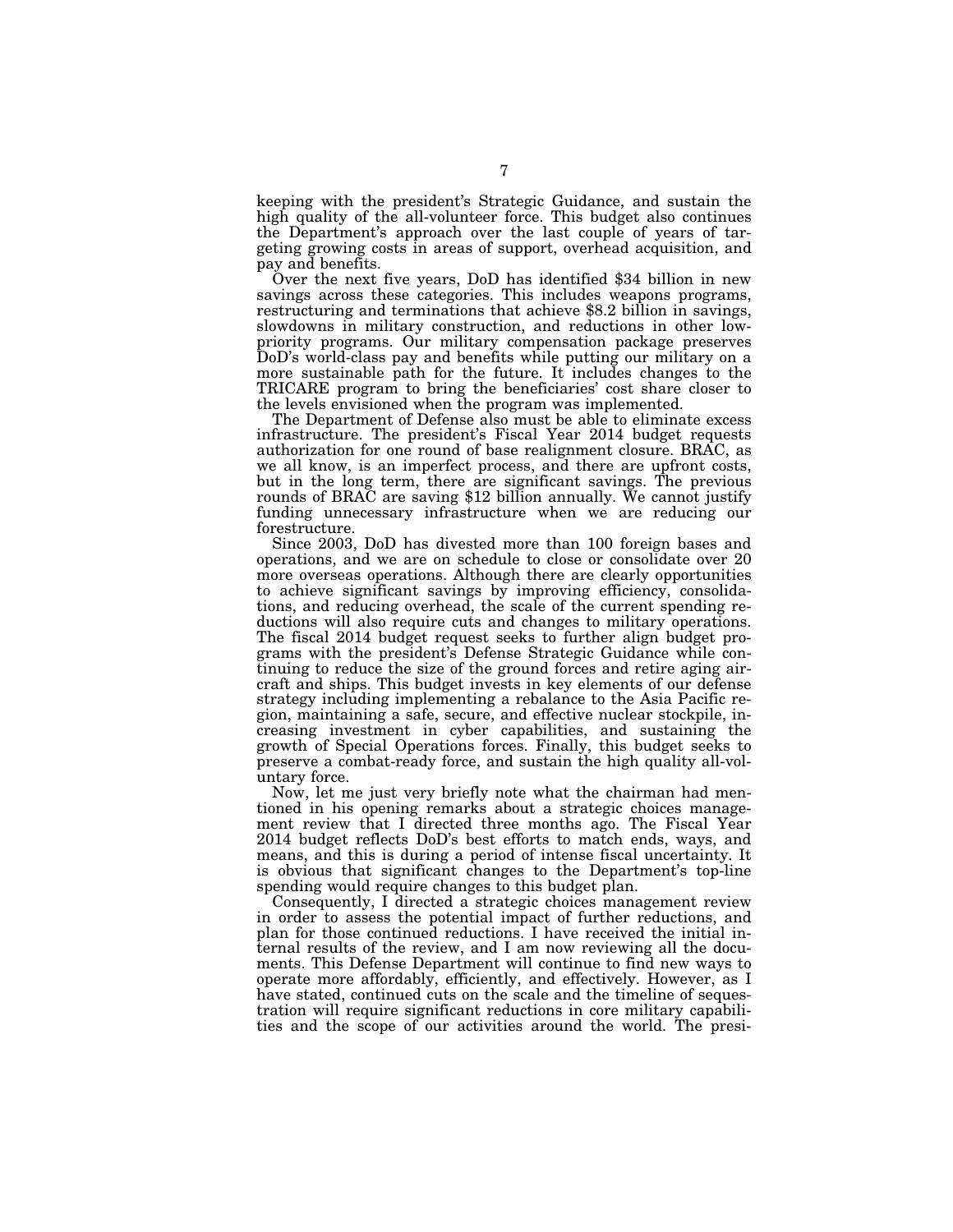dent's Fiscal Year 2014 budget sustains our military strength in an environment of constrained resources, giving DoD the time and the flexibility to make the necessary reductions and adjustments over a 10-year timeframe.

Hard choices will have to be made over the next few years. In the past, many modest reforms to personnel and benefits, along with efforts to reduce infrastructure and restructure acquisition programs, were met with fierce political resistance, and they were never implemented. As you all know, we are now in a different fiscal environment. New realities are forcing us to more fully confront these tough and painful choices, and to make the reforms necessary to put this Department on a path to sustain our military strength for the 21st century and meet new complicated threats; we must do better.

This will require the continued partnership and assistance of this Committee and the Congress. Before I take questions, I would ask if it is okay, Mr. Chairman, if General Dempsey present his statement as well.

# [The prepared statement of Secretary Hagel follows:]

# PREPARED STATEMENT OF HON. CHUCK HAGEL, SECRETARY, U.S. DEPARTMENT OF DEFENSE

Chairman Ryan, Ranking Member Van Hollen, members of the committee, thank you for this opportunity to discuss the President's Fiscal Year 2014 budget request for the Department of Defense.

Allow me to express my appreciation to this committee for its continued support of our men and women in uniform and our civilian workforce. They are doing tremendous work and making great sacrifices, along with their families, as they have for the more than 11 years our nation has been at war. Whether fighting in Afghanistan, patrolling the world's sea lanes, standing vigilant on the Korean peninsula, supplying our troops around the world, or supporting civil authorities when natural disasters strike, they are advancing America's interests at home and abroad. Their dedication and professionalism are the foundation of our military strength.

As we discuss numbers, budgets, and strategic priorities, we will not lose sight of these men and women serving across the globe. As you all know, their well-being depends on the decisions we make here in Washington.

#### FISCAL AND STRATEGIC CONTEXT

Today, the Department of Defense faces the significant challenge of conducting long-term planning and budgeting at a time of considerable uncertainty both in terms of the security challenges we face around the world and the levels of defense spending we can expect here at home.

Even as the military emerges—and recovers—from more than a decade of sustained conflict in Iraq and Afghanistan, it confronts an array of complex threats of varying vintage and degrees of risk to the United States, to include:

• the persistence of violent extremism throughout weak states and ungoverned spaces in the Middle East and North Africa;

• the proliferation of dangerous weapons and materials;

• the rise of new powers competing for influence;

• the risk of regional conflicts which could draw in the United States;

• faceless, nameless, silent and destructive cyberattacks.

Meanwhile, the frenetic pace of technological change and the spread of advanced military technology to state and non-state actors pose an increasing challenge to America's military.

This is the strategic environment facing the Department of Defense as it enters a third year of flat or declining budgets. The onset of these resource constraints has already led to significant and ongoing belt-tightening in military modernization, force structure, personnel costs, and overhead expenditures. It has also given us an opportunity to reshape the military and reform defense institutions to better reflect 21st century realities, as I outlined in a speech in April at the National Defense University.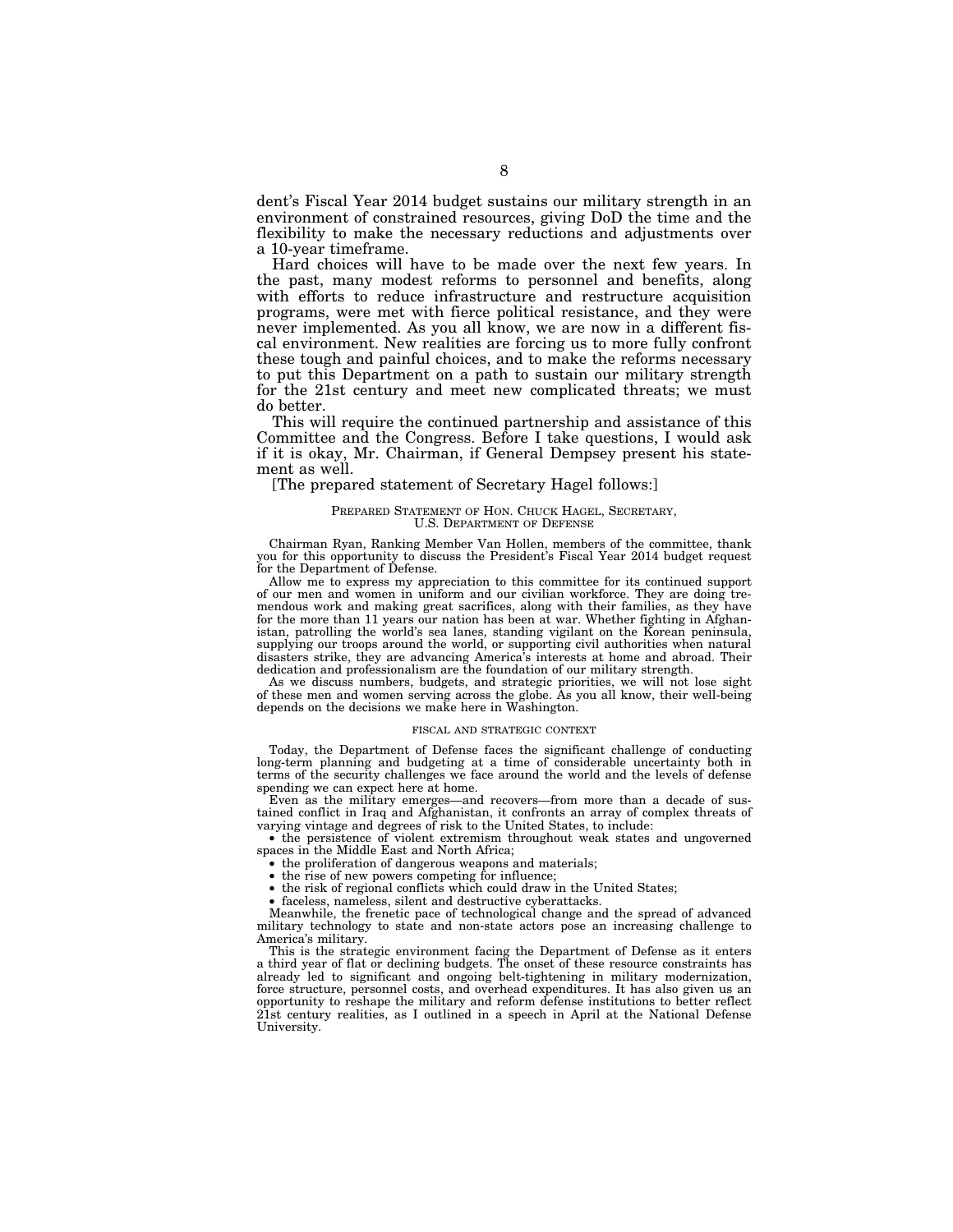The process began under the leadership of Secretary Gates, who canceled or curtailed more than 30 modernization programs and trimmed overhead costs within the military services and across the defense enterprise. These efforts reduced the Department's topline by \$78 billion over a five year period, as detailed in the Department's FY 2012 budget plan.

The realignment continued under Secretary Panetta, who worked closely with the President and the Joint Chiefs of Staff to craft new defense strategic guidance and a FY 2013 defense budget plan which reduced the Department's topline by \$487 billion over the course of a decade. Even while restructuring the force to become smaller and leaner and once again targeting overhead savings, this budget made important investments in the new strategy—including rebalancing to Asia and increasing funding for critical capabilities such as cyber, special operations, global mobility, and unmanned systems.

The President's request of \$526.6 billion for the Department of Defense's base budget for FY 2014 continues to implement the President's Defense Strategic Guidance and enhances the Department's efforts at institutional reform. Most critically, it sustains the quality of the all-volunteer force and the care we provide our service members and their families, which underpins everything we do as an organization. The accompanying OCO request for \$79.4 billion provides the resources to continue the responsible drawdown in Afghanistan and restore equipment damaged or worn out by more than a decade of war.

DoD's base-budget request for FY 2014 does not reflect the effects of sequester cuts that would occur if the Budget Control Act (BCA) is not changed. However, the President's Budget includes balanced deficit reduction proposals that are more than sufficient to allow Congress to meet BCA goals and then repeal sequester-related reductions.

#### CHALLENGES IN FY 2013

Before discussing the particulars of this budget request, however, allow me to address the profound budget problems facing the Department in FY 2013 and beyond as a result of sequester—because they have significantly disrupted operations for the current fiscal year and greatly complicated efforts to plan for the future. The Congress and the Department of Defense have a responsibility to find answers to these problems together—because we have a shared responsibility to protect our national security. DoD is going to need the help of Congress to manage through this uncertainty.

The FY 2013 DoD Appropriations bill enacted by the Congress in March addressed many urgent problems by allocating DoD funding more closely in line with the President's budget request, giving the Department authorities to start new programs, and allowing us to proceed with important military construction projects. Nonetheless, the bill still left in place the deep and abrupt cuts associated with sequester—some \$37 billion in spending reductions. With military pay and benefits exempt from the sequester, and our internal decision to shift the impact of sequestration away from those serving in harm's way, the cuts fall heavily on DoD's operations, maintenance and modernization accounts that we use to train and equip those who will deploy in the future.

Furthermore, the military is experiencing higher wartime operating tempos, and higher transportation costs than expected when the budget request was formulated more than a year ago. As a result of all these factors, the Department is now facing a shortfall of more than \$30 billion in our operation and maintenance (O&M) budget for FY 2013.

The Department has been doing everything possible to reduce this shortfall while ensuring we can defend the nation, sustain wartime operations, and preserve DoD's most critical asset—our world-class civilian and military personnel. To that end, we have cut back sharply on facilities maintenance, instituted a hiring freeze, cut overhead and all non-essential spending, reduced many other important but lower-priority programs, and worked to shift funds from investment to O&M accounts.

Still, these steps have not been enough to close the shortfall. While we have protected spending to sustain the war effort and defend America's vital strategic interests, the Department's day-to-day activities will be significantly disrupted for the remainder of the fiscal year. Each of the military services has begun to significantly reduce training and maintenance of non-deployed operating forces—steps that are having effects on military readiness.

Specifically:

• The Army has stopped rotations at its key combat training centers for all but deploying units. By the end of the year, this and other training cutbacks will leave most non-deployed Army units at unacceptable readiness levels.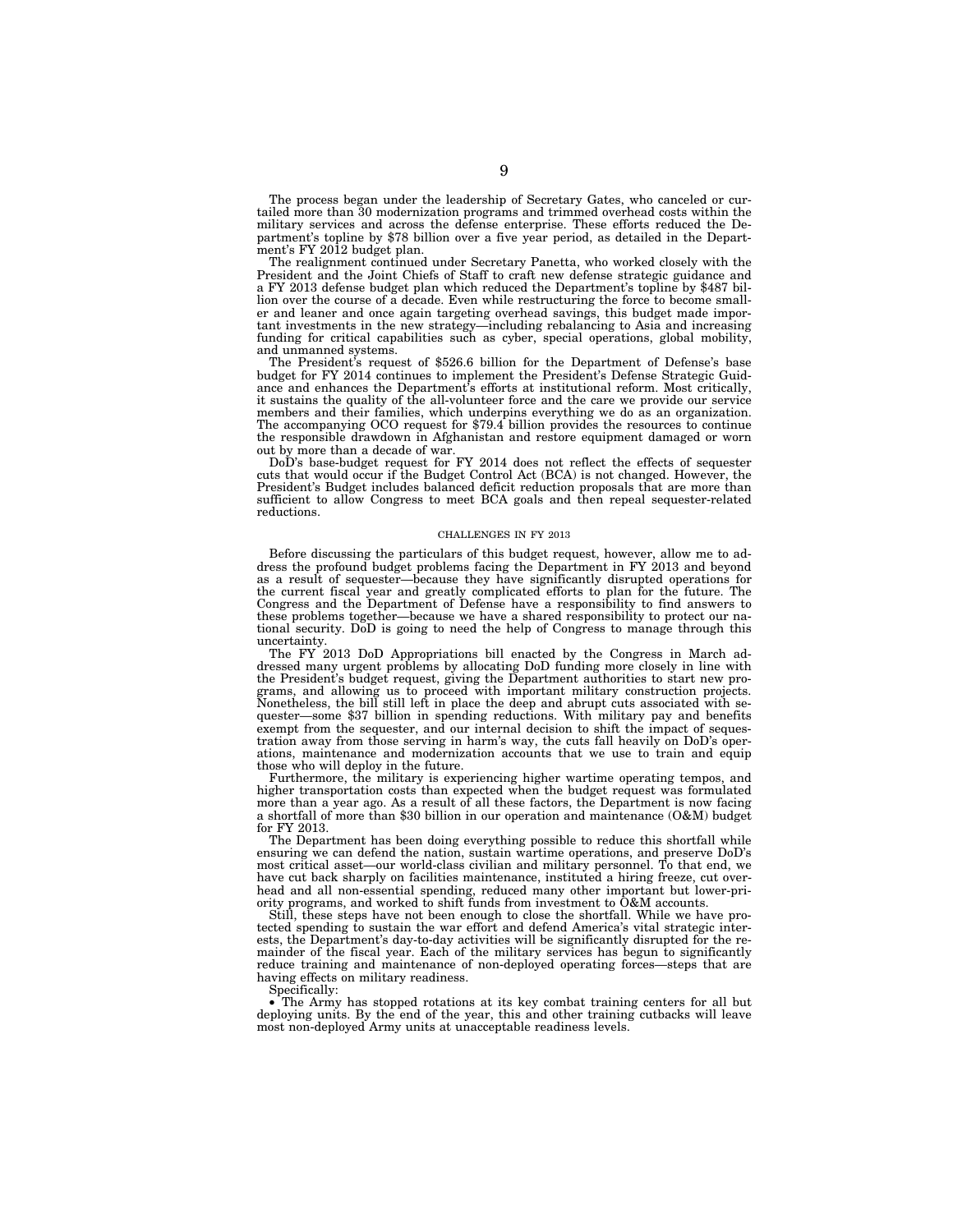• The Air Force has or will soon stop all flying at more than a dozen combat coded squadrons. These units will soon no longer be ready to fight on short notice.

• The Navy has curtailed deployments, including the decision not to send a second carrier strike group to the Gulf.

We have also recently submitted a \$9.6 billion reprogramming request to Congress. Most of this reprogramming seeks permission to move unneeded military personnel funding, and non-executable or lower priority investment funding, into our O&M accounts that are experiencing the largest budget shortfalls.

To avoid even more significant reductions to military readiness, and after extensive review of all options with the DoD's senior military and civilian leadership on how we address this budget crisis, I have decided to direct furloughs of up to 11 days for nearly 700,000 of the Department's civilian personnel. I have made this decision very reluctantly, because I know that the furloughs will adversely impact DoD operations. I also recognize the significant hardship this places on our civilian personnel across the country and their families. But the current budget is requiring difficult decisions and options.

After required notifications, we will begin the furlough period on July 8 at the rate of one furlough day per week for most personnel. We plan to continue these furloughs through the end of the current fiscal year. If our budgetary situation permits us to end furloughs early, I would strongly prefer to do so. That is a decision I will make later in the year.

#### FY 2014 BUDGET REQUEST

Let me turn now to FY 2014. If the sequester-related provisions of the Budget Control Act of 2011 are not changed, FY 2014 funding for national defense programs will be subject to a steeply reduced cap, which would cut DoD funding by roughly \$52 billion further. And, if there is no action by the Congress, roughly \$500 billion in reductions to defense spending would be required over the next ten years covered by the BCA.

As an alternative, the President's budget proposes some \$150 billion in additional defense savings (measured in terms of budget authority) over the next decade when compared with the budget plan submitted last year. These cuts are part of a balanced package of deficit reduction. Unlike sequester, these cuts largely occur in the years beyond FY 2018—which gives the Department time to plan and implement the reductions wisely, and responsibly, anchored by the President's defense strategic guidance.

The President's FY 2014 request reflects these changes. It continues to balance the compelling demands of supporting troops still at war in Afghanistan, protecting readiness, modernizing the military's aging weapons inventory in keeping with the president's strategic guidance, and sustaining the quality of the all-volunteer force.

The requested funding of \$79.4 billion for FY 2014 OCO provides funds to continue the responsible drawdown in Afghanistan and is lower than the roughly \$89 billion enacted for FY 2013. The top-line budget request of \$526.6 billion for basebudget funding FY 2014 is essentially flat compared to the President's request for FY 2013, and roughly in line with what both the House and Senate have passed in their FY 2014 budget resolutions.

The following are the major components of the \$526.6 billion base budget request for FY 2014:

• Military pay and benefits (including TRICARE and retirement costs)—\$170.2 billion (32% of the total base budget);

• Operating costs (including \$77.3 billion for civilian pay)—\$180.1 billion (34%); • Acquisitions and other investments (Procurement, research, development, test and evaluation, and new facilities construction)—\$176.3 billion (33%)

The base budget presented today, at its most basic level, consists of a series of choices that reinforce each of the following complementary goals:

• making more disciplined use of defense resources;

• implementing the President's defense strategic guidance;

• seeking to sustain the readiness and quality of the all-volunteer force;

• supporting troops deployed and fighting in Afghanistan.

As I discuss each of these goals, I must note that, unfortunately, many of the reductions we are being forced to make in FY 2013 as a result of sequester run directly counter to the FY 2014 goals.

# 1. MAKING MORE DISCIPLINED USE OF DEFENSE RESOURCES

In developing the FY 2014 budget, the Department identified about \$34 billion in savings over the current Future Years Defense Program (FYDP), which covers FY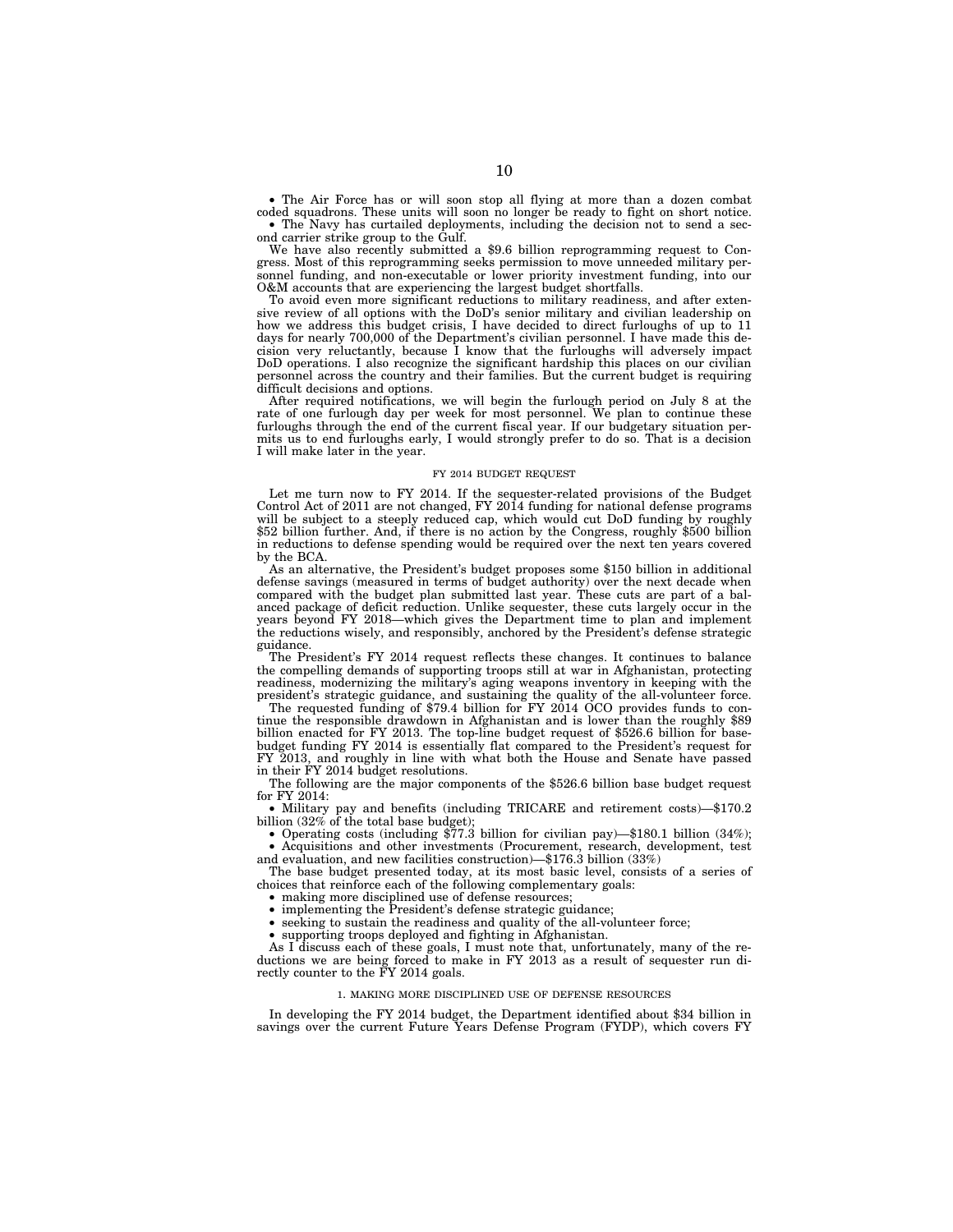2014 to FY 2018. These savings were used to help pay the costs of implementing the new defense strategy and to accommodate budget reductions.

These efforts continue the Department's approach of the last several years to first target growing costs in areas of support, overhead, acquisition, and pay and benefits, before cutting military capabilities and force structure.

# *Reducing Support Costs*

In order to maintain balance and readiness, the Department of Defense must be able to eliminate excess infrastructure. Therefore, the President's FY 2014 budget requests authorization for one round of Base Realignment and Closure (BRAC) in 2015. While the commission would meet in 2015, the actual closing of any bases would involve a multiyear process that would not begin until 2016.

BRAC is a comprehensive and fair tool that allows communities a role in re-use decisions for the property and provides redevelopment assistance. BRAC is an imperfect process, and there are up-front costs for BRAC, and this FYDP adds \$2.4 billion to pay them, but in the long-term there are significant savings. The previous five rounds of BRAC are now saving a total of \$12 billion annually.

We cannot justify funding unnecessary infrastructure when we are reducing force structure. Since 2003, DoD has divested more than 100 foreign bases and operations and we are on schedule to close or consolidate over 20 more overseas operations.

We are also taking other important steps to cut back on support costs. We have begun a study of our Military Treatment Facilities, including many hospitals and clinics that are currently underutilized. By the end of this year we will have a plan in place that suggests how to reduce that underutilization while still providing highquality medical care. This restructuring, coupled with a BRAC round and other changes, would permit us to plan on a cut in our civilian workforce that will comply with Congressional direction.

We are also continuing our successful efforts to hold down military health system costs. Due primarily to changes in payments to health care providers, our projected costs for FY 2014 are about four percent lower than those costs in FY 2012, a significant turnaround compared to health care trends over the past decade. But costs will soon start to grow again. Therefore, we continue efforts to slow the growth of medical care costs through actions such as re-phasing military construction, making full use of past changes in provider costs, taking advantage of the slowing of growth in medical costs in the private sector, and modest changes in user fees and co-pays.

Another important initiative is our effort to improve the Department's financial management and achieve auditable financial statements. We need auditable statements, both to improve the quality of our financial information and to reassure the public, and the Congress, that we are good stewards of public funds. We have a focused plan and are making progress. Our next goal is audit-ready budget statements by September 2014. We are working hard to achieve this goal, though the current budget turmoil is hampering our efforts significantly. I strongly support this initiative and will do everything I can to fulfill this commitment.

These and many other changes led to total savings of about \$34 billion in FY 2014-2018, including \$5.5 billion in FY 2014. However, we are concerned that these savings from more disciplined use of resources could be eroded by sequester, as we are forced to make inefficient choices that drive up costs. Today, for example, we are being forced to engage in shorter and less efficient contracts and cuts in unit buy sizes that will increase the unit costs of weapons.

#### *Restructuring and Terminations of Weapons Programs*

In this budget, the Department has shifted priorities within its modernization portfolios and achieved \$8.2 billion in savings from weapons program terminations and restructuring. For example, by revising the acquisition strategy for the Army's Ground Combat Vehicle (GCV) program, the Department will save over \$2 billion in development costs. In other cases the Department proposes evolutionary approaches to develop new capabilities instead of relying on leap-ahead gains in technology.

For example, the Department:

• Realigned investment funding and restructured the SM-3 IIB interceptor—a high-risk, high-cost system—to improve the capabilities of existing missile defense systems, resulting in savings of about \$2.1 billion during the Future Year Defense Program (FYDP);

• Cancelled the Precision Tracking Space Satellite system—another high-risk project—saving \$1.9 billion during the FYDP; the Department invested a portion of these savings in technology upgrades to existing ground-based radars and sensors.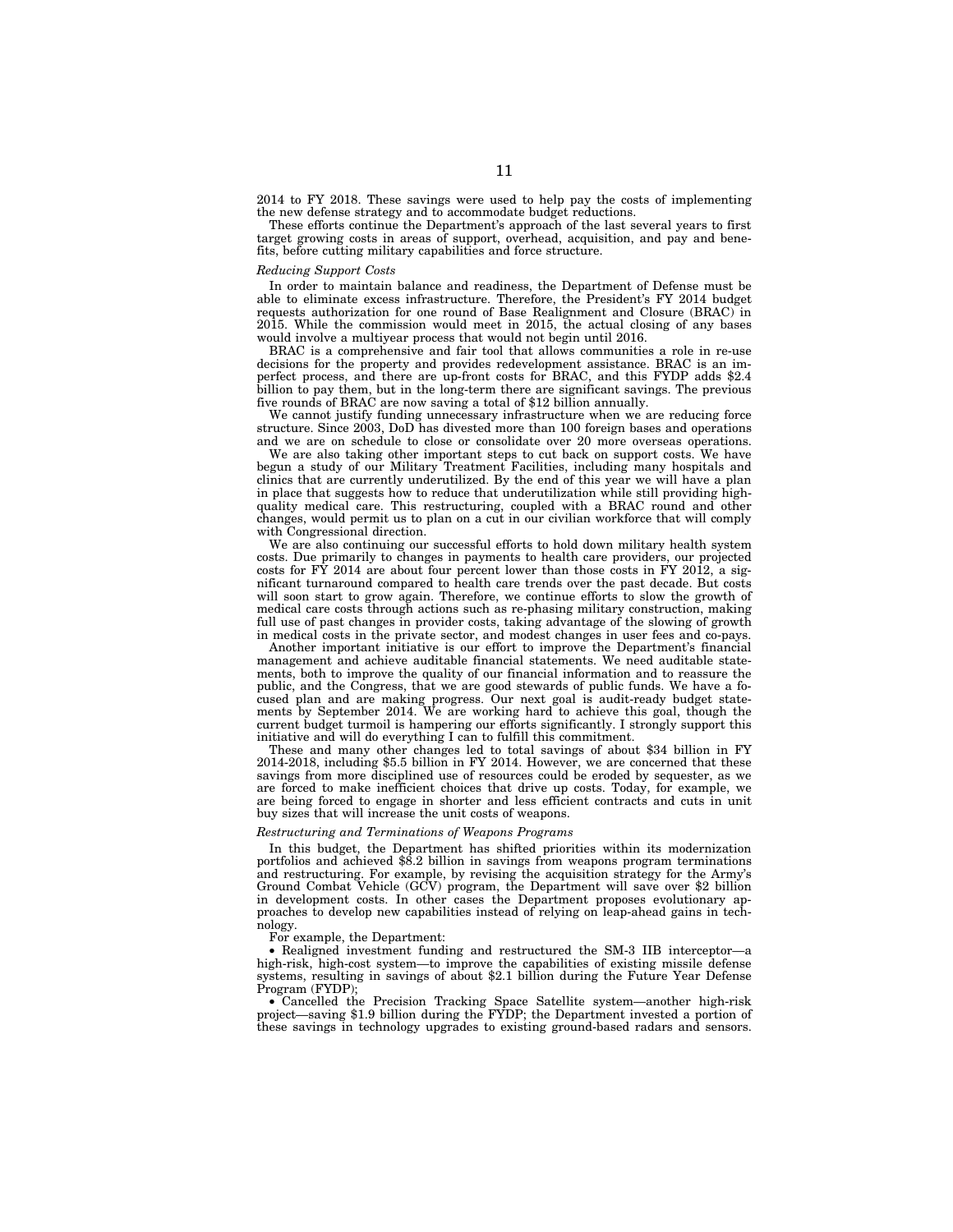To lessen the potential impact on local communities from the reductions in defense procurement, the Department is requesting an additional \$36 million in support of the Defense Industry Adjustment program.

The Department is continuing to take steps to tighten the contract terms and reduce risk in our largest acquisition program, the F-35 Joint Strike Fighter. The FY 2014 budget request includes \$8.4 billion for the Joint Strike Fighter.

# *Military Pay and Benefits*

The costs of military pay and benefits are another significant driver of spending growth that must be addressed in the current fiscal environment. In this budget, the Department is submitting a new package of military compensation proposals that take into consideration Congressional concerns associated with those from FY 2013. These changes save about \$1.4 billion in FY 2014 and a total of \$12.8 billion in FY 2014-2018

This package includes a modest slowing of the growth of military pay by implementing a one percent pay raise for service members in 2014. The Department is also seeking additional changes to the TRICARE program in the FY 2014 budget to bring the beneficiary's cost share closer to the levels envisioned when the program was implemented—particularly for working age retirees. Today military retirees contribute less than 11 percent of their total health care costs, compared to an average of 27 percent when TRICARE was first fully implemented in 1996.

The proposed TRICARE changes include:

• For retirees, increases in TRICARE Prime enrollment fees, instituting an enrollment fee for TRICARE Standard/Extra, and increasing Standard/Extra deductibles. • Implementation of an enrollment fee for new TRICARE-for-Life beneficiaries,

while grandfathering in those who are Medicare-eligible at enactment. • Increases in pharmacy co-pays and, where appropriate, mandatory use of mail order delivery of pharmaceuticals.

• Indexing of fees, deductibles, co-pays and the catastrophic cap to the growth in the annual retiree cost-of-living adjustment.

Survivors of military members who died on active duty or medically retired members would be excluded from all TRICARE increases. Even after the proposed changes in fees, TRICARE will remain a generous benefit—as it should be.

These adjustments to pay and benefits were among the most carefully considered and difficult choices in the budget. They were made with the strong support of the Joint Chiefs of Staff and Senior Enlisted Leadership, in recognition that in order to sustain these benefits over the long term without dramatically reducing the size or readiness of the force, these rising costs need to be brought under control.

# 2. IMPLEMENTING AND DEEPENING OUR COMMITMENT TO THE PRESIDENT'S DEFENSE STRATEGIC GUIDANCE

Spending reductions on the scale of the current drawdown cannot be implemented through improving efficiency and reducing overhead alone. Cuts and changes to capabilities—force structure and modernization programs—will also be required. The strategic guidance issued in January 2012 set the priorities and parameters that informed those choices, and the FY 2014 budget submission further implements and deepens program alignment to this strategic guidance.

The new strategy calls for a smaller and leaner force. Last year we proposed reductions of about 100,000 in military end strength between FY 2012 and FY 2017. Most of those reductions occur in the ground forces and are consistent with a decision not to size U.S. ground forces to accomplish prolonged stability operations, while maintaining adequate capability should such activities again be required. By the end of FY 2014 we will have completed almost two thirds of the drawdown of our ground forces, and the drawdown should be fully complete by FY 2017.

Last year DoD submitted proposals for changes in Air Force and Navy force structure; some were rejected by Congress. We continue to believe, however, that these reductions are consistent with our defense strategy and the need to hold down costs. Therefore, DoD is resubmitting several proposals from its FY 2013 budget submission that were not supported by Congress, including the retirement of seven Aegis cruisers and two amphibious ships at the end of FY 2014 when funds appropriated for their operation run out. Despite the growing importance of the Asia-Pacific—a mostly maritime theater—the high costs of maintaining these older ships relative to their capabilities argues strongly for their retirement.

The FY 2014 budget continues implementation of the Air Force total force proposal included in the FY 2013 National Defense Authorization Act. In response to state and congressional concerns about proposed reductions to the Air National Guard that DoD made in the original FY 2013 budget, the Department added back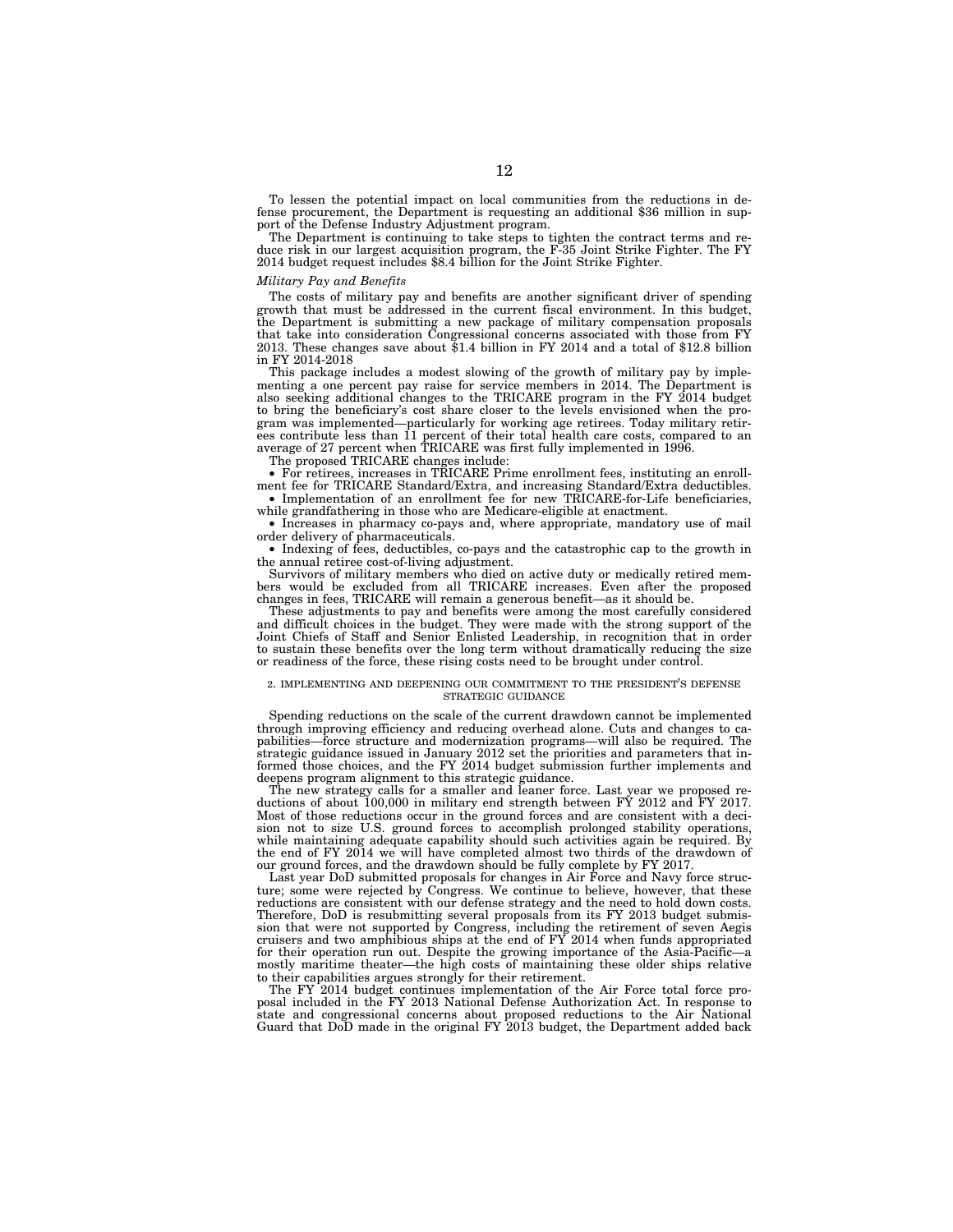44 aircraft to the Guard, 30 aircraft to the Air Force Reserve, and is taking away 31 aircraft from the active Air Force.

These shifts were forced primarily by political realities, not strategy or analysis. While this active-reserve compromise allows the Air Force to move forward with prior year retirements and transfers, and approved mission changes for many reserve units, it does require the Department to retain excess aircraft capacity. The Department's position continues to be that retaining excess air capacity in the reserve component is an unnecessary expenditure of government funds that detracts from more pressing military priorities outlined in the defense strategic guidance.

Increased emphasis on the Asia-Pacific and Middle East represents another key tenet of the new defense strategic guidance. This budget continues to put a premium on rapidly deployable, self-sustaining forces—such as submarines, long-range bombers, and carrier strike groups—that can project power over great distance and carry out a variety of missions.

This new strategy not only recognizes the changing character of the conflicts in which the U.S. must prevail, but also leverages new concepts of operation enabled by advances in space, cyberspace, special operations, global mobility, precisionstrike, missile defense, and other capabilities.

# 3. SEEKING TO SUSTAIN THE READINESS AND QUALITY OF THE ALL-VOLUNTEER FORCE

The high-quality of our all-volunteer force continues to be the foundation of our military strength. This budget seeks to ensure that our troops receive the training and equipment they need for military readiness, and the world-class support programs they and their families have earned. However, as in other areas of the budget, the steep and abrupt cuts caused by the FY 2013 sequester has harmed these programs. The remainder of this discussion outlines the goals of the FY 2014 budget, but they would be significantly impacted if sequester-level cuts persist.

# *Readiness Investments*

Even in the face of flat and declining defense toplines, this budget seeks to press ahead with the transition from a counterinsurgency-focused force to a force ready and capable of operating across a full range of operations across the globe. The serv-ice budgets all fund initiatives that seek to return to full-spectrum training and preparation for missions beyond current operations in Afghanistan.

The Department continues its work to understand and quantify readiness activities as we seek to maximize our preparedness for real-world missions. We do not yet know the costs of fixing the readiness of the force following the six months of sequester cuts to training in this fiscal year. Therefore these costs are not included in the FY 2014 budget.

#### *Family Support Programs*

The Department's budget submission makes clear that people are central to everything we do. While sequester cuts would unfortunately counter many of these initiatives, especially for our civilian workforce, the initiatives remain important statements of the intent in this budget.

The Department continues to support key programs in FY 2014 that support service members and their families, spending \$8.5 billion on initiatives that include:

• Transition Assistance and Veteran's Employment Assurance—the Department continues to support the Transition Assistance Program (TAP) to ensure every service member receives training, education, and credentials needed to successfully transition to the civilian workforce.

• Family Readiness—the Department continues to ensure that family support is a high priority by redesigning and boosting family support in a number of ways.

The Department is also providing support to our people with a number of other important initiatives, including:

• Behavioral Health—the Department maintains funding for psychological health programs and expands those programs that are most effective, such as Embedded Behavioral Health, to provide improved access to care, improved continuity of care, and enhanced behavioral health provider communication.

• Suicide Prevention—the Department continues to implement recommendations from the Suicide Prevention Task Force and act on other findings from think tanks, the National Action Alliance's National Suicide Prevention Strategy, and DoD and Department of Veteran's Affairs (VA) Integrated Mental Health Strategy (IMHS).

Another area of focus has been Sexual Assault Prevention and Response. I have no tolerance for sexual assault in the military. This is a terrible scourge in our military and it must end. It will end. We will fix it. I have directed a number of initiatives to advance DoD's efforts to prevent and respond to the crime of sexual assault, along five lines of effort: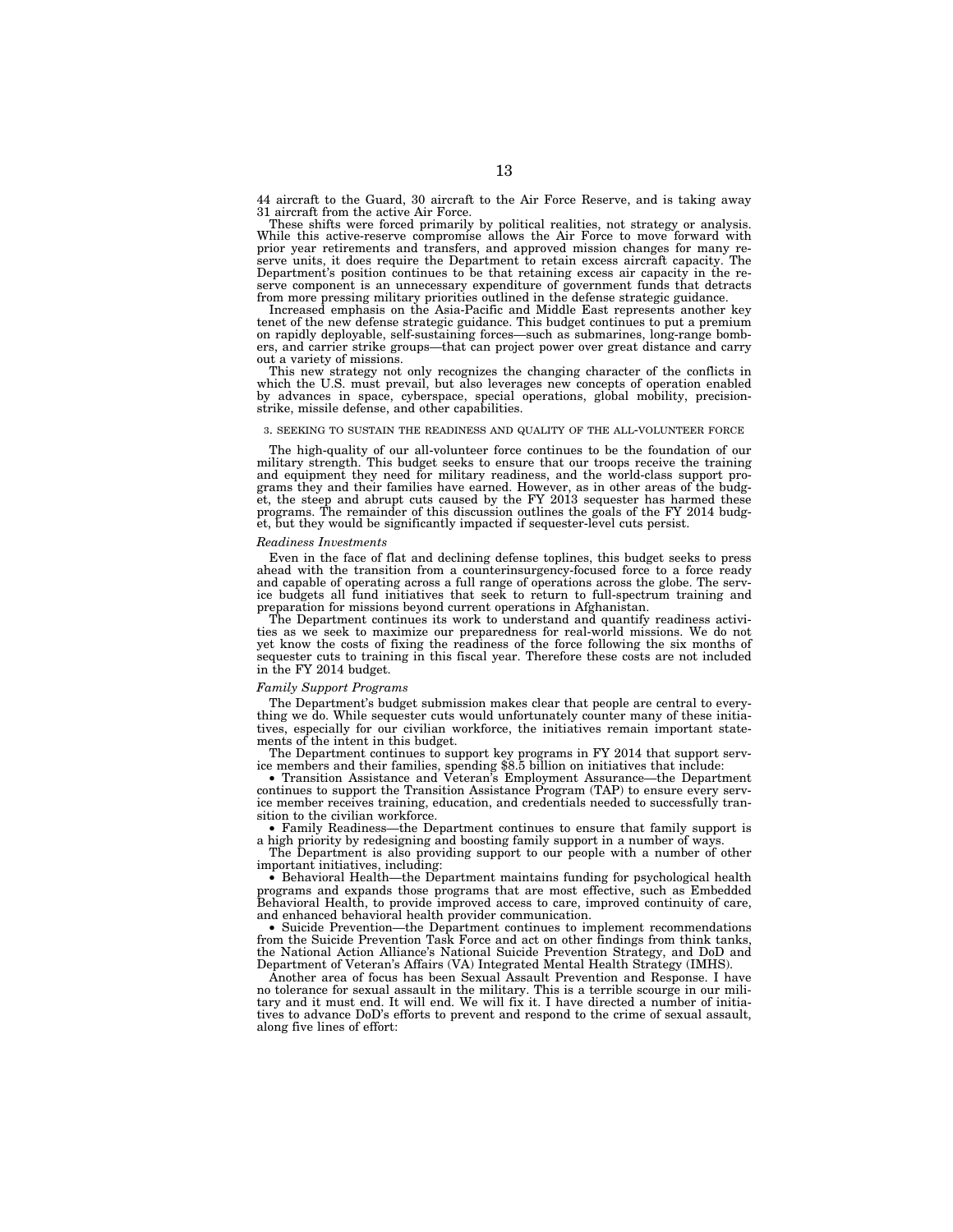#### *Accountability*

• I directed DoD's Acting General Counsel to propose to the Congress changes to Article 60 of the Uniform Code of Military Justice (UCMJ) that would eliminate the ability of a convening authority to change findings in courts-martial, except for certain minor offenses. These changes would also require the convening authority to explain in writing any changes made to court-martial sentences, as well as any changes to findings involving minor offenses. These changes, if enacted, would help ensure that our military justice system works fairly, ensures due process, and is accountable.

• I have also directed the Service Chiefs to develop methods to evaluate military commanders' performance in establishing command climates of dignity and respect and in incorporating sexual assault prevention and victim care principles in their commands. This includes providing commanders the results of their subordinate's annual command climate surveys in order to enhance accountability and improve insight in command climate at every level of the chain of command.

• I have named a set of highly respected and experienced experts to serve on a panel called for in the National Defense Authorization Act for FY 2013. The panel will conduct an independent review and assessment of DOD's systems used to investigate, prosecute and adjudicate crimes involving adult sexual assault and related offenses. It will convene its first meeting no later than July 1st. I have spoken to the panel and asked it to accelerate its work and provide a final recommendation within 12 months.

# *Prevention*

• I have directed the complete and thorough review of credentials and qualifications for DoD's sexual assault victim advocates, coordinators, and recruiters.

• I have directed DoD to improve the effectiveness of Sexual Assault Prevention and Response (SAPR) programs in recruiting organizations.

• I have directed DoD component heads to direct comprehensive and regular visual inspections of all DoD workplaces to include military academies to ensure that our facilities promote an environment of dignity and respect for all members and are free from materials that create a degrading or offensive work environment.

#### *Investigation*

• Consistent with the FY 2012 and FY 2013 National Defense Authorization Acts, DoD has established new policies to retain restricted and unrestricted reports for 50 years, and is developing policy for Special Victim Capability, which includes standards and training for prosecutors and investigators.

#### *Advocacy*

• DoD has implemented a sexual assault crisis intervention line, the DoD Safe Helpline, to give victims 24/7 global access to crisis support staff, implemented an expedited transfer policy for victims requesting transfer to a new unit, and expanded emergency care and services to DoD civilians stationed abroad.

• I have directed the Service Secretaries to implement methods to improve victim treatment by their peers, coworkers, and chains of command. Direct victim input will also be incorporated into these methods.

#### *Assessment*

• DoD has added sexual assault questions to DoD Command Climate Surveys and implemented policy to conduct assessments within 120 days for new commanders and annually thereafter, consistent with the FY 13 NDAA.

• I have begun holding a weekly review and progress meeting on DoD's various sexual assault directives to ensure that they are bringing about real change.

I receive weekly updates on the Department's prevention efforts in regularly scheduled weekly meetings. I also have an individual on my personal staff that I have tasked to oversee all of these directives and Department-wide efforts.

Everyone in this department at every level of command will continue to work together every day to establish an environment of dignity and respect, where sexual assault is not tolerated, condoned or ignored, where there is clear accountability placed on all leaders at every level. The leadership of this department has no higher priority than the safety and welfare of our men and women in uniform, and that includes ensuring they are free from the threat of sexual harassment and sexual assault. I will continue as Secretary of Defense to prioritize the Department's efforts to turn this problem around.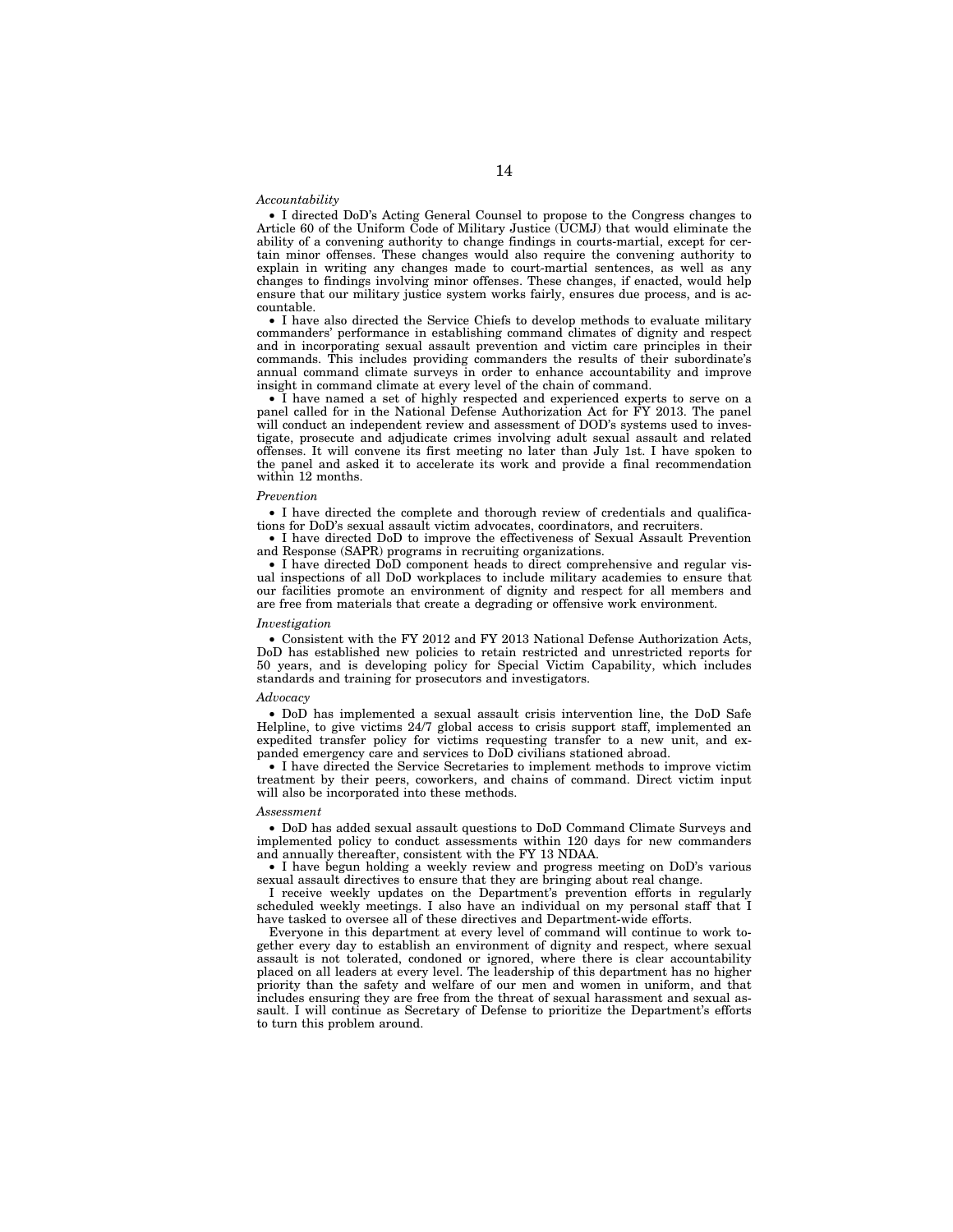#### 4. SUPPORTING TROOPS DEPLOYED AND FIGHTING OVERSEAS

The amendment to the FY 2014 President's budget includes \$79.4 billion for Overseas Contingency Operations (OCO). Military operations in Afghanistan comprise a significant portion of the OCO request. Over the course of the year, American forces in Afghanistan are moving into a support role as Afghan forces take the lead. By February 2014, half of our troops there will have returned home, and by December 2014, United States' combat operations in Afghanistan will have ended. Still, the United States will maintain a commitment to Afghanistan's sovereignty and security, and we will continue to equip, train, advise, and assist the Afghan National Forces; support economic development and governance efforts; and pursue al Qaeda and its affiliated groups.

Of the total OCO request, \$78.1 billion is for activities in support of Operation Enduring Freedom (OEF) and \$1.3 billion is for finalizing transition activities in Iraq.

# THE WAY AHEAD: STRATEGIC CHOICES AND MANAGEMENT REVIEW

The FY 2014 budget is a reflection of DoD's best efforts to match ends, ways, and means during a period of intense fiscal uncertainty. It is a balanced plan that would address some of the Department's structural costs and internal budget imbalances while implementing the President's defense strategic guidance and keeping faith with our men and women in uniform and their families.

It is obvious that significant changes to the Department's top-line spending would require changes to this budget plan. The Department must be prepared for any additional reductions to the defense budget that might result from Congress and the Administration agreeing on a deficit reduction plan, and it must be prepared in the event that sequester-level cuts persist for another year or over the long-term.

Consequently, earlier this year I directed a Strategic Choices and Management Review (SCMR) in order to assess the potential impact of further reductions up to the level of full sequester. The purpose of the SCMR is to re-assess the basic assumptions that drive the Department's investment and force structure decisions and to search for additional management efficiencies.

It is designed to help understand the challenges, articulate the risks, and look for opportunities for reform and efficiencies presented by resource constraints. Everything is on the table during this review—roles and missions, planning, business practices, force structure, personnel and compensation, acquisition and modernization investments, how we operate, and how we measure and maintain readiness.

I have received the initial internal results of the SCMR and am reviewing them now. The results will inform our planning for FY 2014 as well as our FY 2015 budget request, and will they be the foundation for the Quadrennial Defense Review due to Congress in February 2014.

It is already clear to me that achieving significant additional budget savings without unacceptable risk to national security will require not just tweaking or chipping away at existing structures and practices but, if necessary, fashioning entirely new ones that better reflect 21st century realities. And that will require the partnership of Congress.

The FY 2014 budget and the ones before it have made hard choices. In many cases, modest reforms to personnel and benefits, along with efforts to reduce infrastructure and restructure acquisition programs, met fierce political resistance and were not implemented.

We are now in a different fiscal environment dealing with new realities that will force us to more fully confront these tough and painful choices, and to make the reforms we need to put this Department on a path to sustain our military strength for the 21st century. But in order to do that we will need flexibility, time, and some budget certainty.

We will also need to fund the military capabilities that are necessary for the complex security threats of the 21st century. I believe the President's budget does that. With the partnership of Congress, the Defense Department can continue to find new ways to operate more affordably, efficiently, and effectively. However, multiple reviews and analyses show that additional major cuts—especially those on the scale and timeline of sequestration—would require dramatic reductions in core military capabilities or the scope of our activities around the world.

As the executive and legislative branches of government, we have a shared responsibility to ensure that we protect national security and America's strategic interests. Doing so requires that we make every decision on the basis of enduring national interests and make sure every policy is worthy of the service and sacrifice of our service members and their families.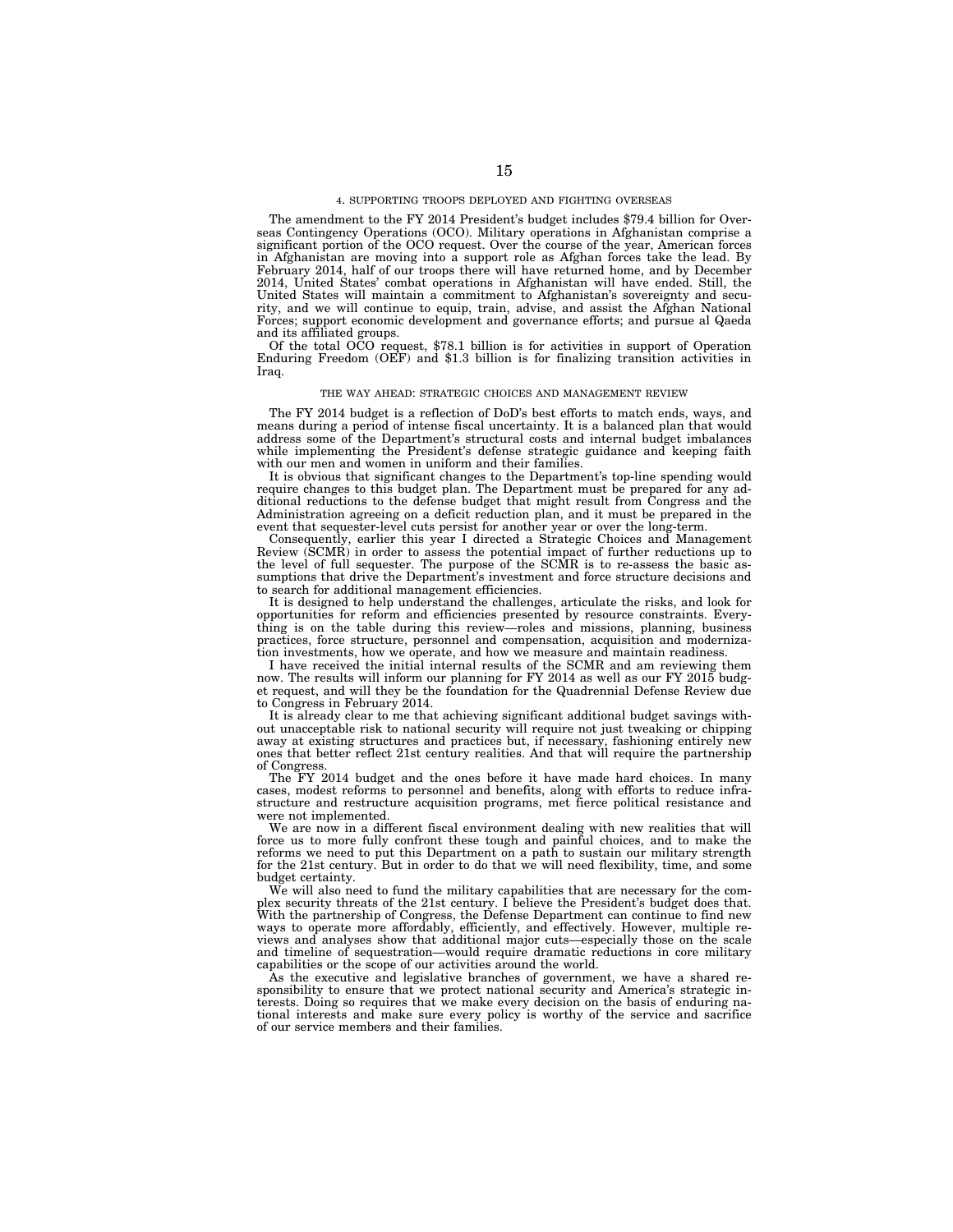Chairman RYAN. Absolutely. General Dempsey. Secretary HAGEL. Thank you.

# **STATEMENT OF GEN MARTIN E. DEMPSEY, CHAIRMAN, JOINT CHIEFS OF STAFF**

General DEMPSEY. Thank you, Chairman Ryan, Ranking Member Van Hollen, distinguished members of the Committee. Thanks for the opportunity to come before you today and discuss the fiscal year  $2014$  budget. This hearing comes at a time of extraordinary uncertainty, as Secretary of Defense mentioned. Risks to our nation's security are increasing, but the resources for and the readiness of our force is decreasing. The will to win of our service men and women remains undaunted, but the means to prepare to win are more uncertain every day.

This budget was purpose-built to keep our nation immune from coercion. It is a responsible investment in an unrivaled joint force that is ready with options for that dangerous and uncertain future. It supports our forward-deployed operations, upholds funding for emerging capabilities such as cyber, and it resources the conventional and nuclear forces that have proven so essential and effective to our defense.

Most importantly, it protects our real decisive edge, which is our people. It treats being the best-led, best-trained, and best-equipped military as the non-negotiable imperative. It also makes sure our wounded warriors and their families receive world-class care, family and medical services that are worthy of their service to the nation.

Now, there are some things that this budget does not do. It does not reflect full sequestration. Rather, it imposes less reduction and gives us more time to implement new reductions. The consequences of full sequestration and its attended risks to our national security will gain clarity in the weeks ahead due to the Secretary of Defense's strategic choices management review. As you know, the Senate has actually asked us—tasked us to provide our assessment on the impact to the joint force by 1 July.

Nor does this budget account for the costs of restoring lost readiness. We do not yet know the full cost to recover from the readiness shortfalls that we have imposed this year. As expected, we continue to curtail or cancel training and exercises across all services for units that are not about to deploy, and as a result, we are less everyday for an unforeseen crisis or for an unpredictable contingency operation. In effect, we are foreclosing on options.

It is also more expensive to become ready than it is to stay ready. This means that the cost to recover our lost readiness will inevitably compete with the cost that we anticipate in building the joint force we need in 2020. As our military power potentially becomes less sustainable, it becomes less credible. We risk breaking commitments and losing the confidence of partners and allies of the defense industrial base, and, more importantly, of our men and women in uniform and their families.

Now, that outcome is not inevitable. Working together, we can and must uphold the readiness and the health of the force at an affordable cost. To do that, as we have discussed in the past, we need three things. We need the certainty of a predictable funding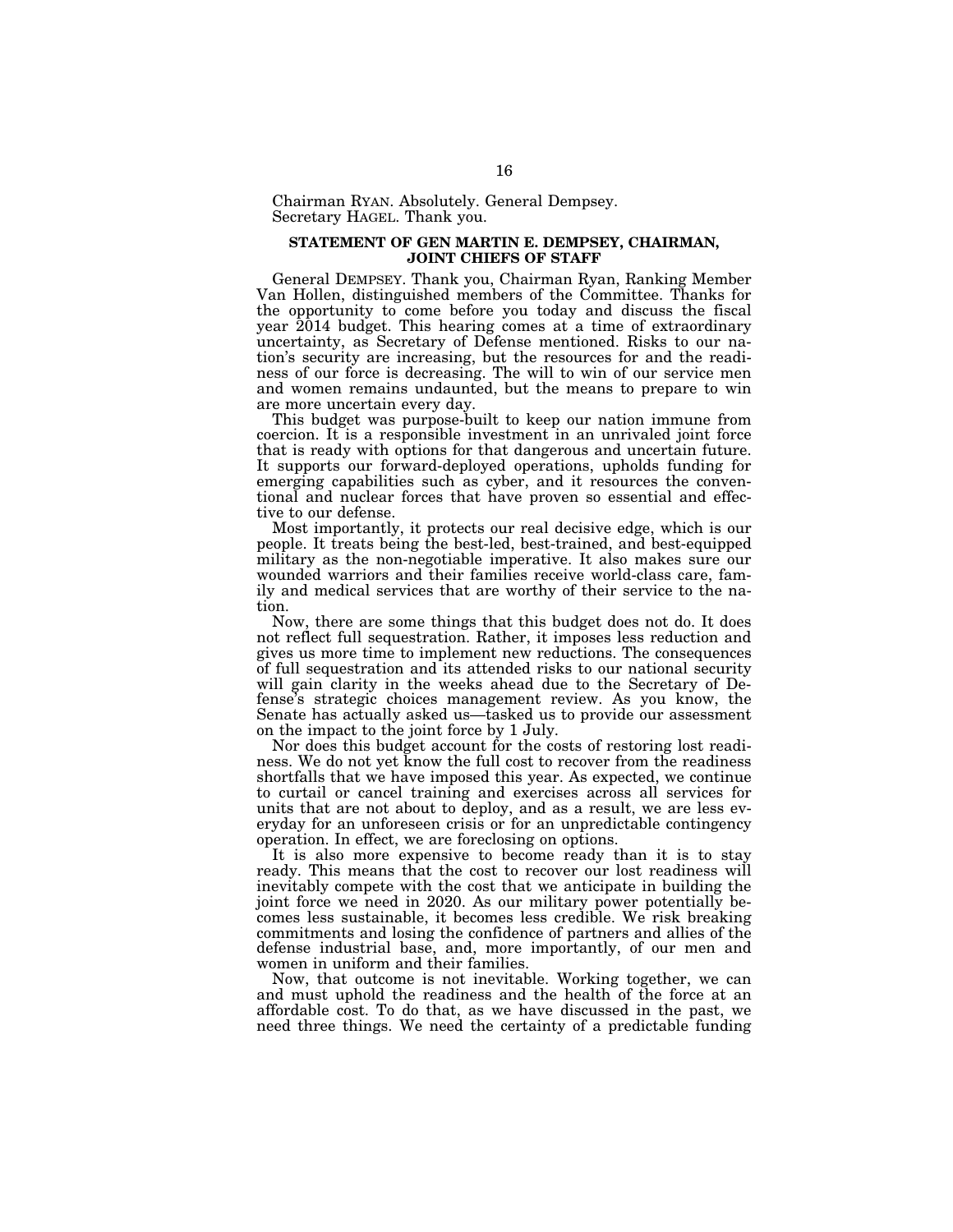stream, that is to say, a reliable top-line. We also need the time to implement tradeoffs, tradeoffs in forestructure, modernization, compensation, and readiness, and we need the full flexibility to keep the force in balance.

We simply cannot afford to postpone essential reforms to compensation, health care, and to the institution at large. These should be allowed to grow more gradually, and, in some cases, to shrink. We should stop pouring money into excess facilities and unwanted weapons systems, and real institutional reform is the only way to avoid repeating the mistakes of past drawdowns; and we do have experience in past drawdowns, and we do know where the mistakes await us.

We have an opportunity and an obligation with this and any future budget to restore confidence. We have it within ourselves to stay strong as a global leader and a reliable partner. Thank you to members of this Committee for all you have done for our men and women in uniform in the past, and I look forward to taking your questions.

# [The prepared statement of General Dempsey follows:]

# PREPARED STATEMENT OF GEN MARTIN E. DEMPSEY, USA, CHAIRMAN, JOINT CHIEFS OF STAFF

# I. INTRODUCTION

Chairman Ryan, Ranking Member Van Hollen, and distinguished Committee Members, it is my privilege to update you on the state of the US Armed Forces and to comment on the President's budget proposal for fiscal year (FY) 2014.

This year's posture testimony comes in the context of extraordinary uncertainty. Our Nation is going through an historic fiscal correction to restore the economic foundation of our power. As resources decline, risks to our national security interests rise. A more competitive security environment compounds these risks, increasing the probability and consequences of aggression.

This context calls out for our leadership. We can and must find it within ourselves to stay strong as a global leader and reliable partner. We must restore lost readiness and continue to make responsible investments in our Nation's defense.

#### II. STRATEGIC DIRECTION TO THE JOINT FORCE

A year ago, I established four priorities to help guide our Joint Force through this period of uncertainty. Our way forward must be rooted in a renewed commitment to the Profession of Arms. This means preserving an uncommon profession that is without equal in both its competence and its character. Along the way, we must keep faith with our Military Family. This means honoring the commitments we have made to our service members and their families. They deserve the future they sacrificed so much to secure.

These two priorities serve as a source of strength for the Joint Force as we achieve our national objectives in current conflicts. This means achieving our campaign objectives in Afghanistan while confronting aggression toward America and its allies in all its forms, wherever and whenever it arises. It also means helping to secure the flow of commerce in the global commons, building the capacity of our partners, providing humanitarian assistance, and maintaining a credible nuclear deterrent.

These three priorities enable us to understand and develop the Joint Force of 2020. Our ability to build the force we will need tomorrow depends on the decisions we make today. This is a defining period in a defining year. Ensuring our future military is unrivaled and sustainable requires the right mix between current capacity and new capabilities. We must recapitalize current equipment where possible and modernize capabilities that preserve our decisive advantages.

#### III. JOINT FORCE OPERATIONS

One thing has been certain over the last year—the Joint Force stood strong and responded to the Nation's call. After more than a decade of continual deployments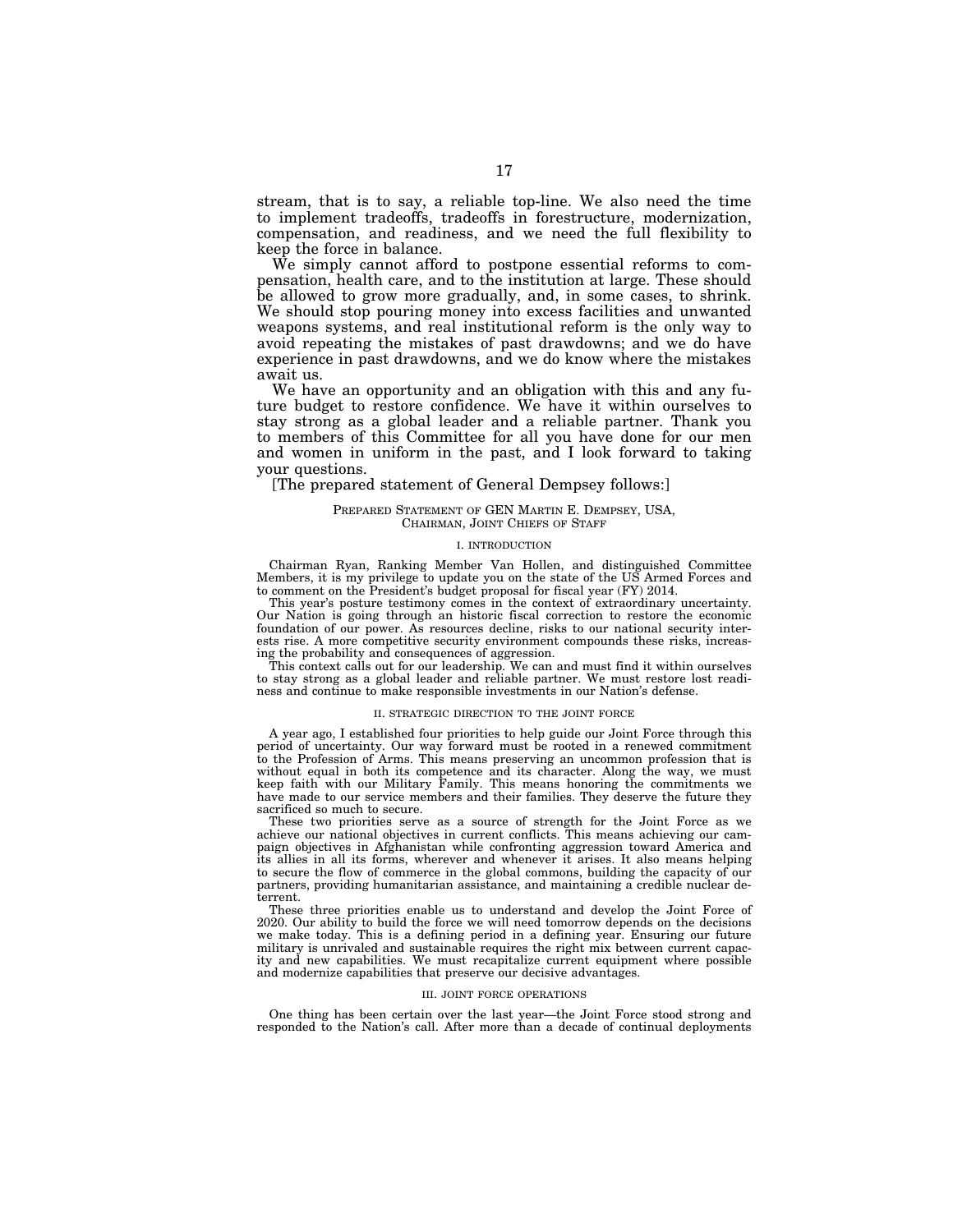and tough fighting, I remain humbled by the resilience and determination of our warriors.

In the past year, our service men and women have simultaneously fought, transitioned, and redeployed from Afghanistan. Never before have we retrograded so much combat power and equipment while continuing combat operations. Our forces performed superbly, transitioning to Afghan security lead in areas comprising over 85% of the population. In the process, we redeployed over 30,000 US troops, closed over 600 bases, and preserved Coalition cohesion. We were challenged by ''insider attacks," but responded the way professional militaries do. We assessed and adapted. We reaffirmed our partnerships and moved forward jointly with more stringent force protection and vetting procedures.

Transition continues. In the weeks ahead, the Afghanistan National Security Forces will assume operational lead across all of Afghanistan. This milestone represents an important achievement on the Lisbon roadmap, reaffirmed at the Chicago Summit in 2012. At the same time, the International Security Assistance Force will transition primarily to training and advising. We are also working with NATO and the Afghan government on options for an enduring presence beyond 2014 to reinforce Afghan security and maintain pressure on transnational terrorists.

When I testified last year, the effects of the November 2011 border incident with Pakistan were still fresh, and tensions were as high as any time since the Osama bin Laden raid. Measured, but steady civilian-military engagement with Pakistani leadership led to the reopening of the Ground Lines of Communication in July 2012. We are gradually rebuilding our relationship as reflected in the recent signing of a tripartite border document to standardize complementary cross-border operations—and will continue to do so with Pakistan's new leadership following its historic election last month.

The Joint Force has been vigilant well beyond South Asia and around the world. We continue to help deter aggression and counter the increasingly bold provocations from North Korea and Iran. We are supporting Syria's neighbors in their efforts to contain spillover violence while providing assistance to help with refugees. And, we are ready with options if military force is called for—and can be used effectively to secure US national interests in Syria without making the situation worse.

Along with our interagency partners, we are also postured to detect, deter, and defeat cyber-attacks against government and critical infrastructure targets. We are part of interagency and multinational efforts to counter transnational crime. And, we remain relentless in our pursuit of al-Qa'ida and other violent extremist organizations, directly and through our partners. This includes al-Qa'ida-Arabian Peninsula (AQAP) in Yemen and, working with French and African partners, al-Qa'ida in the Islamic Magreb (AQIM).

Finally, in the context of a "new normal"—where the diffusion of power fuels insecurity and unrest—we continue to support reform across the Middle East and North Africa through military-to-military exercises, exchanges, and security assistance. We are also adjusting global force posture to reflect these risks in the context of our rebalance to the Asia-Pacific region.

#### IV. OUR JOINT FORCE TODAY

We have an experienced, combat-tested force. Never has our nation sustained such a lengthy period of war solely through the service of an All-Volunteer military, which proudly celebrates its 40-year anniversary July 1st, 2013. Our warriors' will to win is undaunted, but the means to prepare to win are becoming uncertain. Military readiness is at risk due to the convergence of several budget factors. These same factors compound risk to the wellness of the Joint Force and our Military Family. As I testified in April, we need the help of our elected leaders to gain budget certainty, time, and flexibility.

Few have borne more of war's burden than our Military Family. For twelve relentless years, our service men and women have answered our Nation's call with unsurpassed courage and skill. Many have fallen or been grievously wounded in the service of our Country. We honor them most by caring for their families and for those who have come home with wounds seen and unseen.

We are unfailing in our praise for the sacrifices of our warriors in battle.

But for so many of our veterans, returning home is a new type of frontline in their struggle. We cannot cut corners on their healthcare. We must continue to invest in world-class treatments for mental health issues, traumatic brain injury, and combat stress. Stigma and barriers to seeking mental health services must be reduced.

Suicide is a tragic consequence for far too many. As a Nation, we have a shared responsibility to address this urgent issue with the same devotion we have shown to protecting the lives of our forces while in combat. The Department is working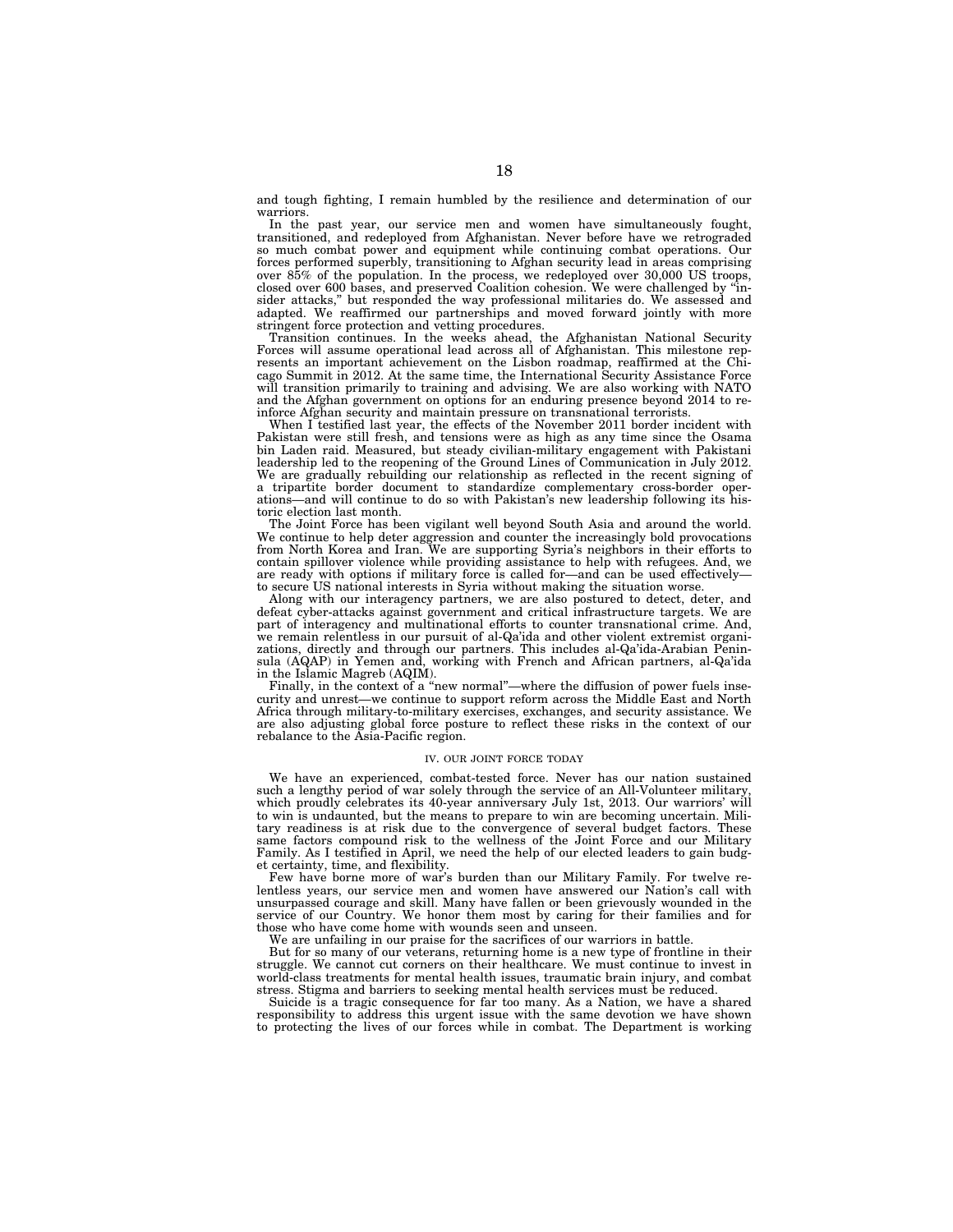closely with our interagency partners and the White House to increase our understanding of the factors leading to suicide and how to best leverage care networks to keep our Veterans alive.

The risks inherent to military service must not include the risk of sexual assault. We cannot allow sexual assault to undermine the cohesion, discipline, and trust that gives us strength. Therefore, working closely with the Secretary of Defense and Congress, we are examining the best ways to leverage additional education, training, and the Uniform Code of Military Justice. We are exploring every option, and we are open to every idea, that will help eliminate this crime from our ranks. As I testified last week, we are acting swiftly and deliberately to accelerate institutional change—to better protect victims, to prevent and respond to predatory and high-risk behaviors, and to ensure a professional work environment while at the same time preserving the right of the accused. We will not shrink from our legal and moral obligations to treat each other with dignity and respect.

Future success relies on opening our ranks to all of America's talent. The Joint Chiefs and I have supported the expansion of service opportunities for women. This decision better aligns our policies with our experience in war, and it serves to strengthen the Joint Force. Consistent with the law, we also extended some benefits to the same-sex domestic partners of service members. We are implementing both initiatives deliberately across all Services to ensure we uphold essential standards, guard against potential risks, and avoid creating new inequities for other members of the Joint Force.

Keeping faith with our Military Family will take a mutual commitment from fellow veterans and a grateful Nation. The next few years will define how we, as a Nation, view the 9/11 generation of veterans. America's future All-Volunteer force

is watching. They are also watching as we inflict risk on ourselves. With \$487 billion in planned reductions already reflected in the Department's FY 2013 budget, sequestration's additional cuts jeopardize readiness not only this year, but also for many years to come. We cannot fail to resource the war we are still fighting. At the same time, we cannot compromise on readiness in the face of an uncertain and dangerous future. Our Joint Force must begin to reconnect with family while resetting and refitting war-torn equipment. It must retrain on the full-spectrum skills that have at-rophied while developing new skills required for emerging threats. There are no shortcuts to a strong national defense.

When budget uncertainty is combined with the mechanism and magnitude of sequestration, the consequences lead to a security gap—vulnerability against future threats to our national security interests. And, as our military power becomes less sustainable, it becomes less credible. We risk breaking commitments to our partners and allies, our defense industrial base, and our men and women in uniform and their families.

This outcome is not inevitable. We can maintain the readiness and health of the force at an affordable cost, although this gets increasingly harder to do as uncertainty persists. But, we need help from our elected leaders to keep the force in balance and avert the strategic errors of past drawdowns. To this end, the Joint Chiefs and I continue to request your support for certainty, time, and flexibility.

Most importantly, we need long-term budget certainty—a steady, predictable funding stream. While the passage of the FY 2013 Appropriations Act provided relief from the Continuing Resolution, uncertainty over the FY 2014 topline budget and the full effects of FY 2013 sequestration remains. Last month, we submitted an amendment to the FY 2014 President's budget that includes \$79.4 billion for overseas contingency operations (OCO) to support Operation ENDURING FREE-DOM—mostly in Afghanistan—as well as finalizing the transition in Iraq. We also submitted a reprogramming request designed to offset our most critical FY 2013 shortfalls, especially in wartime funding. We appreciate your expedited review and support of both requests, which will bring important near-term budget certainty and help reduce our most urgent OCO shortfalls.

Additionally, we need the time to deliberately evaluate trade-offs in force structure, modernization, compensation, and readiness to keep the Force in balance. We do not yet know the full FY 2013 impact in these areas as we make key decisions about FY 2014 and beyond. Finally, we continue to seek the full flexibility to keep the force in balance. Budget reductions of this magnitude require more than just transfer authority and follow-on reprogramming authority. Everything must be on the table—military and civilian force reductions; basing and facilities; pay and compensation; and the mix among active, Reserve, and National Guard units.

There are no easy solutions, and no way to avoid sacrifices and risks as we work together to make the hard choices. But, the FY 2014 budget proposal helps us rebalance and strengthen readiness through these hard but necessary choices. It enables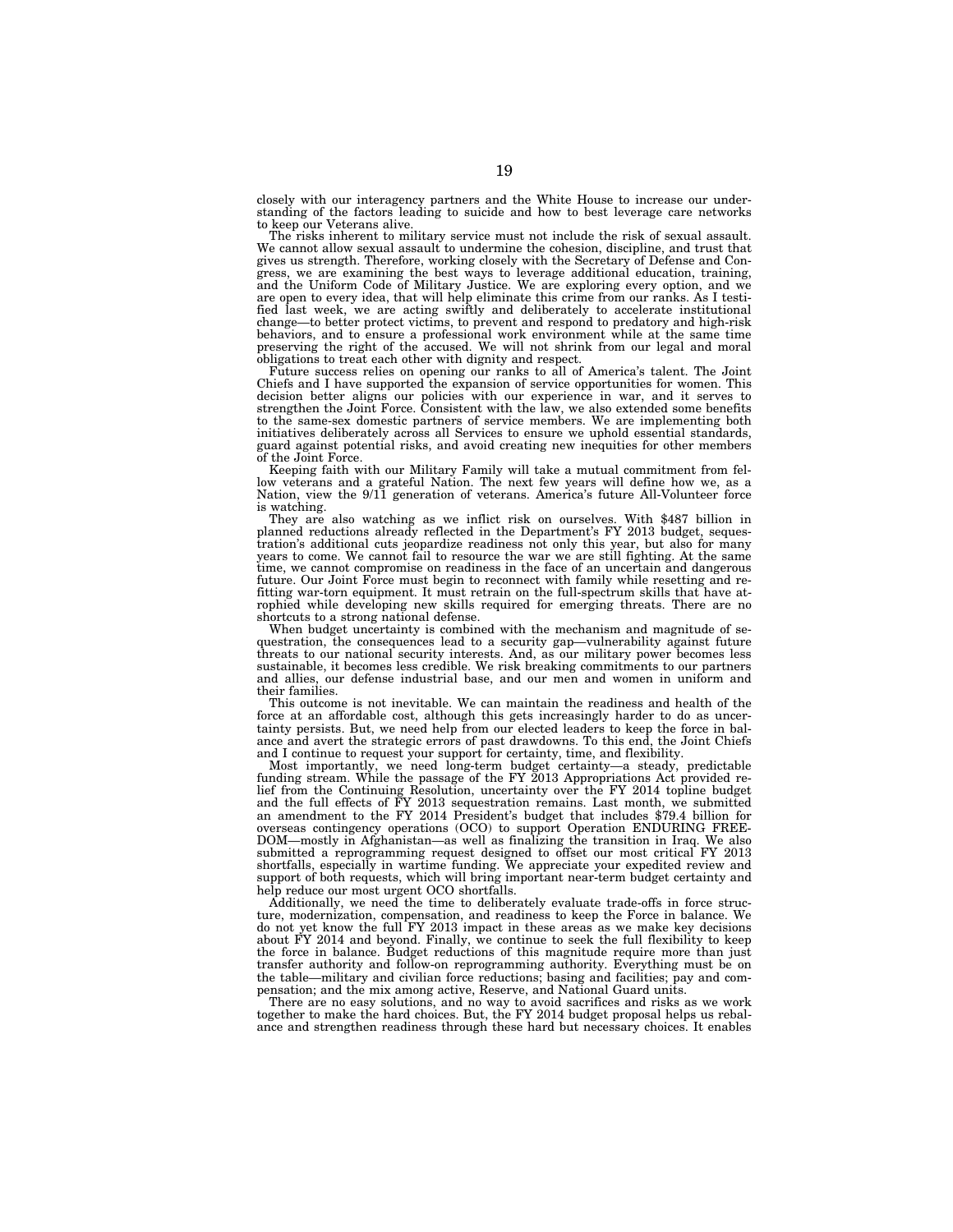us to lower manpower costs, reduce unneeded infrastructure, and shed ineffective acquisition programs while maintaining support for the responsible drawdown of our military presence in Afghanistan. It provides an equitable and practical 2014 military pay raise of one-percent while protecting important education, counseling, and wounded warrior programs. Proposed infrastructure reductions include a request for BRAC authorization in FY 2015, although any closures would take multiple years and not begin until 2016. We simply cannot afford to keep infrastructure and weapons we do not need without getting the reforms we do need.

#### V. A JOINT FORCE FOR 2020

The budget decisions we are making now will indicate whether we view our future Joint Force as an investment or an expense.

America is unmatched in its ability to employ power in defense of national interests, but we have little margin for error. An unforeseen crisis, or a contingency operation, could generate requirements that exceed the capacity of our immediately available forces. We are able to deter threats, assure partners, and defeat adversaries when we do so from a position of strength.

We remain strong—and our Nation is secure—because we treat being the best led, trained, and equipped force as a non-negotiable imperative.

The secret to sustaining our strength with this or any future budget is simplepreserve investment in readiness, prioritize investment in people, and protect investment in decisive capabilities. Now, several months since the Joint Chiefs expressed deep concern about a readiness crisis, we continue to curtail or cancel training and exercises across all Services for units not about to deploy. The costs of recovering lost readiness are going up by the day. Inevitably, recovery in the years to come will compete with the costs of building Joint Force 2020.

It is our people that make us the most capable military in the world. They are our best hedge against threats to our homeland and interests abroad.

By 2020, we will require even greater technical talent in our ranks. But, developing technological skill must occur in concert with leader and character development. We must resist the temptation to scale back on education, including languages and cultural knowledge. Military service must continue to be our Nation's preeminent leadership experience. It is more important than ever to get the most from the potential and performance of every service member.

Investing in people is not just about their development and readiness. It is also about the commitment we make to their families. Unsustainable costs and smaller budgets mean we must examine every warrior and family support program to make sure we are getting the best return on our investment.

We need to reform pay and compensation to reduce costs while making sure we recruit and retain the best America has to offer. We must also balance our commitment to provide quality, accessible health care with better management and essential reform to get escalating costs under control. The FY 2014 budget would help control rising health care costs by initiating a restructuring of medical facilities to make them more efficient, without sacrificing quality or continuity of care, and by proposing fee adjustments that exempt disabled retirees, survivors of service members who died on active duty, and their family members. The Department of Defense is also working with Veterans Affairs to find efficiencies across health care systems.

As we work to get the people right, we must also sustain our investment in decisive capabilities. The FY 2014 budget continues to fund long-term capabilities that sustain our edge against resourceful and innovative enemies, while maintaining critical investments in science and technology, and research and development programs.

Emerging capabilities, once on the margins, must move to the forefront and be fully integrated with our general purpose forces. Special Operations Forces, for example, have played an increasingly consequential role over the past ten years. We have expanded their ranks considerably during this timeframe, and now we must continue to improve the quality of their personnel and capabilities.

Closely linked are our intelligence, surveillance, and reconnaissance capabilities from sensors to analysts. We will continue to rely on proven systems designed for the low threat environments of Iraq and Afghanistan. At the same time, we must also develop and field sensors designed to penetrate and survive in high-threat areas. They will expand our ability to access and assess hard-to-reach targets.

This budget also sustains our investment in cyber, in part by expanding the cyber forces led by the U.S. Cyber Command. Despite significant investment and progress in the past year, the threat continues to outpace us, placing the Nation at risk. The FY 2014 budget increases funding for cyber security information sharing, but we need legislation to allow the private sector and U.S. interagency to share real-time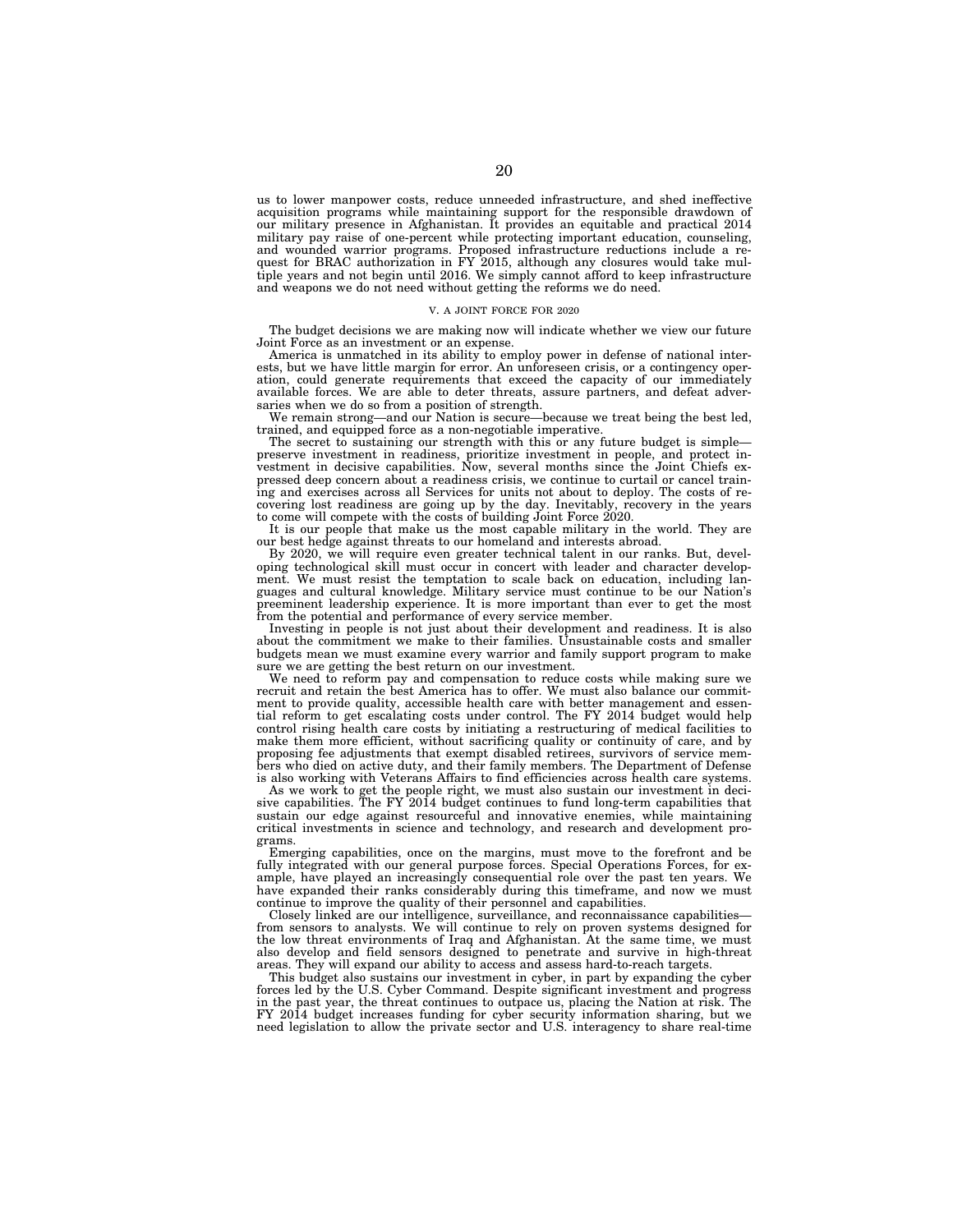cyber threat information—within a framework of privacy and civil liberty safeguards. In parallel, we must establish and adopt standards for protecting critical infrastructure.

The development and integration of these emerging capabilities will by no means amount to all that is new in Joint Force 2020. They must be integrated with our foundational and impressive conventional force capabilities. The FY 2014 budget protects several areas where reinvestment in existing systems—such as the C-130, F-16, and the Army's Stryker combat vehicle—sustains our competitive advantage. All are backed by our asymmetric advantages in long-range strike, global mobility, logistics, space, and undersea warfare. And, they must be connected with a secure, mobile, and collaborative command and control network.

This combination of increasingly powerful network capabilities and agile units at the tactical edge is a powerful complement to leadership at every echelon. It provides the basis to project both discrete and overwhelming power across multiple domains. It gives policymakers and commanders alike a greater degree of flexibility in how they pursue objectives.

As we set priorities and implement reductions, we must rely more on—and invest more in—our other instruments of national power to help underwrite global security. Fewer defense dollars only adds to the importance of relationships among defense, diplomacy, and development. When the political and economic foundations of our bilateral relationships are under stress, our military-to-military ties can serve as a model of professionalism and restraint for foreign militaries, and often help provide a channel for continued dialogue. Advancing American interests not only requires integration across all instruments of national power, but it also requires that our international partners accept a greater share of the risk and responsibility. Some are more ready and willing to do that than others.

#### VI. CONCLUSION

Although I am confident the Joint Force today can marshal resources for any specific contingency, our goal is to be able to offer military options that restore and maintain readiness while putting US national security on a sustainable path to 2020 and beyond. To do this, we must recruit and retain the most talented people. We must invest in their competence and character so they can leverage emerging and existing capabilities in our defense. It is an investment our predecessors made in decades past. We must do the same.

Our consistent first line of defense has been and always will be our people. They are our greatest strength. We will rely on our war-tested leaders to think and innovate as we navigate the challenges and opportunities that lie ahead. We need to seize the moment to think differently and to be different. But, we cannot do it alone. We need the help of our elected officials to give us the certainty, time, and flexibility to make change. Otherwise, the cuts that have already diminished our readiness will only get deeper, and the risks we will have to accept in the years to come will only increase.

We can and must stay strong in the face of declining budgets and rising risk. We must have the courage to make the difficult choices about our investments, about our people, and about our way of war. The Secretary's Strategic Choices and Management Review (SCMR) is helping to identify options and opportunities as we move forward in partnership with Congress.

We have been down this road before. We can lead through this uncertainty and manage the transition to a more secure and prosperous future. I know your Nation's military leaders are ready—as is every single Soldier, Sailor, Airman, Marine, and Coastguardsman—to give their last breath to defend America and her allies.

Please accept my thanks to this Committee and Congress for all you have done to support our men and women in uniform. Together, we serve our Nation.

Chairman RYAN. Okay. Since we are keeping all of ourselves at three minutes, I will try and be as quick as I can here. Secretary Hagel, last week, the House passed the MILCON, the Military Construction Appropriations bill, by a vote of 421 to four. The Administration then released a statement of administration policy saying that, quote, "Unless this bill passes the Congress in the context of an overall budget framework, meaning one that supports the president's plan to increase non-Defense discretionary spending, the president's senior advisors would recommend a veto,'' unquote.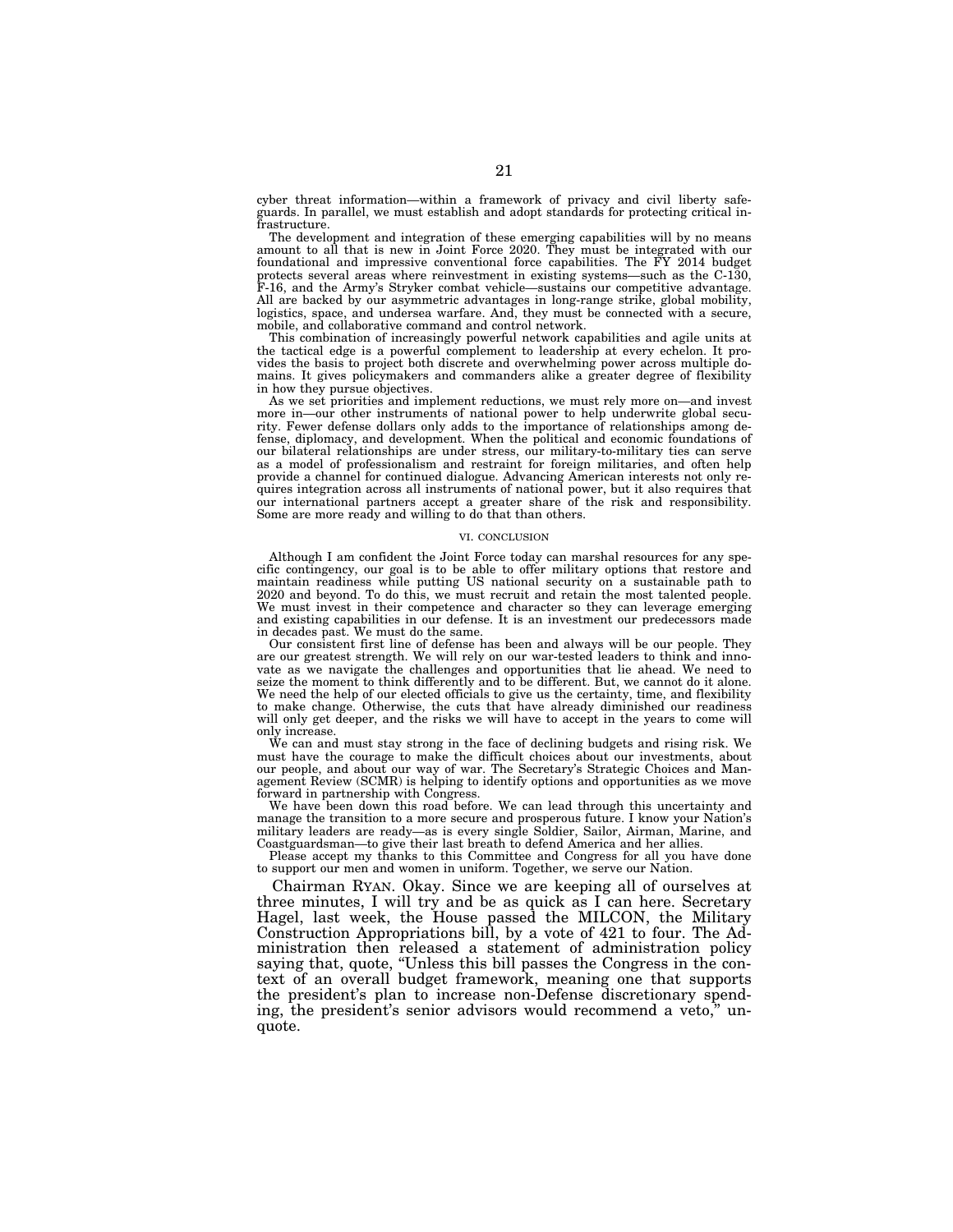We are meeting the number that was requested by the Administration. Are you among the senior advisors recommending a veto on that bill? And then the second follow-up is, today, the House is marking up the DoD appropriations bill again, basically meeting the Administration's number. Are you going to recommend a veto of that as well?

Secretary HAGEL. First, Mr. Chairman, I have not been asked for my opinion on whether the president should veto the bill or not. My, as you know, responsibility is this department, and that is where I stay focused. If I am asked for my thoughts on the overall budget, then I will give them to him, but I have not been asked for those.

Chairman RYAN. But if Congress passes appropriation bills hitting the numbers you are asking for, it is a good idea that they would be signed into law, would you not agree?

Secretary HAGEL. Well, the numbers that we have been asked for the Congress to give us, as you have noted, are our budget. But the president has to make a decision on the entire framework of the total budget.

Chairman RYAN. One more, or two more, actually. 1:22 left. Okay, in April 2011, I recall the president putting out a speech where he mentioned the number that he was going to hit, 487, for the Pentagon. Then in January 2012, Secretary Panetta announced the strategy review to comport to that number. This year, the budget says we are going to go \$120 billion lower than the number that General Dempsey and Secretary Panetta came here and testified for, and now, you are engaging the strategic choices and management review.

It seems to me that we have got here a budget-driven strategy, not a strategy-driven budget. I do not know how one can conclude other than that. That is point number one.

Point number two, do you have any reactions you can give us with respect to any of the findings that you have had from this review? What are the new things that you can do without jeopardizing this mission to meet that 120 number you have put out there that does not contradict what last year General Dempsey and Secretary Panetta said was the bottom line, bargain basement, lowest number we could get to?

Secretary HAGEL. First, I have just testified, and have been testifying to this fact the last two months, that I support the president's Fiscal Year 2014 budget, as do all the senior uniform military leaders in the Department of Defense. We support that budget because we believe that the national security interests of this country can be fulfilled with that budget.

The strategic choices management review was not about the 2014 budget or reviewing that budget. That review was done based on sequestration, the reality of the numbers that we are dealing with as I have just noted and this committee knows; not hope, not possibilities, not budgets, not theory but reality, law, and what is the prospect, the possibility of sequestration continuing. Of course, as I have said, that will affect our strategic interests; that will affect operations. So what that review was about, not questioning the president's budget, but was to prepare, if we must, the Pentagon to deal with this new reality of sequestration and these numbers.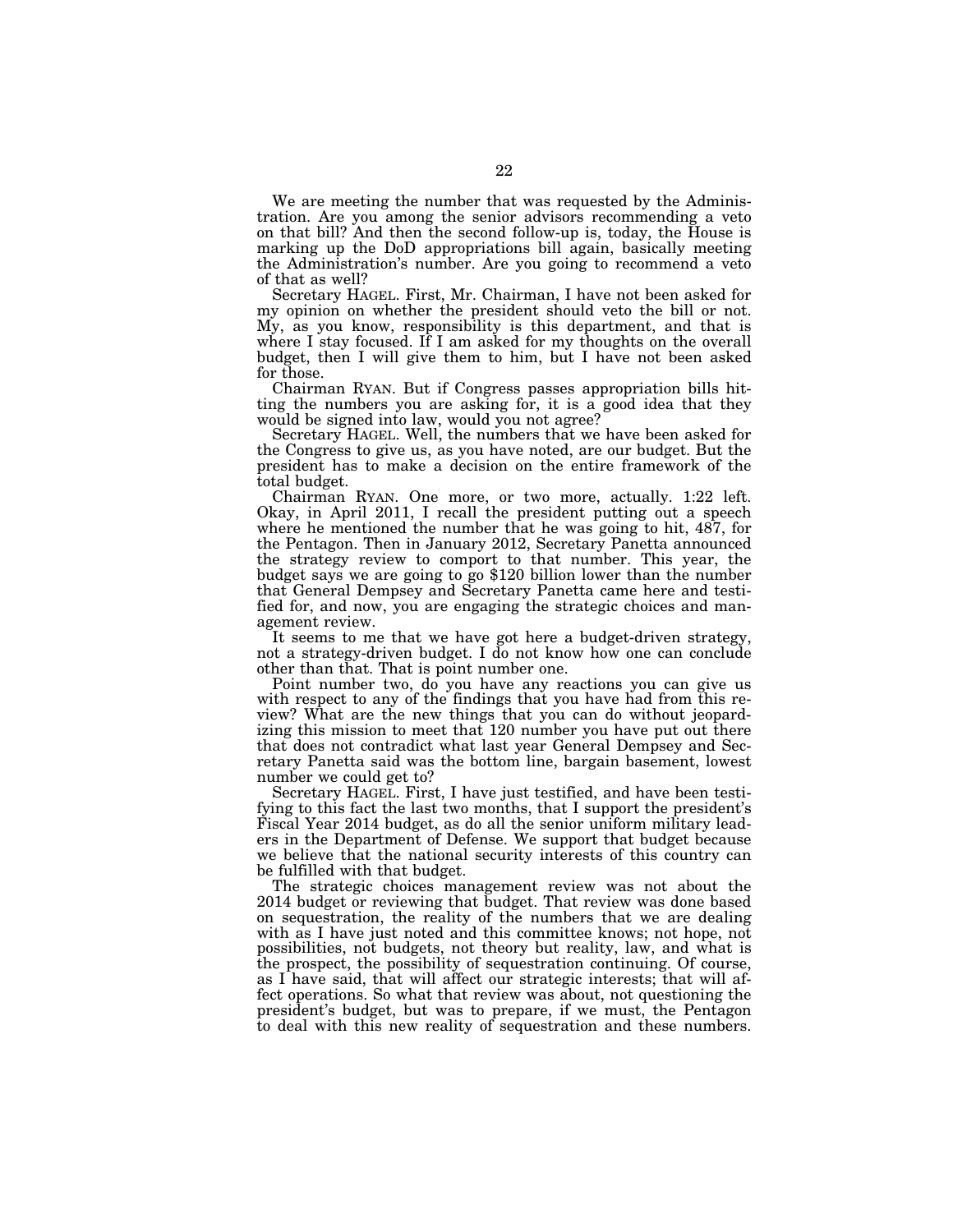Chairman RYAN. There is no justification of 120. It is a review of what might come to pass if these things occur.

Secretary HAGEL. That is right, because we cannot turn this big ship around in a month or two, as you know.

Chairman RYAN. Well, since I am going to be enforcing the time limits, I better live by them. I will probably follow up, I have got some Afghanistan questions I wanted to ask you in writing about metrics in violence, but, Mr. Van Hollen.

Mr. VAN HOLLEN. Thank you, Mr. Chairman. Thank all of you for your testimonies. As a member of Congress who was one of the 426 who voted for the Military Construction and Veterans Appropriations bill, I fully support the president's or the White House recommendation to veto a legislation if it is in the context of adopting the House Republican budget because this chart shows exactly what the House Republican budget would do.



If you see the green-shaded items, the top one is Defense, the other are other security-related parts of the budget, they would increase those parts of the budget relative to the middle line, which is the 2013 sequester. How did they do that in their budget? By cutting things dramatically in other parts of the budget. So, that last bar, that is the funding for our kids' education, research at National Institutes of Health; they would cut that almost 20 percent below the sequester.

So what the president is saying is, "I want a budget plan and appropriation bills that meet all our needs.'' Yes, the Defense Appropriations bill and the president's is actually a little higher than the Defense bill coming out of the House. But he also understands we need to meet other important parts of our national requirements. And interestingly, the way to resolve this issue, Mr. Secretary, is for us to go to conference so we can resolve these, come to a negotiated settlement, which is why even Senator McCain has said that the refusal of our Republican colleagues to go to conference is,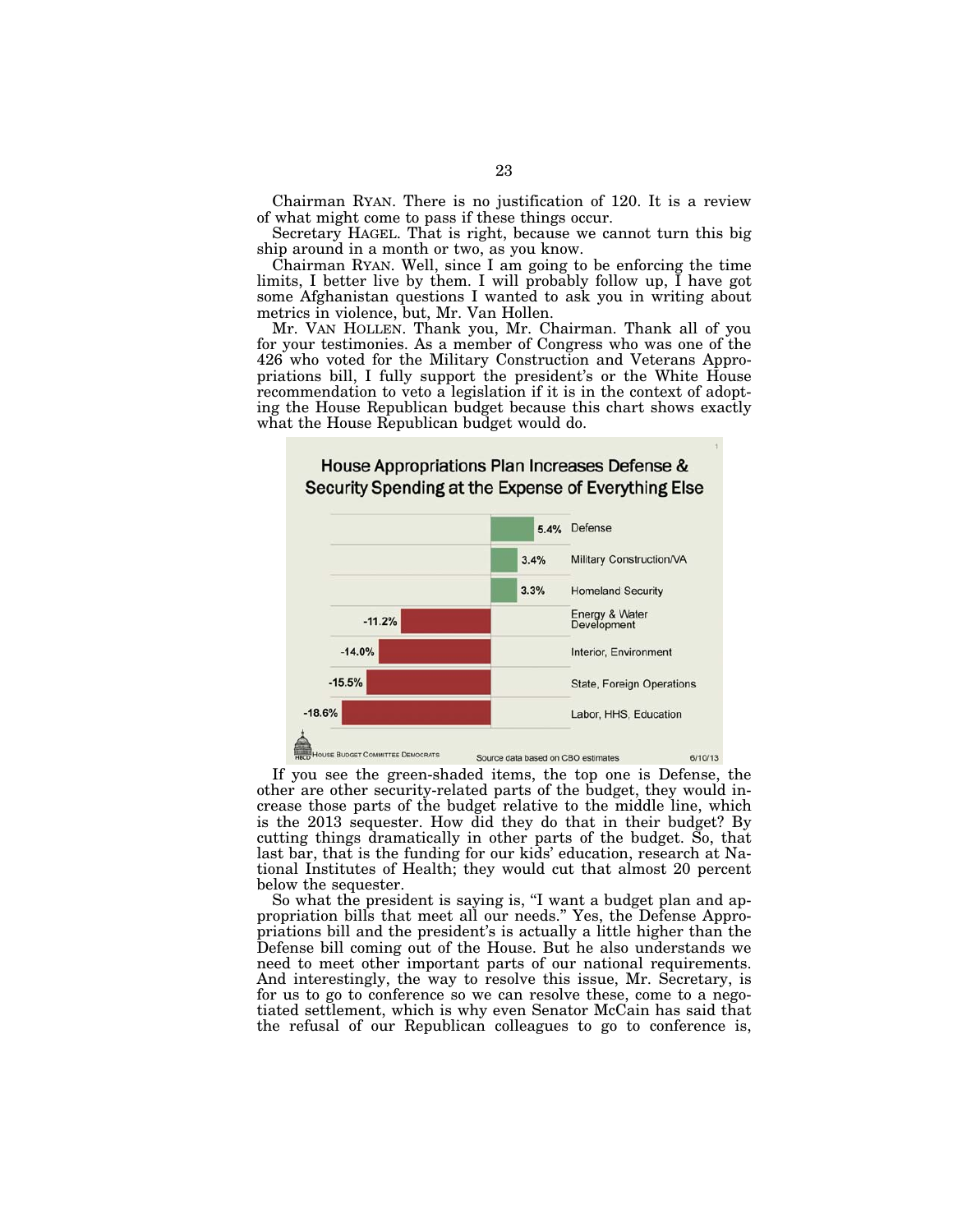quote, ''insane,'' and, quote, ''incomprehensible.'' And he is not alone. I know a lot of our colleagues here wonder why, after all these years of complaining the Senate did not have a budget, that they refuse to go conference.

So if we went to conference, we could actually resolve some of these issues, and then we could come together on a common plan for the country that funds our security requirements and funds our kids' education. And so I would suggest that we get on with that right away. Let us go to conference.

I have a question about OCO because as I look at even the fiscal year 2014 OCO request, I actually see some items in there that I think are more associated with sort of peacetime defense than wartime defense. For example, there is some peacetime flying costs, as was testified to by the Chief of the Air Force, General Welsh. So I understand how the desire, as we reduce our footprint in Afghanistan, to try to provide flexibility, but we should not be doing that by putting in the OCO account things that really should be in the base account.

My question relates to the OCO request from all of you, and from the president of the United States, the commander-in-chief, and he has put forward a request in his budget; the House Republican budget exceeds that president's request by \$5 billion. And my question to you is, does the Administration's request reflect what you believe is necessary for our overseas wartime operations and for OCO account operations?

Secretary HAGEL. Well, what I believe, in consultation with our military leaders, that the budget that we presented, the president's budget, \$526 billion baseline, \$79 billion OCO, is the sufficient budget to carry out our strategic interests, and that is the budget that we have been testifying to, we have been explaining, we have been going into great detail as to why we believe what we believe.

Mr. VAN HOLLEN. General Dempsey, if I could just, on the record, does the OCO request that was made, in your judgment, satisfy our military requirements for OCO?

General DEMPSEY. Yes, it does, but this year's request proved inadequate to the task. I mean, we have to have some understanding of trying to predict the future two years out. But yes.

Mr. VAN HOLLEN. But just to, your 2014 request, in your best judgment, reflects the needs?

General DEMPSEY. Yes.

Chairman RYAN. And as you know, the president's budget came three months late, so we had to put our own number up with their guidance. Mr. Price.

Mr. PRICE. Thank you. Before that chart goes down, I would just point out to the members that those bottom four bars, all of them, all of them, are significantly higher domestic discretionary spending than they were '06/'08 level, so we have got a ways to go.

I got a lot of questions. Mr. Secretary, I want to welcome and the General, and I hope I get to some numbers, but I want to talk very briefly about the issue of Syria. I would suggest to you that our whole strategy of leading from behind is not working there. The Russians continue to support President Assad, and Russia has reiterated its intent to provide an S-300 air defense system to Syria. What would the U.S. do if Russia provides the S-300 to Syria?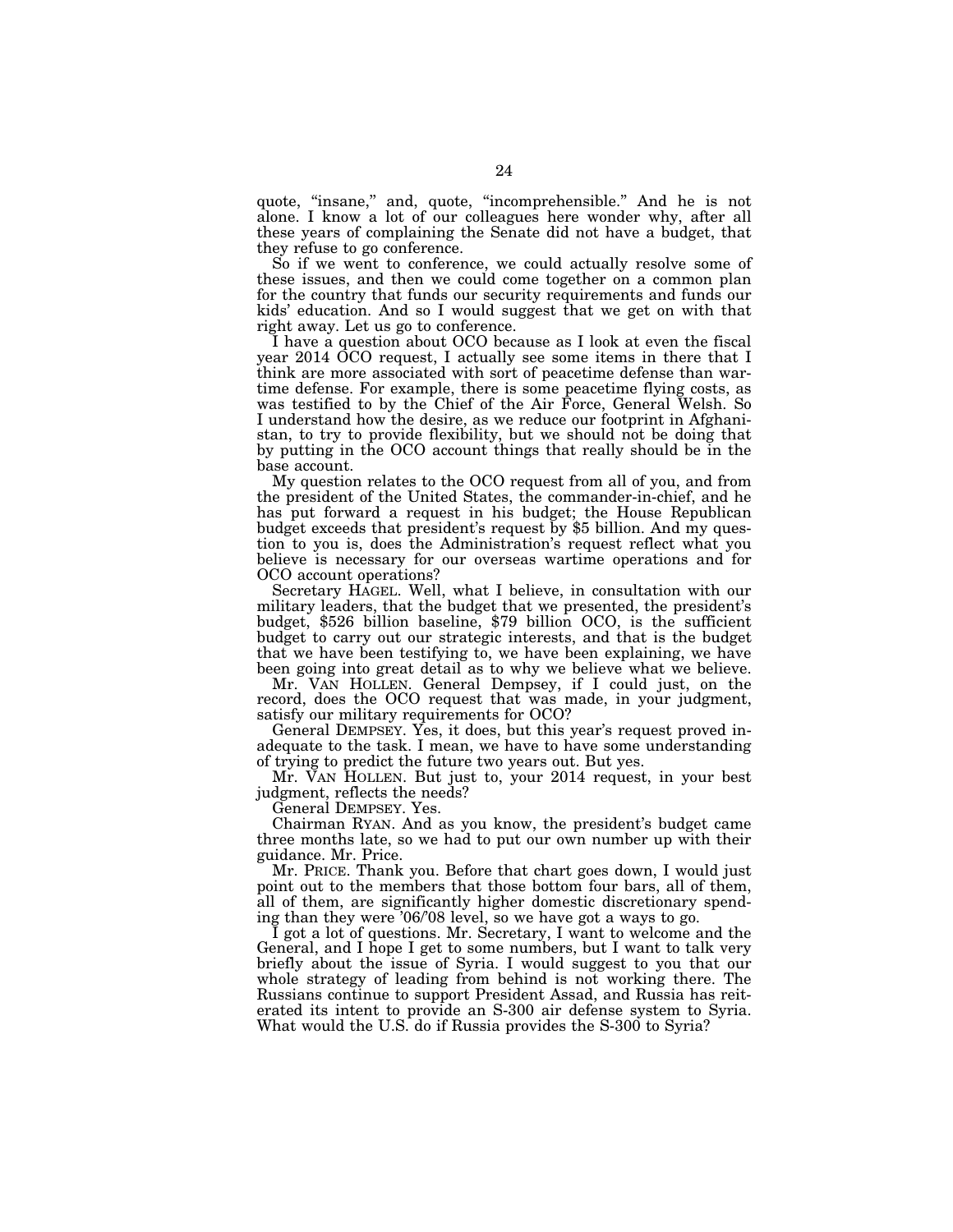Secretary HAGEL. Congressman, the president has asked the Department of Defense, be prepared for all options and contingencies that he may choose.

Mr. PRICE. So what is our plan to mitigate that threat?

Secretary HAGEL. Well, we have contingency plans and options that I do not want to discuss in an open hearing, but the efforts that are ongoing to try to stop the violence and contain it from not allowing it to get into a regional conflict, which it is already spilling over into the borders, as you know, of Israel and Jordan and Iraq, and working with the Russians, working with others, working with our allies. I was in Belgium last week, met with NATO ministers of defense, with the British, with the French, worked with our partners on this.

Mr. PRICE. We just want to encourage you, Mr. Secretary, to make certain that we are mitigating the threat to Israel significantly, and I want to move on because I have got a short amount of time.

Secretary HAGEL. And we are, by the way.

Mr. PRICE. The Senate Democratic budget that has been touted here, and we are interested in going to conference; we need to set some parameters before we get there. Otherwise, it is just a freefor-all that does not accomplish anything. But the Senate Democratic budget provides no funding, no funding, for OCO or GWAT after Fiscal Year 2015. Do you anticipate that there are going to be any U.S. troops in Afghanistan after 2015?

Secretary HAGEL. Well, the president has made it very clear that we are transitioning out of a lead combat role in Afghanistan to a post-2014 role. But we will have presence in Afghanistan. He has said that. That is his policy.

Mr. PRICE. So the fact of the matter is the Senate Democratic budget does not take into account the president's own policy as it relates to Afghanistan.

Secretary HAGEL. I do not speak for the Senate Democrats.

Mr. PRICE. But if they do not have any money, then there is no money to support the troops that the president proposes to be there.

Secretary HAGEL. We have not submitted a budget request for 2015, we will, or any other years, we have not requested funding.

Mr. PRICE. The GAO provided information that states that the assessment by the Department of Defense on the appropriate mix of military and civilian personnel has yet to be done adequately. Are you planning on moving forward with that review and recommendation?

Secretary HAGEL. What review are you referring to?

Mr. PRICE. The GAO, Government Accountability Office.

Secretary HAGEL. But I am not certain what you mean by the adequate mix of civilians and military personnel.

Mr. PRICE. Their contention is that there has not been an accurate assessment of the appropriate mix of military and civilian personnel capabilities in your strategic workforce plan. Is that going to be included?

Secretary HAGEL. Well, we assess that all the time. The review of mix and balance, and it is skills, it is people who understand the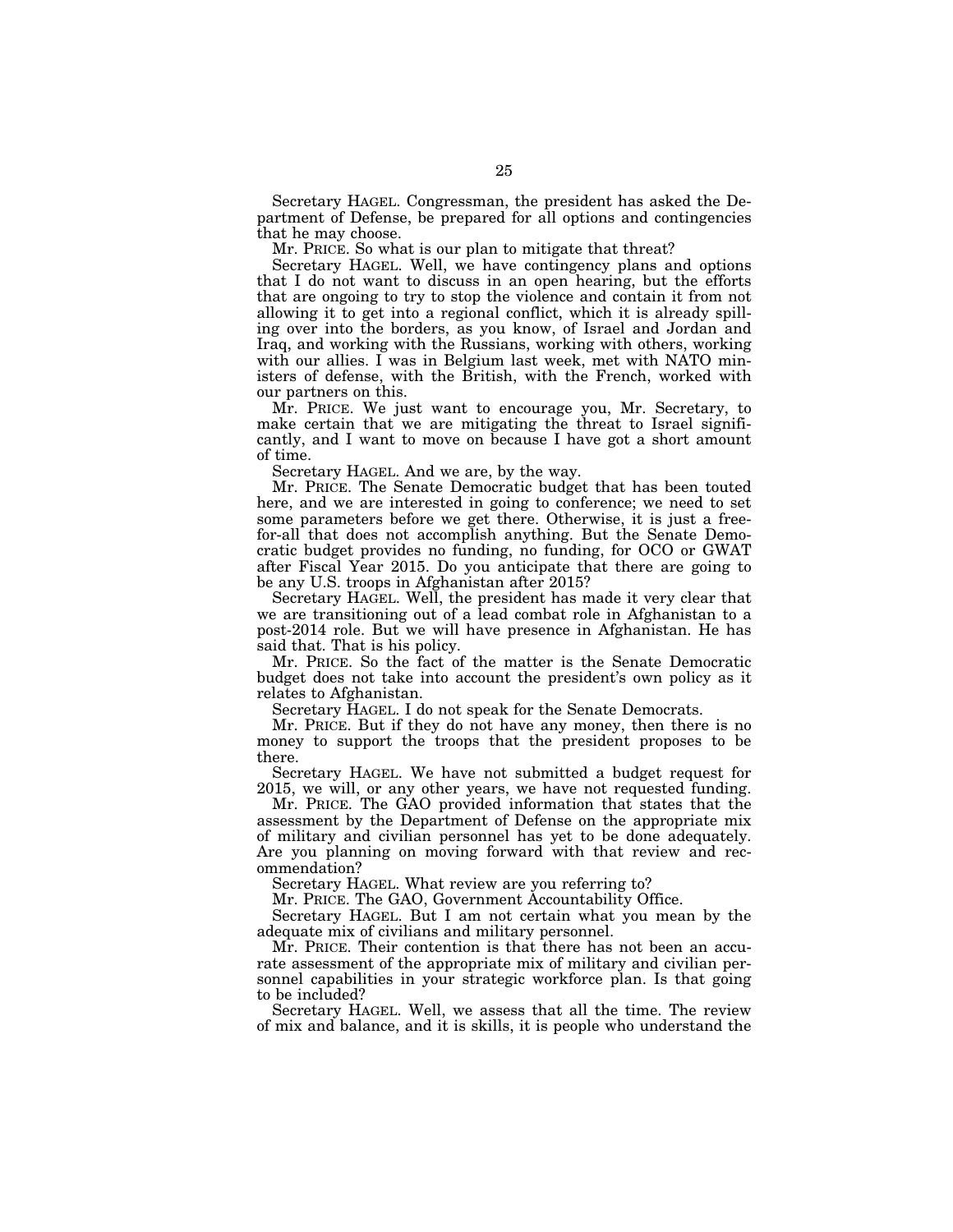jobs; there is always that factor that plays out in everything we do to carry out all of our strategic interests and our operations.

Mr. PRICE. Thank you. Thank you, Mr. Chairman.

Chairman RYAN. Mr. Yarmuth.

Mr. YARMUTH. Thank you, Mr. Chairman. Mr. Secretary, General Dempsey, welcome. Thank you for your testimony. I think many of us would agree that sequestration is a terrible policy, and that we are all suffering, to a certain extent, the consequences of that.

I would like to talk about briefly one thing that has come to my attention very recently, which I am sure is of interest to you. And I visited, a couple weeks ago, the Neural Science Center at the University of Louisville, where they are doing some incredible research into spinal injuries, and met a young guy named Rob Summers who was paralyzed in a 2006 accident, paralyzed from the neck down, could move one finger. Now, after going through the program, that they have developed at the University, he has full mobility above his waist; he can move his toes, his ankles, his knees, his hips; has sensation throughout his legs; and, actually, has taken steps by himself.

The researchers in charge of that project are very, very concerned because of cuts at NIH due to sequestration; they have already had to lay off some researchers. They have had to cut back in certain areas. And they are very much concerned about the impact on this program, which obviously could have incredible benefits for our wounded warriors who have sacrificed so much. So I am very concerned, also as the Ranking Member, that we need to do more to create a balanced approach, go to conference, and accommodate many of these priorities that we have.

In my area, because of sequestration, more than 8,000 civilian Defense Department employees have received furlough notices, 725 National Guard military technicians as well. Obviously, a great impact on their families and on the regional economy. Our civilian DoD and National Guard employees are going to have to have to sacrifice even more if the sequester is not replaced. Should they be preparing for nine more years of furloughs?

Secretary HAGEL. Two answers to your two questions. First, on the facility, and the reference you made to traumatic brain injuries and the research that is going on in the programs, our budget for 2014 protects all of those programs, Wounded Warriors. In fact, General Dempsey and I, this morning, both spoke at a traumatic brain injury conference that is being hosted at DoD. So we are fully committed to those programs and the funding of those programs. We are committed because it is the right thing to do, and we owe it to these men and women and their families.

Second, we will continue to carry out all the programs and efforts that you have just talked about.

Mr. YARMUTH. Thank you. I will yield the remaining 15 seconds to the Ranking Member.

Mr. VAN HOLLEN. Thank you, my colleague. If I could just show you this chart in response to Mr. Price's statement. What this shows: the green bars are the growth in non-security discretionary spending since 2001. As you can see, much slower than the red bars, which is the growth in security spending, including Defense. And I would emphasize that the red bars do not include the costs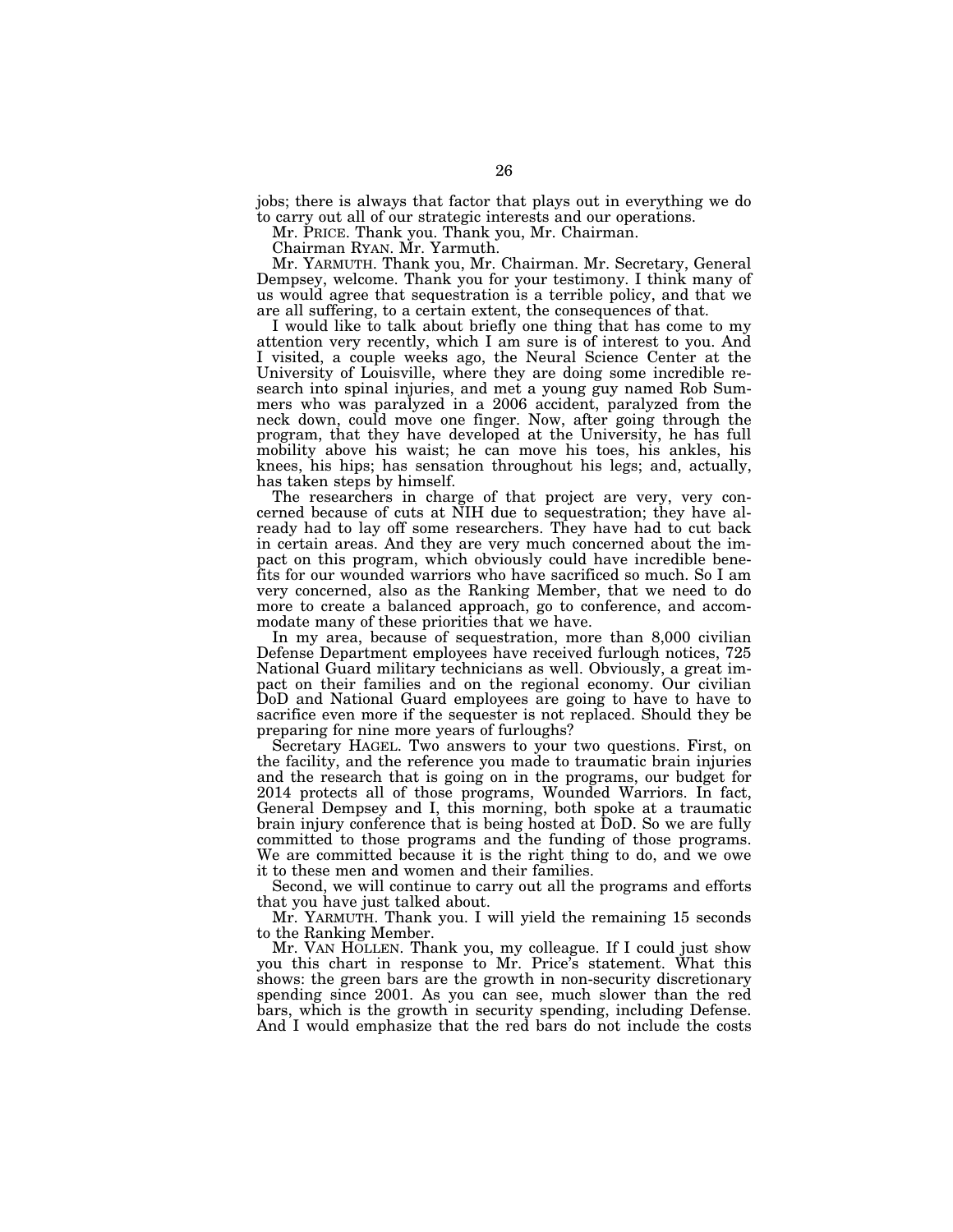of the war. Those do not include OCO accounts. So this gets back to the earlier conversation we were having about making sure we meet all our priorities in this country. I would also point out that this was the 13th day that the Senate Democrats have tried to go to conference on the budget, so——



Mr. YARMUTH. And it is a real dollar, not a nominal number. Mr. VAN HOLLEN [continuing]. These are, yeah, these are real dollars. So these are constant dollars, real.

Chairman RYAN. Mr. Lankford.

Mr. LANKFORD. Thank you. And gentlemen, thank you for being here. I know, Secretary Hagel, in your testimony you mentioned that a budgetary situation permits us to end the furloughs early. You would strongly prefer to do so. Obviously, all of us would as well. There are a lot of families that are affected that had nothing to do with this, and I know you all are working hard to be able to resolve some of this. What I want to ask is, what are some of those factors that you are looking for to be able to deal with the maximum of 11 days that are left for civilians, to be able to resolve that? Have you made additional requests? And what are we doing to try to resolve that at this point?

Secretary HAGEL. Well, we continue, and I may ask the comptroller to respond here very briefly to any specific programs, but let me answer your question this way: we continue to look for ways, as I noted in my statement, as we cut nonessential services, overheads, consolidations, continue to try to find savings. These are big numbers, though, that we are talking about.

Mr. LANKFORD. Have you looked at unobligated balances?

Secretary HAGEL. We are looking at everything. That was part of the strategic review, by the way. And we do not know what is going to happen in the next three and a half months. That is part of the uncertainty we are living with. So what the comptroller has got to do is he has got to deal with, the only reality we have right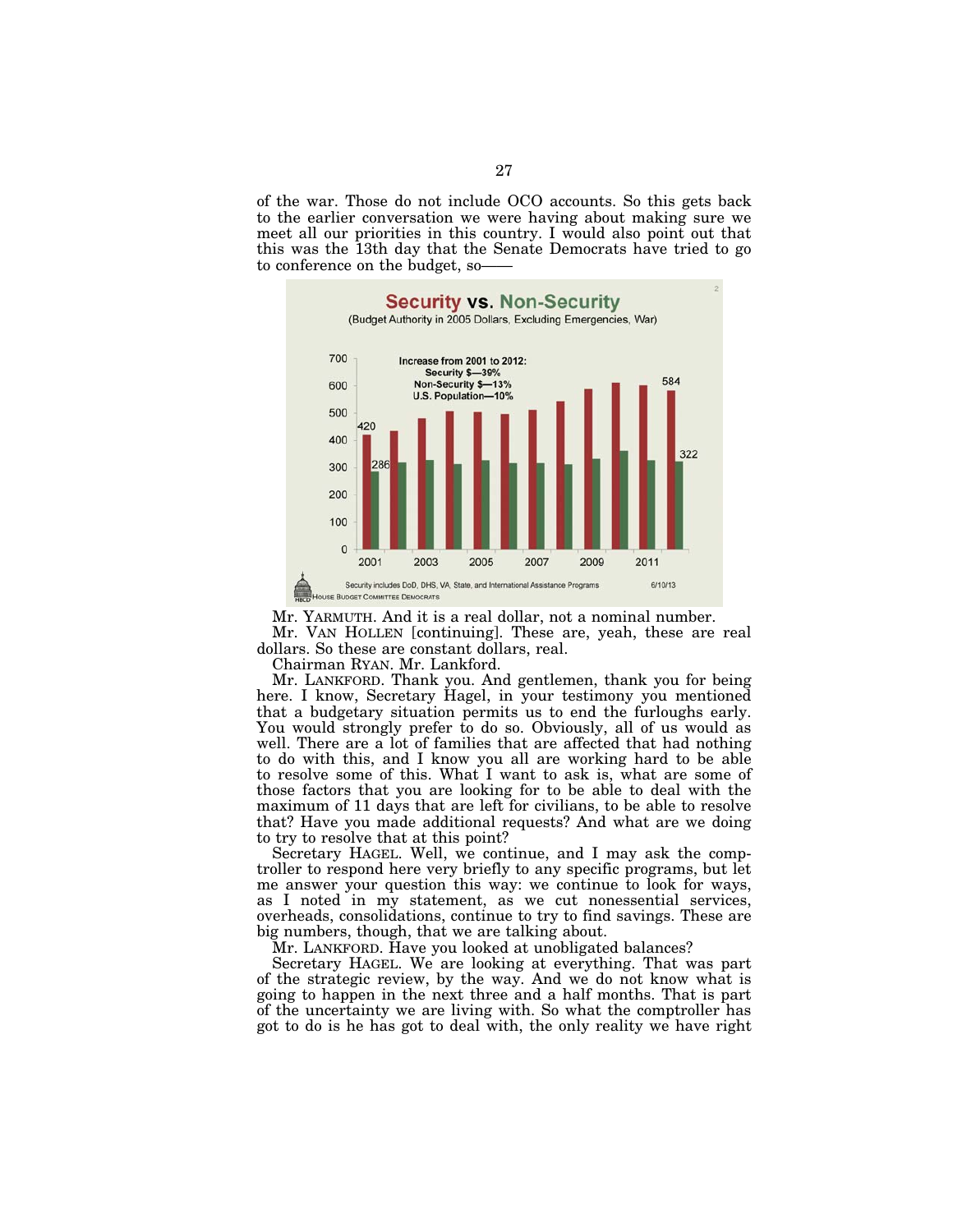now is the sequestration is going to continue to be the law of the land, and we are going to have to comply with it. So if we can find ways, if that shifts in some way, then we will obviously put the focus on pulling those furloughs down, if we can.

Mr. LANKFORD. Will there be additional requests back to the Appropriations Committee for reprogramming authority? In the days ahead, would you expect that at this point?

Secretary HAGEL. Well, I will give a general answer, and then I will let comptroller. First, we really need your help on getting this current \$9.6 billion reprogramming accomplished because it gives us some flexibility, and flexibility is key here. Bob, do you want to add anything?

Secretary HALE. Yes, I anticipate that if we lose any sources in this current reprogramming, we will, if we have time, go back and ask for additional reprogramming. And just to add briefly, one of the major items is just how much the war costs in the next three months, and there is still some uncertainty. If we can find a way to minimize those, I think we will have a better chance of ending furloughs early, and I certainly hope to.

Mr. LANKFORD. Terrific. I would also request of you, as much as possible, and I know it is not all possible especially with the speed of what is happening, allow local bases and posts to be able to make decisions about how that is implemented, rather than any top-down model that comes to them. But a lot of those local leadership, and the people and the civilians that are working there to find the efficiencies.

I want to ask one question as well. Last year, Secretary Panetta, when he was here, we talked about the reductions plan. Over the next five years, there is 120,000 uniformed personnel reduction, but there was only a 15,000 reduction over the next five years in the civilian workforce. I asked Secretary Panetta, and actually Secretary Hale is the one who responded to this one at that point, said, ''Why the discrepancy in the two numbers?'' And the question was, ''There was not enough time.'' And expected, by the time we got to this year, there would be a response of what we are looking at as a recommendation of reductions in civilian workforce over the next five years. Where does that stand at this point?

Secretary HAGEL. Well, obviously, I am going to let Secretary Hale respond to what he said, but go back very quickly to flexibility given to the managers and the people in charge of the bases. We are giving them as much flexibility as we can give them with some guidance from the top for the very reasons you mentioned.

Secretary HALE. We have about a 5 percent reduction of civilian employees built into this five-year plan. It is heavily dependent on BRAC because that is where those civilians work. And if we cannot close any of the bases, we will not be able to make those reductions. But if you give us authority to do it, then we will be able to achieve the reduction.

Mr. PASCRELL. So the assumption would be that bases would be closed within the next five years that would achieve that?

Secretary HALE. By the fifth year, fourth and fifth year out, yes, we would have begun to achieve some of the civilian reduction. The base might not be closed, but we would be drawing down the civil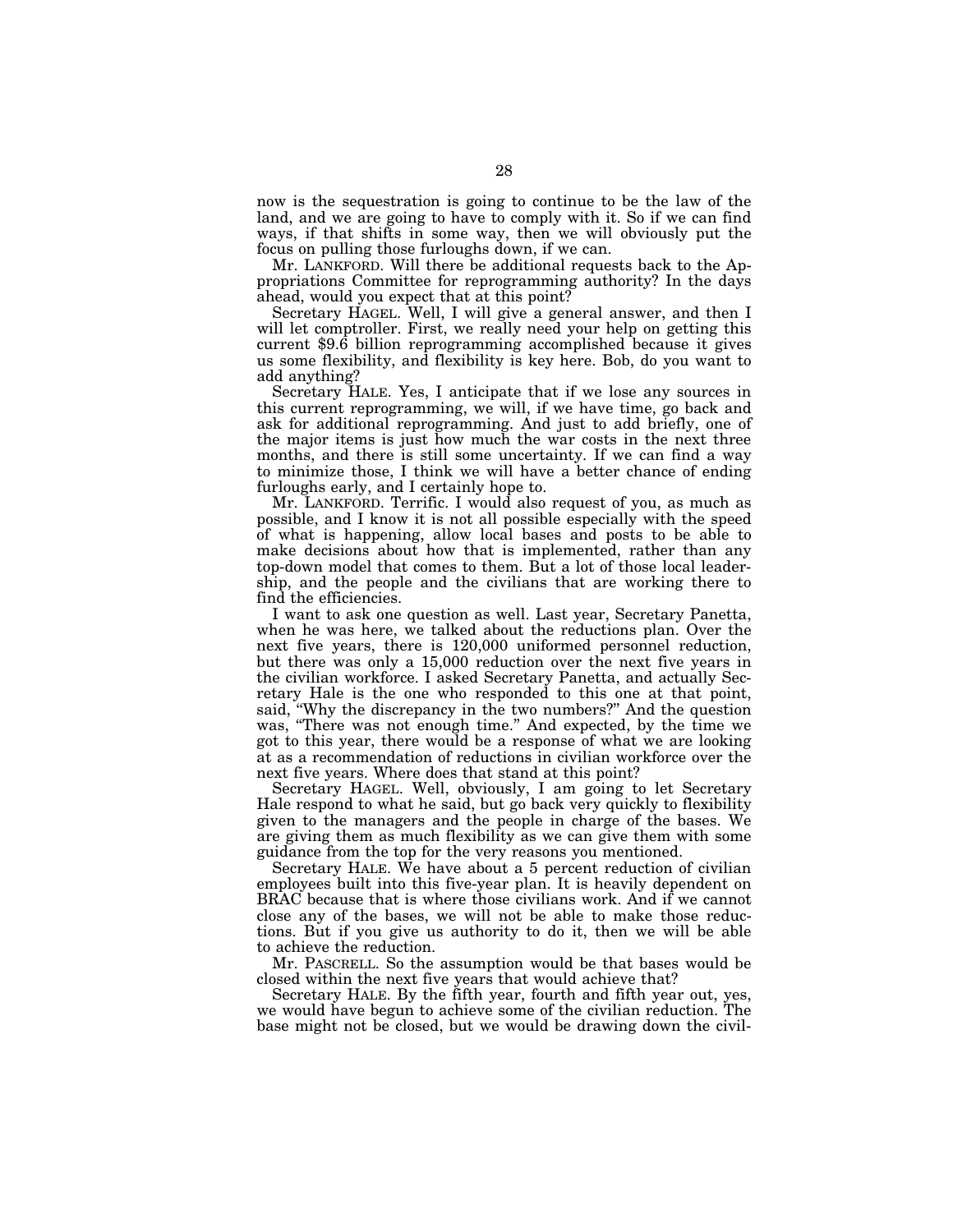ians. And we are depending critically on it in order to achieve those reductions.

Mr. VAN HOLLEN. Thank you. Mr. Pascrell.

Mr. PASCRELL. Mr. Secretary, thank you for your service to your country. Let us get to the crux of the issue that Mr. Yarmuth has touched upon. Having been co-chair of the traumatic brain injury caucus for the last 14 years, I am very, very concerned about how DoD, before you got there, handled the situation with one out of five veterans of Operation Enduring Freedom and Operation Iraqi Freedom estimated to experience a possible traumatic brain injury that Congress has done, I believe, a yeoman's task in educating the DoD. We have continued, on a bipartisan basis, to emphasize the importance of this issue, and we have made funds available for the identification and treatment of brain injuries in our soldiers.

In 2007, the Congress gave the Department of Defense \$900 million to increase access, treatment, and research for traumatic brain injury and post-traumatic stress disorder. In 2008, my colleagues and  $\tilde{I}$  put in place protections for the troops in the fiscal year  $\tilde{2008}$ National Defense Authorization bill requiring cognitive screenings of soldiers pre-deployed and post-deployed. We do that for football players going on the field in high schools, and soccer players, and tennis players, and we did not do it for our troops. We said we were going to do it by an act of Congress.

Evidence seems to point to the fact that this law has yet to be fulfilled, as members of the Armed Forces still have not been consistently given a post-deployment cognitive screening in order to identify any possible brain injury. What are you doing to ensure that service members are receiving consistent pre- and post-deployment cognitive screening as Congress has required by law?

Secretary HAGEL. Congressman, I can tell you I have been at the DoD a little more than three months now, and this is as high a priority as we have. We have a lot of high priorities: getting this sexual assault scourge dealt with, an entire inventory. This one, though, is as high up as we have. And I have instructed all of our leaders, all of our people, all of our programs to make this a priority. We are doing that, we are committed to do it. I know we have not done it all. I know we are behind. I know we need to do more. But you have my assurance and my commitment that this will continue to be done.

General DEMPSEY. If I could add, Congressman, I have deployed three times, and in the units under my command, there has been a full accounting for that legislation, meaning we are screening pre and post. Now I will go back and answer your question more fully for the record, but we have done other things with the money you have given us. We have hired 12,000 health care professionals. We have been directed to go back and rescreen cases that were previously closed, and we are about, on average, about 90 percent complete with that effort. So I think we are doing better than you have just reported, but let me prove it.

Mr. PASCRELL. Thank you, I yield back.

Chairman RYAN. Mr. Ribble.

Mr. RIBBLE. Thank you, Mr. Chairman. Thank you, Secretary Hagel. I am over here. The requirement for the Defense Department to produce auditable financial statements was legislated over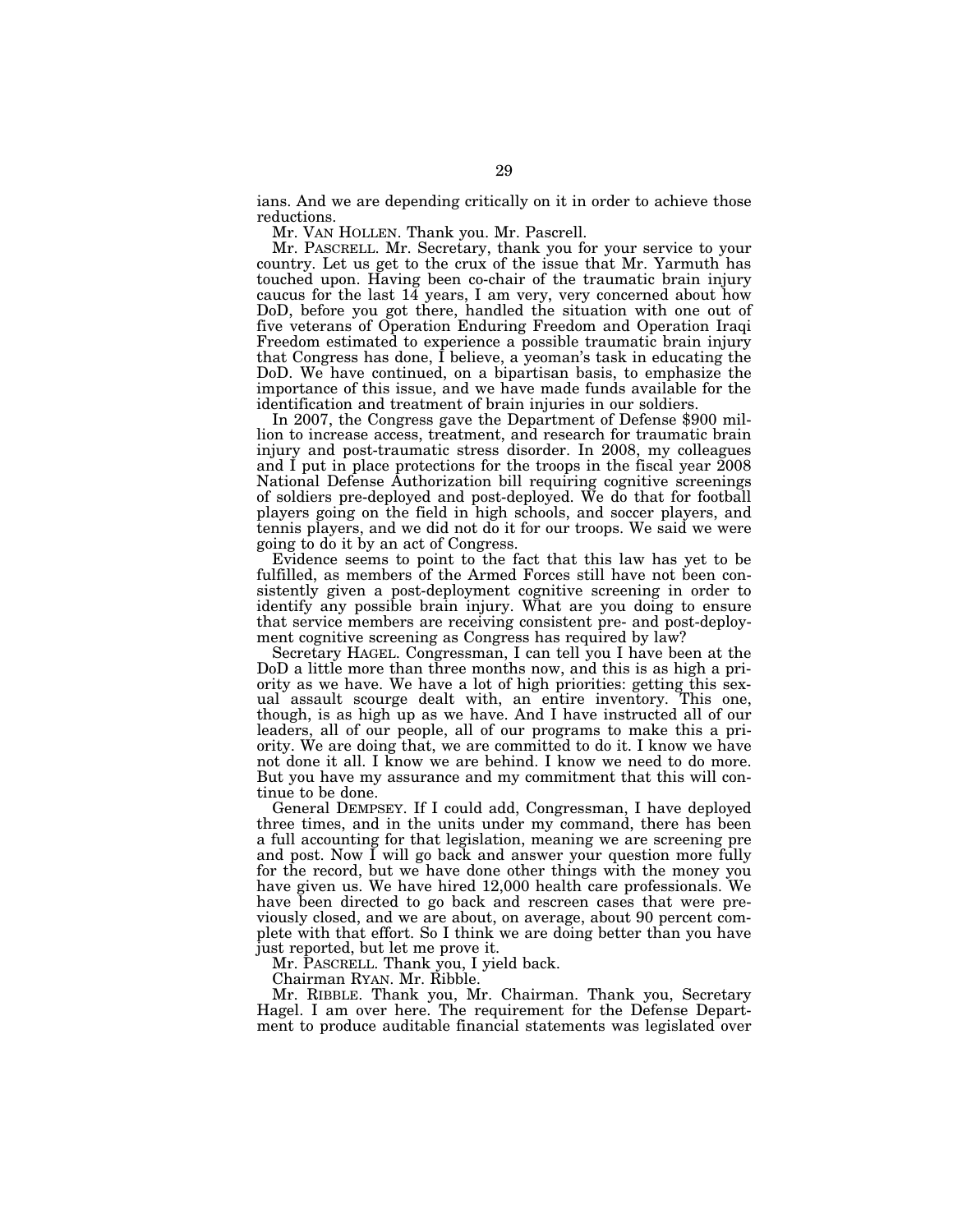20 years ago. We are now hearing we are not going to get an audited statement until 2017. If you and the Department cannot tell us how you are spending money, how do we accurately budget and appropriate money?

Secretary HAGEL. Your question is an absolutely legitimate question. I am going to ask the comptroller to respond specifically, but let me first say this. For the reasons you just noted and others, the accountability of our spending, and of our programs, and of our management is essential to everything we do. It is essential to any institution. And we are making progress on this. We are fulfilling the mandates of Congress. We are not there yet. I am going to ask Hale to go into more of the specifics on to what will be available in 2014 on statements, and then what is auditable by 2017.

Last point I would make on this, and I do not know if the comptroller will say this, but this is another consequence, and I do not blame sequestration for this, but the comptroller's office and all our financial people inside of DoD, all across the globe where we have facilities, are spending a huge amount of their time on sequestration, on reprogramming, on going back and reviewing everything. Now, this is not an excuse for not having auditable statements.

Mr. RIBBLE. Now they had 19 years prior to that.

Secretary HAGEL. No, I am saying it is not an excuse. But the priority has not always been there. I know Secretary Panetta put a priority on it; obviously he knows something about these kinds of things. He was absolutely committed to it, as I am. Now let me, if I can, Congressman ask the comptroller to get a little more specific.

Secretary HALE. We do know where we are spending the money. We do 150 million accounting transactions a year. If 1 percent of them were wrong, a million and a half would be wrong. We would have massive mispayments that just are not occurring. What we cannot do is document it, and sometimes our business practices are not tight enough to survive audit. We have got to fix that, and we are doing it on an interim basis. We are not waiting for 2017; by 2014, and I think we will make this, we are going to have auditready statements for the budget, which is the key part of most concern to you. So we have been pressing hard. I have worked this personally, it is important to me, we owe it to you, and we will do our darndest to get there. But getting rid of sequestration would help a lot, and so, thank you, Mr. Secretary, for that point.

Mr. RIBBLE. Thank you for that. General Dempsey, just one quick question: Will you achieve your campaign objectives in Afghanistan by the end of 2014?

General DEMPSEY. Yes.

Mr. RIBBLE. Thank you, and I yield back.

Chairman RYAN. All right, Ms. Castor.

Ms. CASTOR. Thank you, Mr. Chairman, and welcome, gentleman. Thank you for your outstanding service to the country. Let me start by saying the Defense Department and the services are giving greater attention to the problem of sexual assault in the military, and hopefully taking greater action to address the problem, and I thank you for that. But after decades of many assurances, and after a couple of years where we have seen a 37 percent increase in the number of sexual assaults, now 26,000 cases over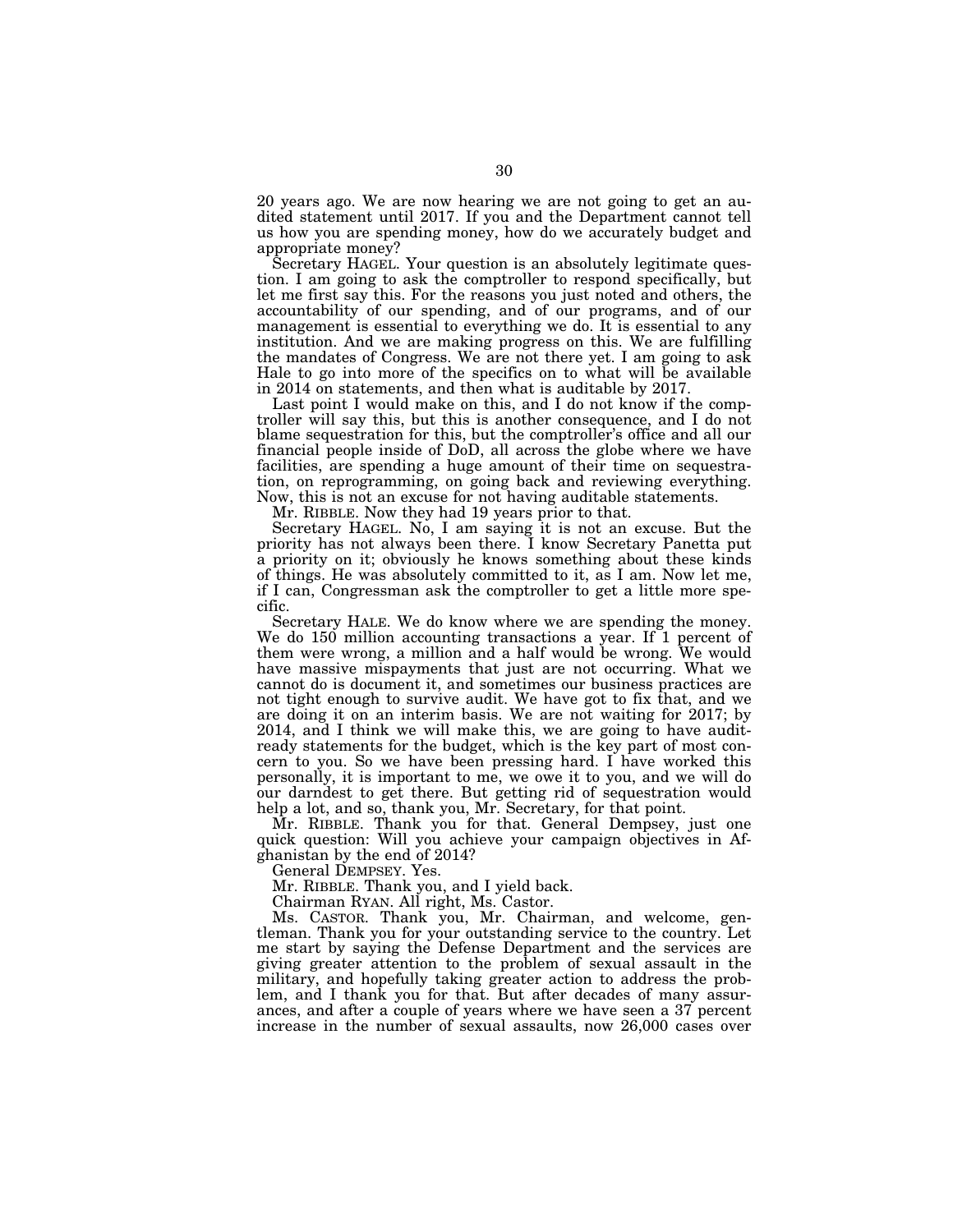the past two years, it is time to change this status quo, and empower the prosecutors to do some things, some innovative things, that are different than the current change of command.

I will leave it at that because this is a hearing on the impact of having no budget, and the sequester on our national defense. And there has been a national dialogue, I think, on the harm the sequester is causing to jobs and the economy, medical research and innovation, Head Start, our ability to invest in infrastructure in this country, but I do not think we have had that same dialogue on the impact of the sequester on our national security. I certainly hear it at home from the folks at U.S. Central Command, and Special Operations Command, and MacDill Air Force Base, and we do not like the fact that civilians are going to be furloughed because of some arbitrary budget policy. But there are some challenges here.

Now without a budget, our Republican friends who complained for many years that the Senate would not pass the budget now will not go to negotiate a budget. It has been 81 days since a budget was passed, and they will not proceed to conference. And that is going to cause great problem and angst over the coming days, and months, and years.

The other problem is many of my Republican friends want the sequester; they want the cuts across the board, and they have rejected the Democratic replacements for the sequester. So this is going to have serious consequences. I want you to now drill down and be specific, and focus on Special Operations, in particular, because the threats to our national security have evolved over the past decades. We are not as involved in conventional warfare; the threats are unconventional. In the past, the former commander, Admiral Olson, said, ''We are focused on quality in special ops.'' And now commander, Admiral McRaven, said, ''We want to grow the force.'' And you have said, General, ''We need to grow special operations, and personnel, and our capabilities.'' But what is the sequester going to do to our ability to invest in Special Operations forces and confront the unconventional threats facing our country?

General DEMPSEY. Yeah, I think could, first of all, Congressman, thanks for the support you give to MacDill. I spent two great years there myself commanding CENTCOM, and we always felt very much at home in that community. So thanks for that.

The effort we have got to look at the impact of sequestration will present some very stark and uncomfortable choices, some of which can be mitigated by flexibility. Meaning if we can get about a third of what we need, however that much turns out to be, whether it is full sequestration or something less, if we can get about a third or 30 percent of it out of institutional reform and compensation health care changes, then we can have an impact on the force, the combat power of the force; that is probably manageable. If we cannot, then it will not be manageable. You will find that we will have to make some choices that will put us at a disadvantage, and we have not been at a disadvantage in a very long time as the United States Armed Forces.

Special Forces is one of the three areas that in last year's budget and in this year's budget, we have advantaged. Advantaged, meaning we have not taken the reductions that we have in other parts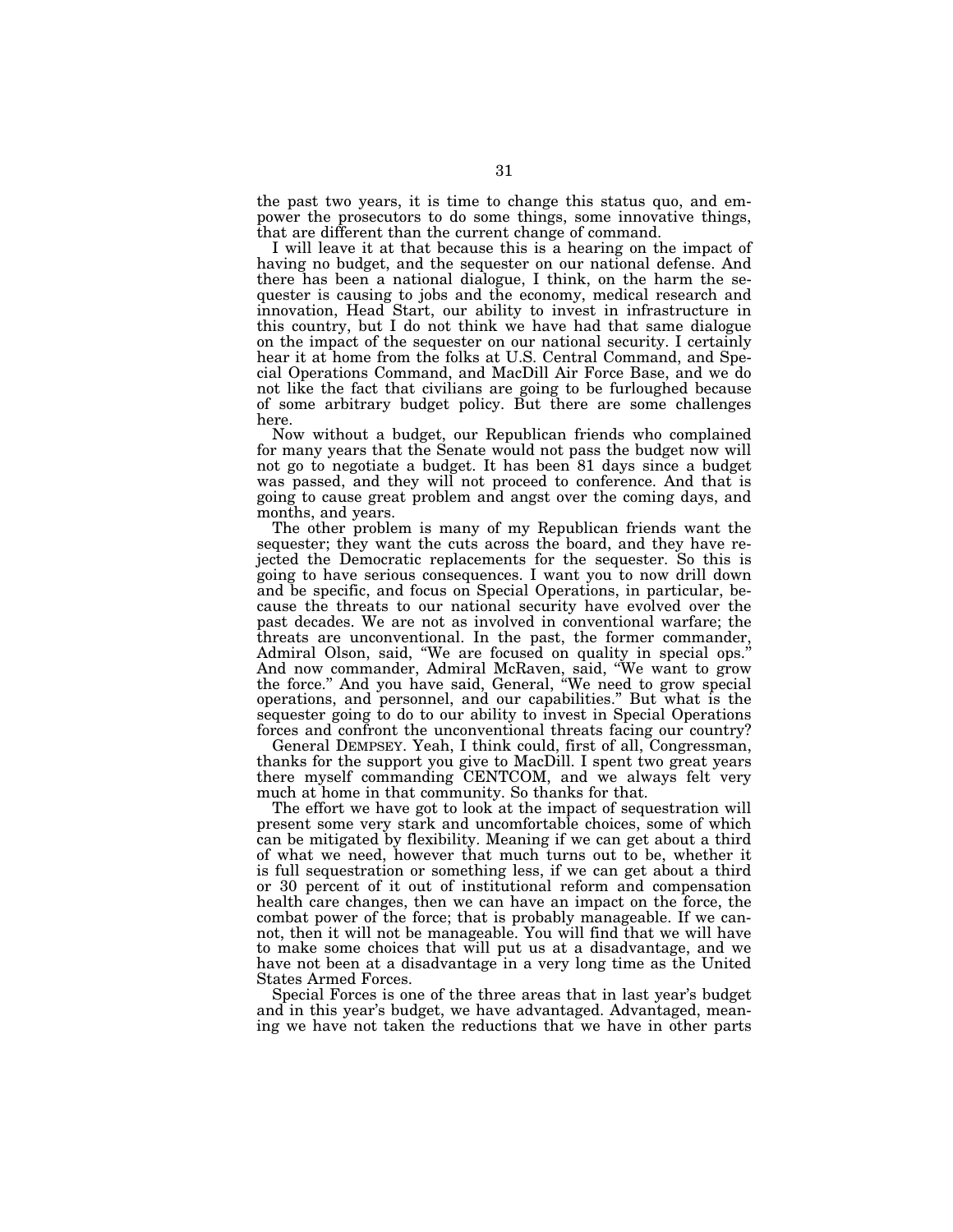of the force, the conventional force. But if we got to full sequestrations, if this becomes an annual effort, at some point we will have to slow the growth of Special Forces.

Chairman RYAN. Thank you. Mr. Rokita. Mr. Rokita, will you yield me five seconds?

Mr. ROKITA. I yield to the Chair.

Chairman RYAN. Let me remind the committee that this Committee marked up and passed the Sequester Replacement Act. It passed on the floor two times last year. Cuts in other areas of government to prevent the sequester from taking place this year. Our budget does the same. The sequester was requested by the president in the Budget Control Act negotiations and is now law. Mr. Rokita.

Mr. ROKITA. I thank the Chair, I thank the Secretaries and the General for being here today. A question about military staff sizes to the General: By the end of March 2010, I have that 1.4 million service members on active duty were being led by 950 generals and flags. That is one for about every 1,500 troops. And from 2000 to 2010, the number of general flags, officers, increased 8 percent, while active duty and strength only grew 3 percent. Why the discrepancy? Why are your flags and generals growing so much faster than your men?

General DEMPSEY. Well, two things. First of all, we grew the number of flags in response to requirements. So when you stand up an architecture of command and control interact in Afghanistan, it was stood up external to, or in addition to, the existing structure.

Mr. ROKITA. So we could expect the number to go back down?

General DEMPSEY. Yeah. If you are asking me, do I think we need to reduce the number of generals and flag officers, the answer is yes.

Mr. ROKITA. Okay, thank you. Also, I will go to the Secretary please, Defense News, the magazine, recently said that U.S. military commands grew by 15 percent from 2010 to 2012. And your predecessor said we need to reduce those numbers. And, in fact, OSD and the Joint Staff, for example, grew by 1,300 people in 2010 to 4,200 people in 2012, a 230 percent increase. Can you explain that, when your predecessor said it should be going down?

Secretary HAGEL. Well, I will ask the Chairman to respond, as well. But my response is this: Those numbers are going to come down. In fact, one of the things that we took a very hard look at during the review in the last three months was this issue. And so those numbers will come down in every category, and that will be one of the products of the review that we have just completed and we are looking at now.

Mr. ROKITA. So when would you expect the decrease?

Secretary HAGEL. Well, we will be making those decisions here this year.

Chairman RYAN. General?

General DEMPSEY. Yeah, the Joint Staff grew because of the disestablishment of joint forces command, then the absorption of some of the manpower in Suffolk under the flag of the Joint Staff. But the Secretary has given us some pretty clear marching orders that if we are going to reduce the force, we are going to start at the top.

Mr. ROKITA. Okay. And by when?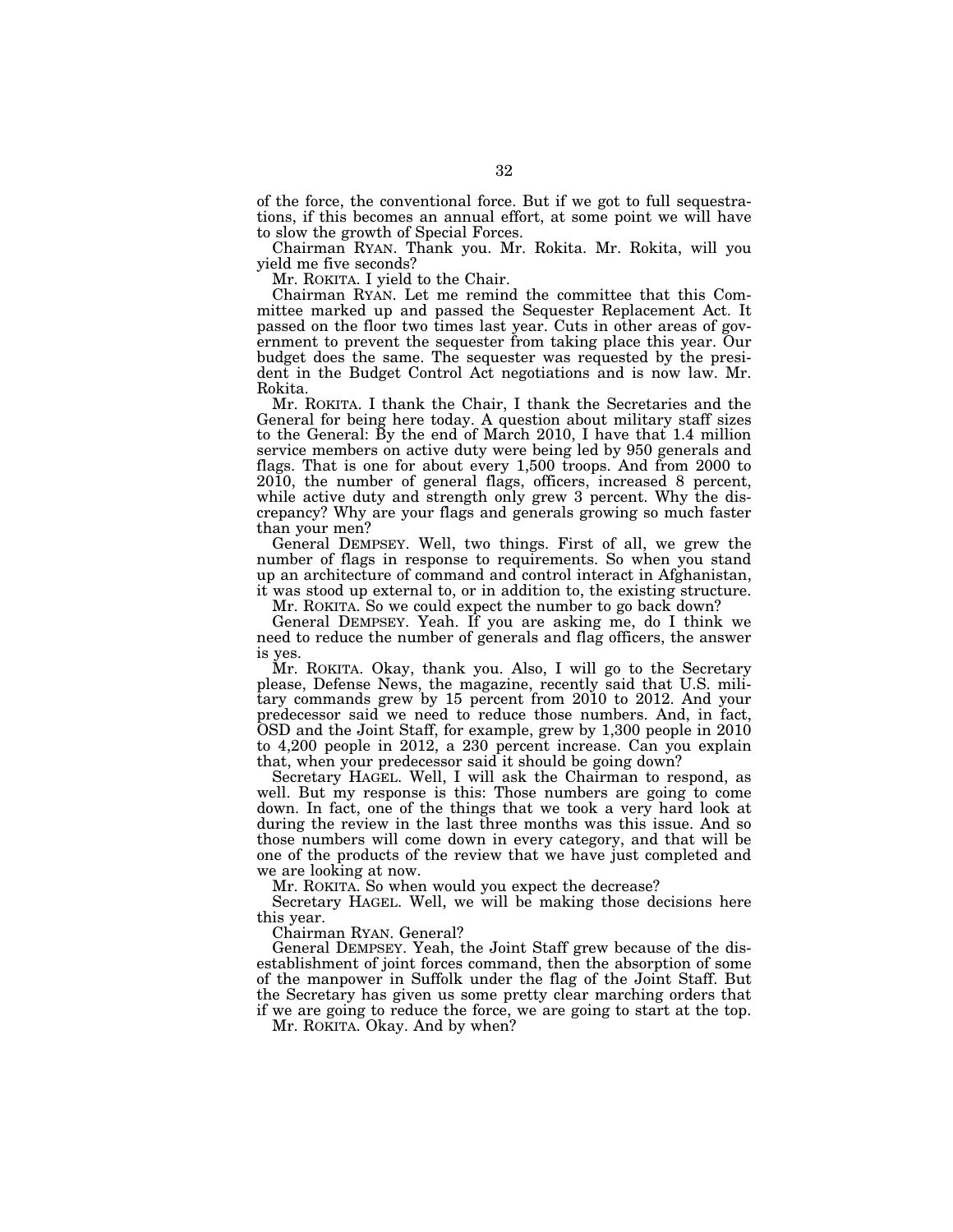General DEMPSEY. I will defer to the Secretary of Defense.

Mr. ROKITA. Okay. And you said they were going to make a decision soon.

General DEMPSEY. What I said was, ''We will be making those decisions this year.''

Mr. ROKITA. Okay.

Chairman RYAN. Thank you. Mr. McDermott.

Mr. MCDERMOTT. Secretary Hagel, General Dempsey, I was a Vietnam-era serviceman. I was a psychiatrist who dealt with people coming back from the war. And I would ask the unanimous that be entered into the record, an op-ed by General Eikenberry and David Kennedy; they assert that the American public and the military are drifting apart at this time.

Chairman RYAN. Without objection.

Mr. MCDERMOTT. And my concern is, you go down to my office, you will see the faces of all the people who have died from the state of Washington on the wall. You walk around these buildings, there is only about four or five places where that happens, because it is easy to forget who has been over there, who is fighting since we went to the volunteer Army. And we have, at the same time, had increases of suicides, and all kinds of things on military bases and in the veteran community afterward, with TBI and with PTSD. We did not see TBI in Vietnam because nobody survived. If they went through something like that, they died. But now we are able to keep them alive, and we have a whole new cadre of problems.

And I wonder, as you look at the budget that you are looking at now, how you think we could do a better job in not only sending people prepared to go to war, but also to return. I mean, people sent to Iraq did not where they were going. They had no background whatsoever in the population they were going into. They were just thrown in there, just like those recruits were in the Vietnam War. And then when we bring them back into our society, we have been very bad at getting them jobs and housing, all the things that somebody would think if you had served the country, the country would reward you with when you came home. When they came home from the Second World War, we handed them free college education. That is where the greatest generation came from, was that class of 1949 had all been educated because we said, ''Our vets are coming home; here is an education.'' We do not do that anymore.

And what I am looking at is wondering about your own thinking, both of you, in terms of the larger problem of keeping the American public involved in the issue of going to war.

Secretary HAGEL. Congressman, thank you. This obviously, as you have known, and over the years done, could take days and days, and weeks and weeks to respond. But, in the interest of time I will give you this response. So many pieces to what you just noted. I think we have done a far, far better job as a society, as a country, of being able to delineate the war from the warrior as these young men and women come back, assimilate back into society, all the things that are required in order for that successful transition. Imperfect, front page of USA Today is about, you may have seen it, the story of a young man who cannot get a job. The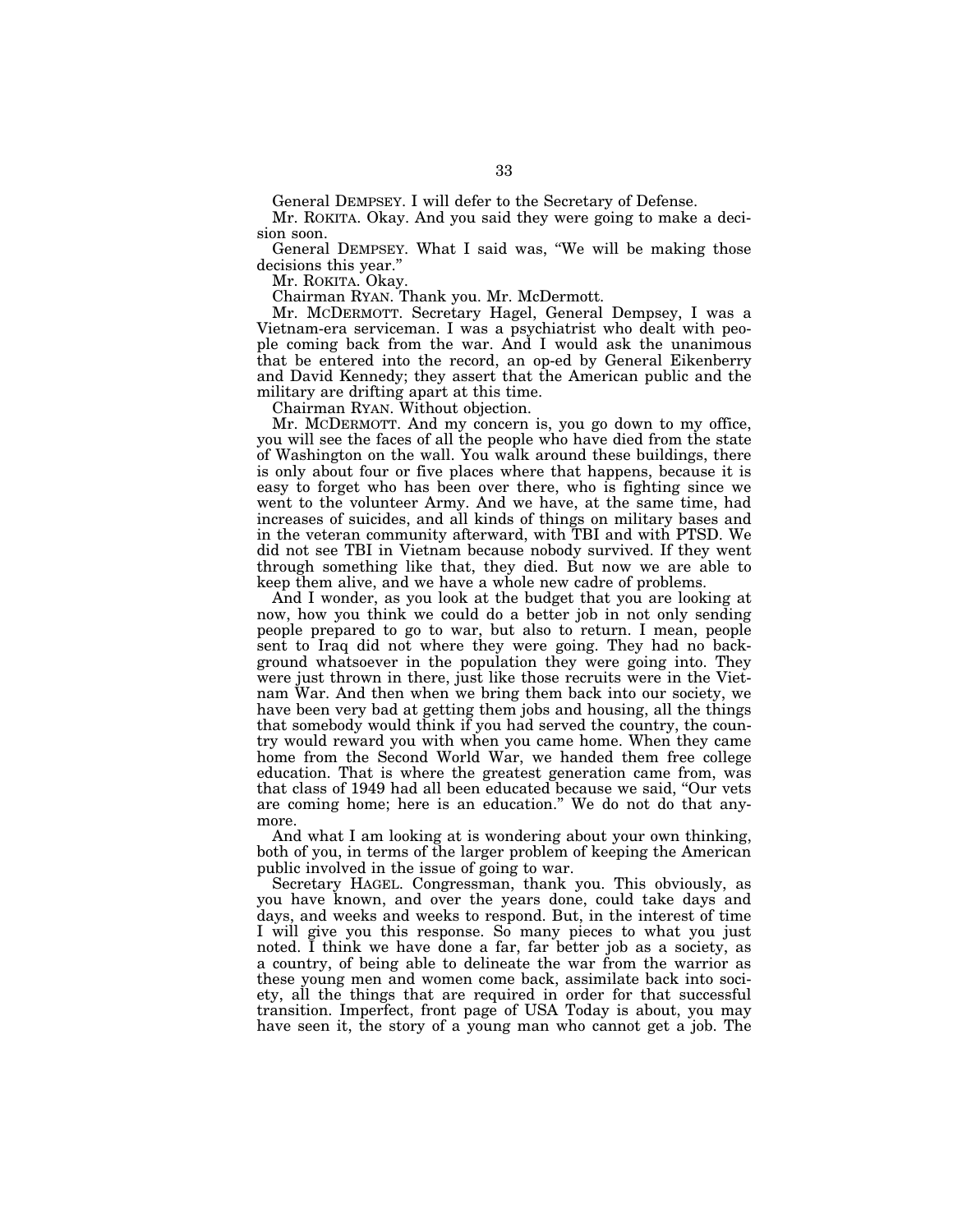country has failed him. He went and served. I mean, we know those stories. We are not doing enough, I get that. We will do more.

But compared to when I flew into Travis Air Force Base on December 4, 1968, after a year in Vietnam in '68, 48 hours later, you were out on the street. You had a Class A uniform. You had travel money home and some expense money, and that was it. That was it. So we have come a long way. One of the big differences is, and I will stop here, and I used to give speeches on the Senate floor about this during the peak of the Iraq War and the Afghanistan War. The disconnect, which you just said, 1 percent of our population in this society pays the price. They make all the sacrifices, they bear all the burden, they do all the dying. And I am a supporter of the all-volunteer service, by the way. I do not think we could ever go back, nor do we want to, for a lot of reasons. It is the most professional Armed Forces ever. They are better trained, better led, better equipped.

But here is the point: How do you integrate that in a better way so there is more appreciation, more understanding? I think the people of this country, though, do very much appreciate the service of our men and women. We need to do more.

Chairman RYAN. Thank you. Ms. Walorski.

Mrs. WALORSKI. Thank you, Mr. Chairman. Mr. Secretary, good to see you again. Thank you for your leadership role on this issue with sexual abuse in the military, and for your support. And also to you, General Dempsey, great to see you. So, you know, I sit on the Armed Services Committee, which is where I saw you folks last. And I have worked hard in my role on Armed Services to provide a workable replacement to sequestration. We have talked about it as a committee. We have proposed bills as well. I am concerned that the president's 2014 budget seriously underestimates and underfunds costs in certain areas, and then makes trade-offs in other areas. For example, I do not believe we should be shutting down bases, considering shutting down bases, or paying for spending on the backs of our military members.

But the question I have is, the DoD budget has already sustained significant funding cuts, and faces potential additional cuts in the future. So at what point do these cuts endanger our national security? And it is a question to either of you. And then my second question is, is there a particular funding amount or percentage cut that you believe to be a red line when it comes to this issue of national security? Thank you.

General DEMPSEY. I will start, and then the Secretary will take the bulk of the question. But in terms of, can we identify a point at which we put the security strategy at risk? Yeah, I think we will be. I think we will be able to identify that point through the results of the SecDef's SCMR, Strategic Choices Management Review.

One thing I would point out: when we did the future year defense plan for 2014, when we did it three years ago, four years ago, the top line was going to be \$598 billion. This year, \$526 billion. If we go to full sequestration, it will be \$474 billion. This is not the deepest cut in our history. It is the steepest by a wide margin, and that is what makes it so difficult.

Secretary HAGEL. I would add just a couple of things. One of the points that the Chairman made to answer your question in his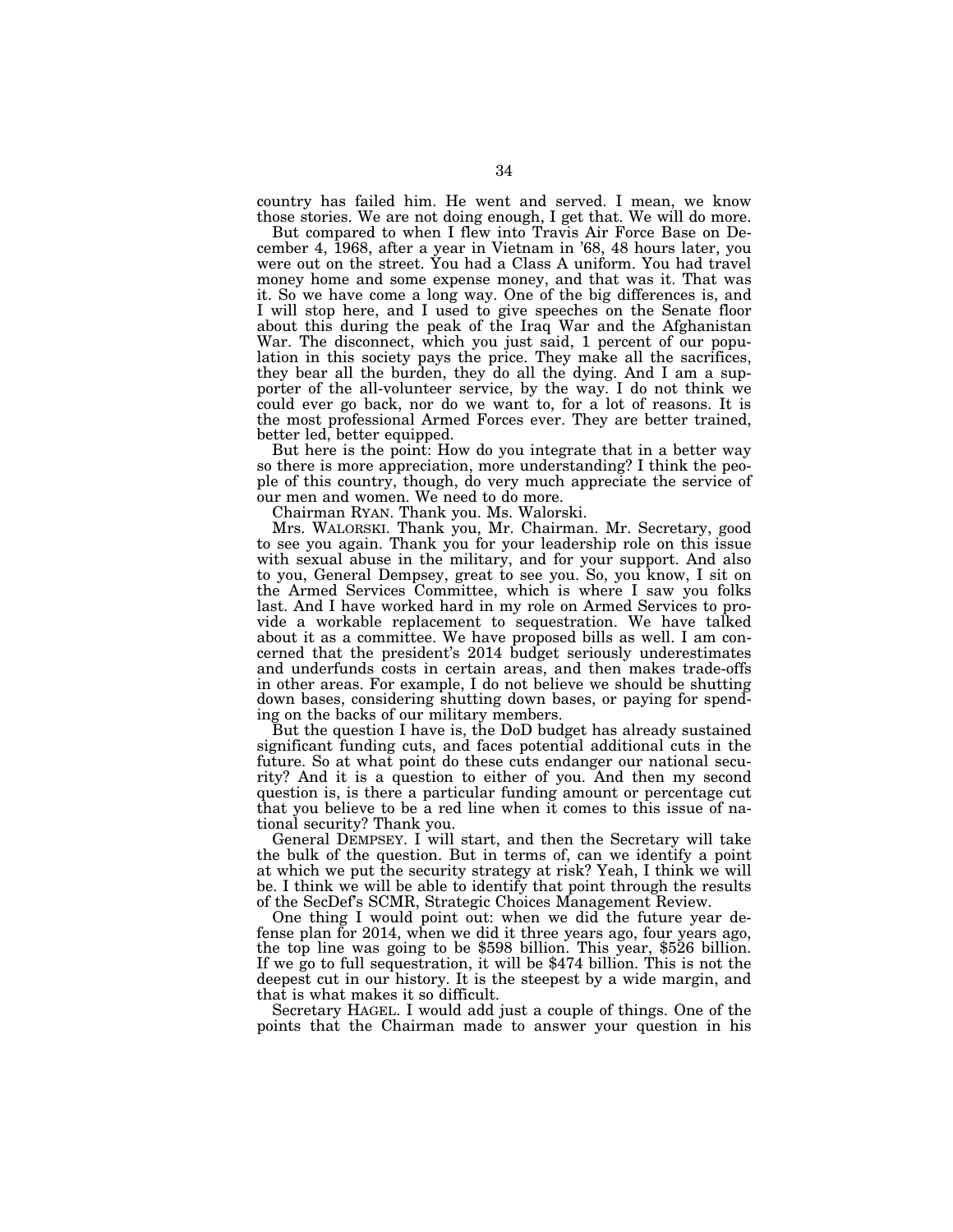opening statement, he said something to the effect that one of the effects of sequestration and what we are going through, and may well continue to go through for some years, I think he said, "It is going to be more costly to recover lost readiness.'' Now that is a factor here that often gets lost or never gets any attention. And that is a big part of, I think, your question, the answer to your question, when you say, ''Well, at what point do we know?''

Mrs. WALORSKI. Do we, Mr. Secretary, do we have a funding amount? Is there a red line for when we get to that point that we, as congressional members here, and also the American people that are vested in our military, is there a red line to say, ''When we get to this point, our national security is in trouble?''

Secretary HAGEL. Well, this is not just a numbers business, as you know. Again, I go back to the review. I have asked, in this review, all the different scenarios: at \$150 billion over the next 10 years, \$250 billion reduction over the next 10 years, or the \$500 billion over the next 10 years, which is now law, as the Chairman reminded us. And sure, it is going to cut into our readiness. Sure, it is going to cut into our operations. I noted that in my testimony, as did the Chairman. There is no question about it. It is doing it right now. When you go through the inventory of things that we are having to do now, the chiefs of all the services, cut training, essentially eliminate training, deployments, stand down squadrons. Now, what we are doing is we are putting everything forward to protect our current readiness requirements, our strategic needs now. But there is going to be a cost that is coming in right behind that.

Chairman RYAN. Thank you. Mr. Cicilline.

Mr. CICILLINE. I thank you, Mr. Chairman. And thank you, General and Mr. Secretary, for being here, and, of course, for your service to our country. I think the uncertainty of us not having a budget adds to the difficulties that we are facing in dealing with the very serious financial challenges in our country. And I think the only way that we can ensure that we meet our solemn obligation to our men and women in uniform, to ensure that they have access to all the things they need, not only to complete the mission, but all the things that they need when they return is to be sure we have a budget. And the priorities warrant a thoughtful and careful budget process, not a budget process fraught with needless uncertainty and partisanship.

And I hope your testimony today will inspire further engagement in the Congress to develop a serious set of solutions for our nation's fiscal challenges, and, most importantly, motivate our Republican leaders to appoint conferees so that we can really get to the work of completing this budget process. For some reason, although there is been a lot of clamor about the importance of a budget and adopting a budget, there seems to be no interest, at least from the Republican House leadership, to actually appoint conferees, which is necessary to complete that process. And I thank you for furnishing us with the kind of uncertainty and examples of the uncertainty that come from not having a budget. And I hope it will inspire them to do that.

I think it is particularly important, when you look at what Mr. Van Hollen identified in the beginning of this, that there is an ef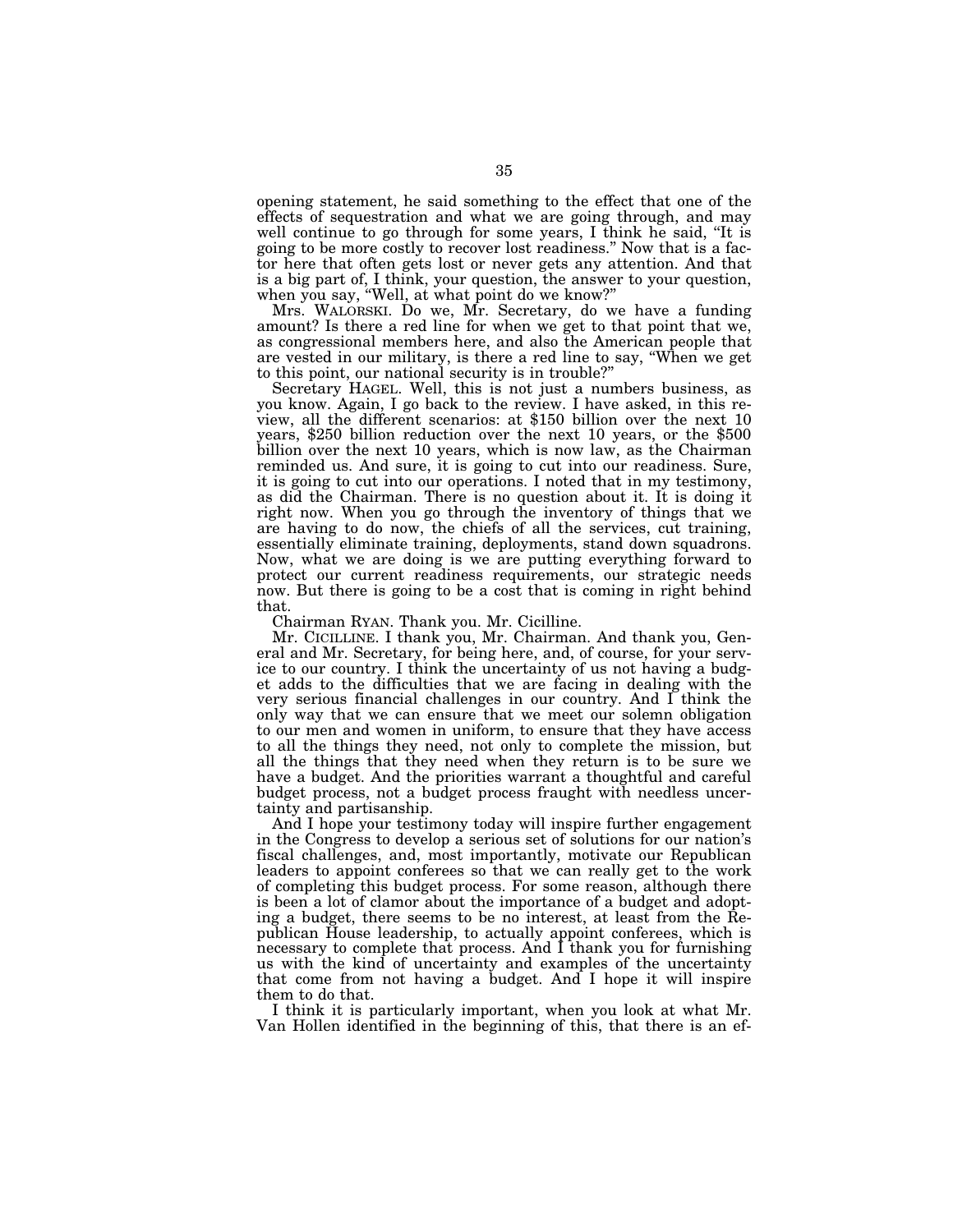fort here by going through appropriations in defense, military construction, and homeland security that will essentially result in very, very substantial additional cuts in non-discretionary spending and non-defense spending above and beyond the cuts of sequestration, which will have, obviously, very serious impacts.

But I just want to ask you to spend a few moments here, if you would, to address the Department's investment in programs that can help realize sustainable budgetary savings while approving efficiencies, accountability, and readiness. For more than a decade, the Department and Congress have collaborated on efforts to implement item-unique identification strategies. This technology, as you know, allow for permanent marking of equipment with unique identifications to ensure the efficient management and a real accounting of the resources the Department possesses. And we have a great company in my district, A2B Tracking in Portsmouth, Rhode Island, has really been a leader in this work. But a Department logistics item-unique identification taskforce in March of 2011 estimated that full implementation of this policy could result in savings between \$3 billion and \$5 billion every year, beginning in 2017.

But there has been some, I think, difficulties with implementation of this. So I would like to know where that stands, whether the sequestration cuts will adversely impact this implementation which has the potential to produce real savings, improve efficiencies, bring greater accountability and transparency to the Department.

Secretary HAGEL. Congressman, I am going to respond generally, and then very quickly ask for the comptroller's specific comment on this. One of the things that we are focused on, have to be focused on, is accomplishing the objective that you just noted. We have to; we do not have any choice. We should be doing it anyway, whether sequestration or not, for the reasons everyone understands. We are doing it. Let me get the comptroller to be more specific about your question.

Secretary HALE. Well, I am afraid the comptroller's going to have to go do some research to be more specific. I am not real familiar, but we will get back to you. Let me just add though, we have done a lot of things, some small, TRANSCOM, shipping on 40-foot containers rather than 20, that has saved us some money; grouping together cellphone contracts in the Navy, to bigger items, terminating more than 30 weapon systems that we felt were of lower priority in past efforts to reduce our costs. And we are going to do it again, as the Secretary has directed. And we are all committed to it.

Mr. CICILLINE. Thank you.

Chairman RYAN. Thank you. Mr. Nunnelee.

Mr. NUNNELEE. Thank you, Mr. Chairman. Thank you, Mr. Secretary, for being here. General. I recently had the privilege to meet with a group of Mississippians that came up for an honor flight, World War II veterans. I met them at the World War II memorial; it was a very emotional experience. And one of the takeaways I had from that, here is a group of men, and there were actually a couple of women World War II veterans in the group, it is a group of men and women that were part of the greatest mobilization to defend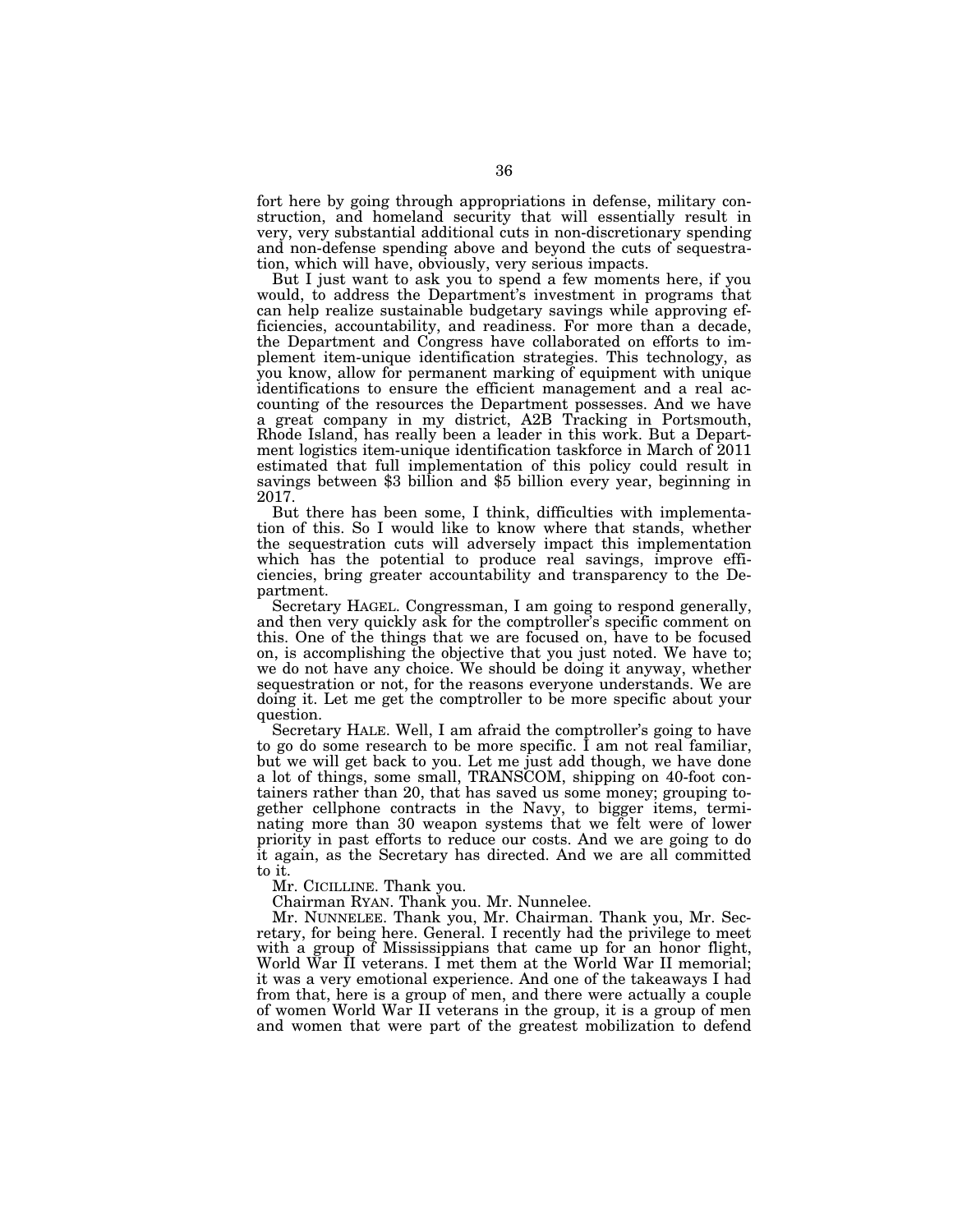freedom in the history of the world. And while they went to place they had never heard of, their families were back home doing two things: building the tools necessary for the war effort, and also buying bonds necessary to fund the war effort.

One of the things that keeps me awake at night is the fear that if we were to have a repeat of that, that we could not afford to put together that kind of mobilization, because we could not afford it. And I do not think my fears are alone. The former chairman of the Joint Chiefs of Staff said the greatest threat to our national security is our debt. And we are going to be bumping up on a debt ceiling that is statutory, but our real debt ceiling occurs when creditors will no longer be willing to lend us money at interest rates we can afford. Are my concerns justified? And is our ability to defend freedom limited by our ability to fund it?

Secretary HAGEL. I think the quick answer is yes. I think Admiral Mullins' comments, and I recall when he said them, I agree with. A nation's economic strength is the underpinning of all their liberties and preservation of security. And you cannot disconnect the two, as you know.

Mr. NUNNELEE. All right. And then maybe a final question: How do you go about planning for the uncertainty and the difficulty of a reduced budget? We have just passed, out of Appropriations, the defense markup on defense. Previously, you had a request for equipment, helicopters, airplanes, tanks, et cetera, and that has been diminished. What process do you use to make those decisions and plan?

Secretary HAGEL. You mean reducing those efforts?

Mr. NUNNELEE. Yes.

Secretary HAGEL. Well, it is a long process, but the services have their budgets. We have the component overseas, the services on accountability, responsibility for managing the Pentagon. That is the larger office of the Office of Secretary of Defense. It is five undersecretaries; the comptroller is one of them. Another one that is key to this is the undersecretary for acquisitions. And then in consultation with the chairman and the chiefs of the services, with input from the nine combatant commanders, I mean, it works through that. Then the budget, obviously, is an underpinning dynamic of this because if you do not have the money, you are not going to be able to buy the weapons.

Mr. NUNNELEE. Thank you.

General DEMPSEY. Could I, really briefly, sir?

Mr. NUNNELEE. Okay.

General DEMPSEY. We have three responsibilities as a military: deter enemies, assure our allies, and then defeat if deterrence fails. And as we map the force we have to those three responsibilities, it allows us to see how big we think it needs to be.

Chairman RYAN. Thank you. Mr. Jeffries. And again, I ask members not to ask their questions near the end of their three-minute time so that we can try to get the answers to comport within that time as well so everybody else can get a chance. Mr. Jeffries.

Mr. JEFFRIES. Thank you, Mr. Chairman. Thank you to the witnesses for your testimony, your presence here today, as well as, of course, your great service to this country. Am I correct in my understanding that if you look at the United States's military spend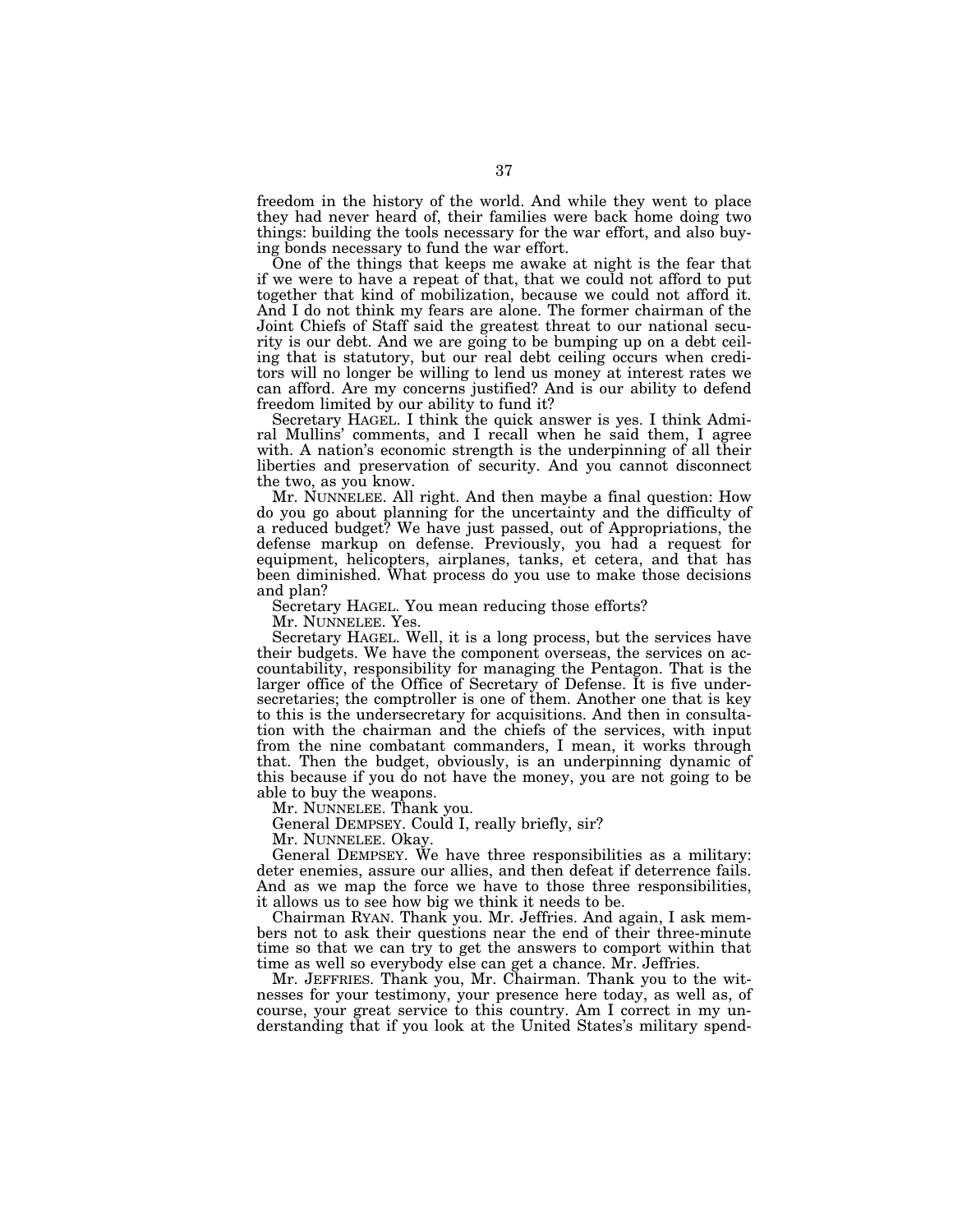ing, and then you compare that to the military spending of the next 10 highest spending countries from a defense perspective, that the United States, from a budgetary standpoint, exceeds the spending of those 10 countries that fall behind us?

Secretary HAGEL. The military budgets? Defense budgets? Mr. JEFFRIES. Yes.

Secretary HAGEL. I think that is right. I think that is correct.

Secretary HALE. I suppose it might be 13, but you are right. The gist of it is correct.

Mr. JEFFRIES. So certainly a national security is of tremendous concern. It is a top priority, I think, for all of us on both sides of the aisle. But it will be useful for me if either the General or you, Secretary Hagel, could provide some context for why that level of spending is necessary in terms of the threats that we need to be prepared to guard against relative to what other countries, including in that list China, and Russia, and others do combined.

Secretary HAGEL. Let me make a general comment, and then I know Chairman Dempsey wants to answer this as well. Well, first, you have to analyze the national security strategic interests of your country. What does it take to assure that those interests are protected, starting with the homeland of your country? I mean, that is, as the General said, that is the first priority of any nation's defense structure, is the security of their country. Then you build out from there. What does it require? I do not need to go much beyond pick up a newspaper today, and you go down through The New York Times, The Washington Post, Wall Street Journal, and the inventory of problems in the world that are threats to us. They come different ways. They come from cyber; they come from nuclear threats; they come from terrorism; they come from conventional forces; they come from economic threats. And so you assess what your requirements are to defend your country. And then, based on that assessment, then you flesh what the requirements are going to be and the resources in order to defend your country. General?

General DEMPSEY. It is a great question. It is the question we are asking ourselves in this choices review, is what do we want to be able to accomplish? And at what level of effort, what capability and how much of it so it can rotate?

Our force is generally present in places like Korea and Europe. It is rotational, and then we keep a capacity for readiness at home as a hedge against future uncertainty. We have global responsibilities, and we want to provide the president, the commander-inchief, with options. I mean, you could convince yourself, ''Well, really all you need is about 25 nukes. And if anybody tries to interfere with your interests, we will just nuke them.'' But that is not who we are. So we need options along a spectrum of conflict. But this is a much longer question to be answered.

Mr. JEFFRIES. Thank you.

Chairman RYAN. Ms. Hartzler.

Mrs. HARTZLER. Thank you, Mr. Chairman, and thank you, Mr. Secretary, and General, it is great to have this conversation with you. And I certainly am a big supporter of our national defense. Believe me, there is only a few things we should be doing here in Congress, and one of them is to provide for the common defense. And I, like you, have been very concerned with the cuts to the de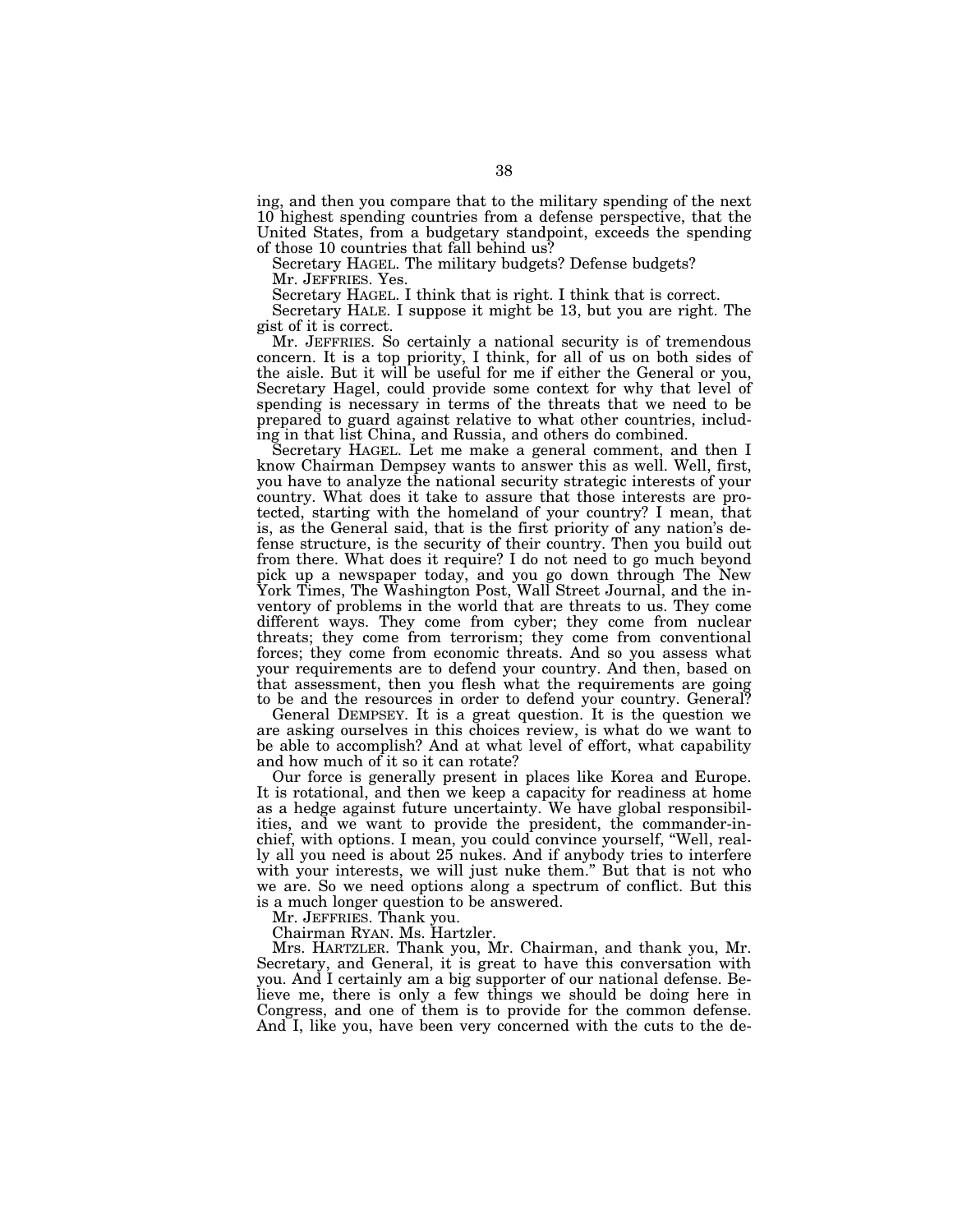fense over the years, especially with the impact of sequestration. Certainly, in my district, representing Whiteman Air Force Base and Fort Leonard Wood, yeah, that is very concerning to us with the layoffs of civilians, as well as the reduced flying training hours, and the other issues we have been talking about, lack of modernization and reset.

But, having said that, I wanted to visit with you today about a report that Senator Coburn has put out. I just wondered if you had seen this. And this is on wasteful spending in the Department of Defense. And this is very concerning to me because I believe it undermines my efforts and a lot of our colleagues' efforts here to advocate for more defense spending when they have identified \$67.9 billion in what they think is wasteful spending. That could certainly be put better towards helping advance the new long range strike-bomber, or getting, you know, more weapons to our soldiers.

Some of the things they have identified is that the Navy recently funded research concerning the behavior of fish to teach us about democracy, and developed an app for the iPhone on how to pick the best time to take a coffee break. The Air Force Office of Scientific Research funded a study examining how to make it easier to produce silk from wild cocoons in Africa and South America. And there was this study that was done by that same office to try to determine the color of a dinosaur, the first, perhaps, bird that flew.

And I just wondered, what are you doing to address the examples of ways, I believe there was a video produced called, ''The Grill Sergeants,'' where you did barbecue grilling by the drill sergeants. It is very frustrating to me that this is going on at the same time we are trying to advocate for more defense dollars. So have you seen the report, and if so, what are you doing to address the waste?

General DEMPSEY. Well, I have not seen the report. And I have never appeared before any body of Congress and argued that we could not find a way to be good stewards of the nation's resources. We will look for the report. I will be interested to see whether we put it in there or somebody else put it in there when it became part of the bill.

Secretary HALE. I am familiar with the report. Let me say, I am not going to defend some of those. Sometimes you get into the details, and these do not sound quite as bad as Senator Coburn described it, but I think there is room for paring of waste. I will say it was \$69 billion, I think, over 10 years; about two-thirds of it was cuts in civilian personnel, and he did not really identify how to do that. As I have told you before, one way to do it is to let us close bases and get rid of the civilians we do not need. You may notice a theme. And so if we are going to make some of these big changes that were suggested in there, we are going to need your help.

Chairman RYAN. Mr. Pocan.

Mr. POCAN. Thank you. And thank you, gentleman, thank you for being here and for your service. Let me ask two questions, different questions. Let's put them both out there to save a little time. General, one of the comments you made in your presentation that really concerned me, especially when we are talking about the sequester and the effects of sequester, the fact that our House leadership refuses to appoint conferees. So, once again, you know, we may not have a budget for this country, a road map. The words you used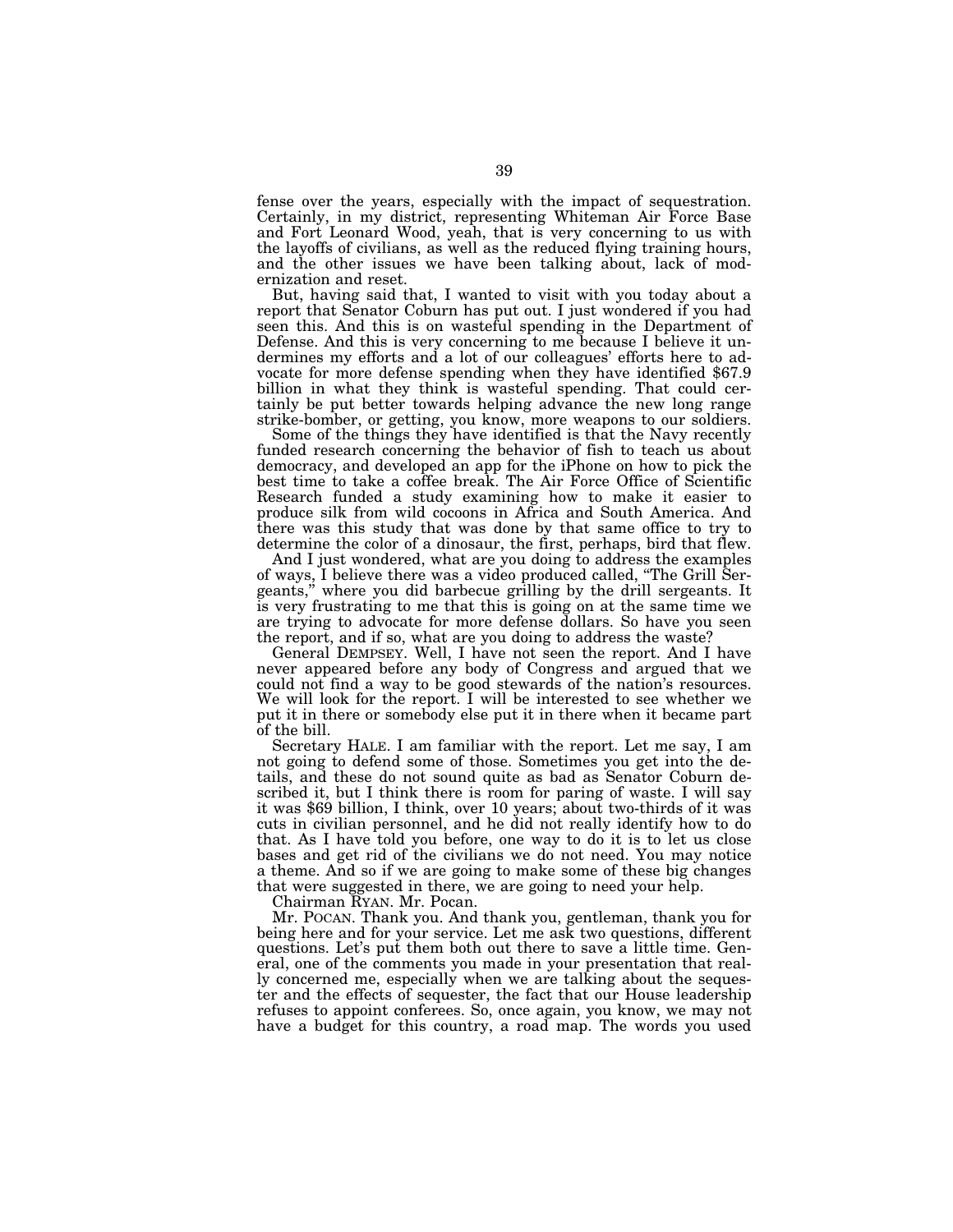were, "We are less ready every day." And that should concern every single person about preparation, some of the things you are having to scale back. Could you just talk a little more about what that means with the current sequester, and what that could mean down the road if the sequester continues?

And then the second question, Secretary, for you. I am concerned, and perhaps, I could say, skeptical of the drone program. I know the president has now assigned some guidelines that the Department of Defense is going to be more involved. I was just hoping you could address a little bit what role you are playing in the development and implementation of those plans, specifically to ensure that there could be zero civilians who are involved, as well as what oversight Congress might have in that.

General DEMPSEY. Readiness is the most challenging thing to articulate. Most of what we do has some constituency in Congress and Washington D.C., weapons systems, bases, people. Readiness is the hardest one to articulate because there is no huge constituency for it. You only know you need it when you need it.

Let me use a basketball analogy. Right now, about a third of the force is training at the individual level. They are not training as big units. And so if it were a basketball team, we are doing individual drills, but we are not scrimmaging. And when you do not scrimmage before you go into the game, it generally does not have a very good outcome. And so I am uncomfortable that we are cancelling rotations to our training centers, which is where we do our scrimmages. And that is all services.

Secretary HAGEL. Just very briefly on your question regarding drones, I support strongly the president's policy and the speech he gave. And much of that was about more transparency and oversight. We do have oversight now, the Congress does and the intelligence committees. What we do, in every way, is legal. Drones are a very key factor in our security inventory. It is always a responsible use, wise use. Factoring in one of your examples, civilian casualties, collateral damage, is this the right thing to do, laws, relationships with other countries.

So I think what the president did here, and I was co-chairman of the president's Intelligence Advisory Board the last four years, and it is something we recommended to him often, is a little more transparency. But the two titles of authority that are used, he specifically mentioned Title 10, which is the authority that is in our Constitution, in our law, as you know under DoD, and then Title 50, which is covert action, which usually the CIA or intelligence; both are necessary for the security of this country.

Chairman RYAN. Thank you. Mr. Rigell.

Mr. RIGELL. Thank you, Mr. Chairman, and Secretary Hagel, thank you for your service, General Dempsey and Secretary Hale. Secretary Hale, I would like to really direct this question to you. If there is universal agreement on anything, it is that sequestration is unwise. And we, as Americans, can do better than that. And it seems like there are two principal drivers to it. One is the topline funding, of course. And then the other part of it that creates so much inefficiency is this, you know, the cuts are universally applied. Now the top-line part is a high hurdle; I am not going to try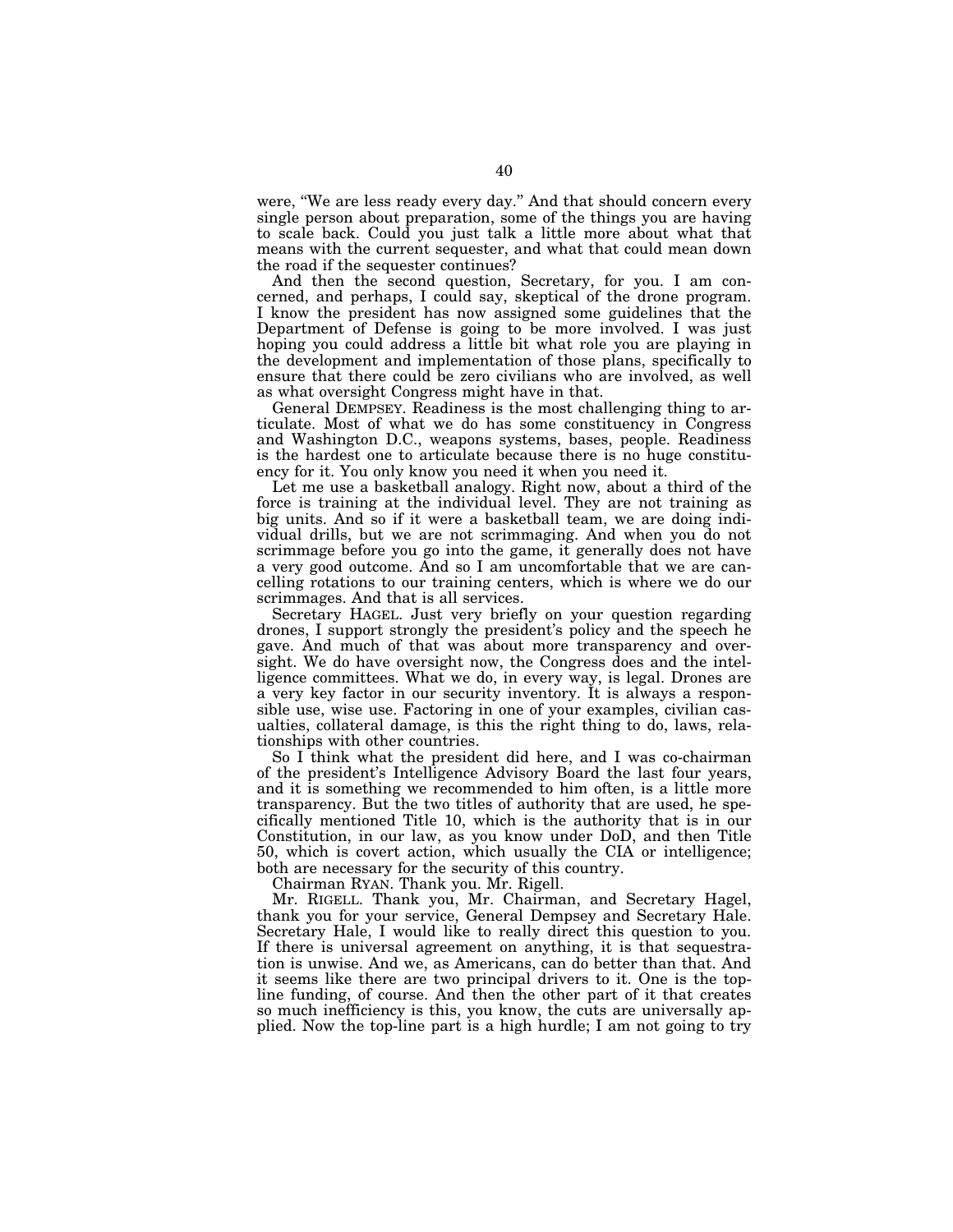to get into that right now. But on how they are uniformly applied, I would like to delve into that just a bit.

I know you have got over \$9 billion reprogram in the works, right? As we were marking up the NDAA the other night, actually, the other morning, ended up around 2:00 a.m. in the morning, one of my colleagues introduced an amendment that would give DoD about \$20 billion of running room on that. I would like to hear your views on that. I voted no, to be clear here, because it did not seem like that much discretion without congressional oversight was wise or prudent. But I was intrigued by the idea, and in this time remaining, please if you would expand on that, please.

Secretary HALE. I would like to see you take the limits off entirely, and here is why. You would still have full oversight. Every time we do a reprogram, it has to be submitted to all the committees who can only do it if every committee approves. I have never understood why you need a separate limit on the amount, especially in the environment as uncertain as this one. But if you will not do that, I would certainly prefer, it is around now \$7.5 billion, something significantly higher. I will say again, I think you would have the oversight you need, and full oversight, even without transfer authority limits.

Mr. RIGELL. Well, is the reprogram that is in the works now, does that reflect the full source of consternation within DoD, or is there more that you are looking at right now that you are going to need to come back to us on and work through?

Secretary HALE. We are just about at the legal transfer authority, only \$200 million short of it in that reprogram. So we do not have any more flexibility. But yes, we have some remaining problems, particularly in the Army, of local [spelled phonetically] shortfalls, that we are working actively right now. We are not going to be able to do it through reprogramming, unfortunately.

Mr. RIGELL. Well, I have got just maybe 40 seconds or so left, but Mr. Secretary, I would be open, and I do not speak for my colleagues, of course, but for a wiser path of saying if we are expecting to be under sequestration or sequestration-type levels for the foreseeable future, and I am trying to avert that, I would be open to any type of wise alternative that would give you more running room.

Secretary HAGEL. Thank you, Congressman. Flexibility is, as we have said throughout this hearing, absolutely key. And your point about more running room is part of that flexibility. We are going to most likely need that, depending on what happens here. But if this plays out the way it appears it is going to play out, at least for the remainder of fiscal year 2013, then we are going to have to continue to make these tough choices, and we are going to need more flexibility.

Secretary HALE. Thank you. Mr. Blumenauer.

Mr. BLUMENAUER. Thank you, Mr. Chairman. Secretary Hagel, it is a pleasure to have you here. We are excited that somebody with your background in business, in government, in the military, is in the position you are to make these tough choices. And I really appreciate, General Dempsey and Undersecretary Hale, what you have said. You are coming to Capitol Hill, for instance, urging health care reform and base closures. Congress has never met a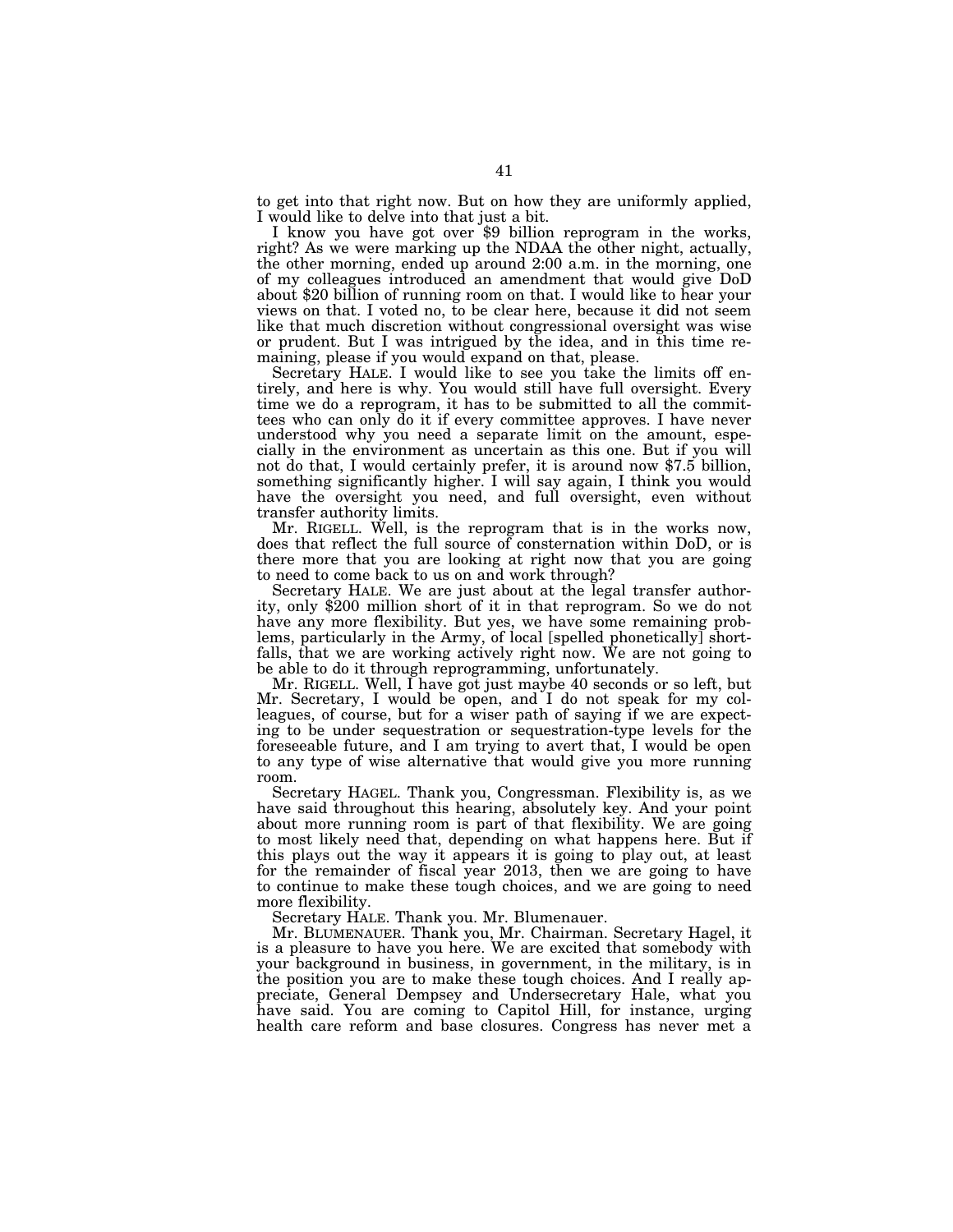base that it wants to close, which is why we have a Base Closer Commission, because we want to have it both ways, you know. You know, you look at savings with PXs, and people go ballistic, and you get stuffed back where you are dealing with readiness issues. And I appreciate your patience.

I would request, in a written form at some point, a little analysis on nuclear weapons. It is mind-boggling to me that we are looking at upwards of three-quarters of a trillion dollars over the next 10 years that the Administration was forced to deal with some upgrades. And we have far more than we need, and we are spending a miniscule amount, less than 1 percent, decommissioning. And I would really love an explanation for why we have to have this level of expenditure when you are talking about major other initiatives that are before us.

But the question I would put to you, Mr. Secretary, now, for perhaps a reaction, deals with environmental stewardship of the Department of Defense. I have been impressed with the progress that has been made for a sustainable military. I have been impressed with the recent guidance in terms of facilities. That is really terrific, and I hope it can be put into effect. But there is also the element, the Department of Defense is the largest generator of superfund sites in America. There are 10 other members of the Committee who have superfund sites in their district that have yet to be cleaned up. I am dealing with one in the Willamette River in Portland, Oregon that was a staging area for the Navy for three wars, and there is serious pollution that is, in part, the responsibility of the federal government.

And I would like to know what we can look forward to. I know it is tough times and I am willing to go the extra mile with you on things that you have requested, and maybe a few that you have not. But I hope that we are not backing away from the responsibility of the Department of Defense for pollution that is across the country in every state, and many of them in our districts.

Secretary HAGEL. I can assure you the Department of Defense is not going to back away. We have not backed away. We will continue to fulfill the commitments we have made, and those commitments are based on our obligations and responsibilities, you are exactly right. As you know, the superfund sites, I think, is administered out of the EPA. We fund part of that; part of that, a good part of that, is due to us, the DoD, over the years. It goes back pre-World War II. I mean, I do not have to tell you. So we will continue to make those funds available, continue to work with the superfund administrators. Specifically, if you have something, let us know, we will respond.

Chairman RYAN. Thank you. Ms. Blackburn.

Mr. BLUMENAUER. Thank you, Mr. Chairman.

Mrs. BLACKBURN. Thank you, Mr. Chairman. And thank you all for being here with us. I represent Tennessee's Seventh District; Fort Campbell is in that district. And, of course, we have the wonderful 101st, the 160th, and the Fifth Division. And when I am on post and when I am talking with many of our men and women in uniform, a couple of different things come up. They all have to do with readiness, and I appreciate your comments about loss readiness. And I think one of the lessons we learned through the '90s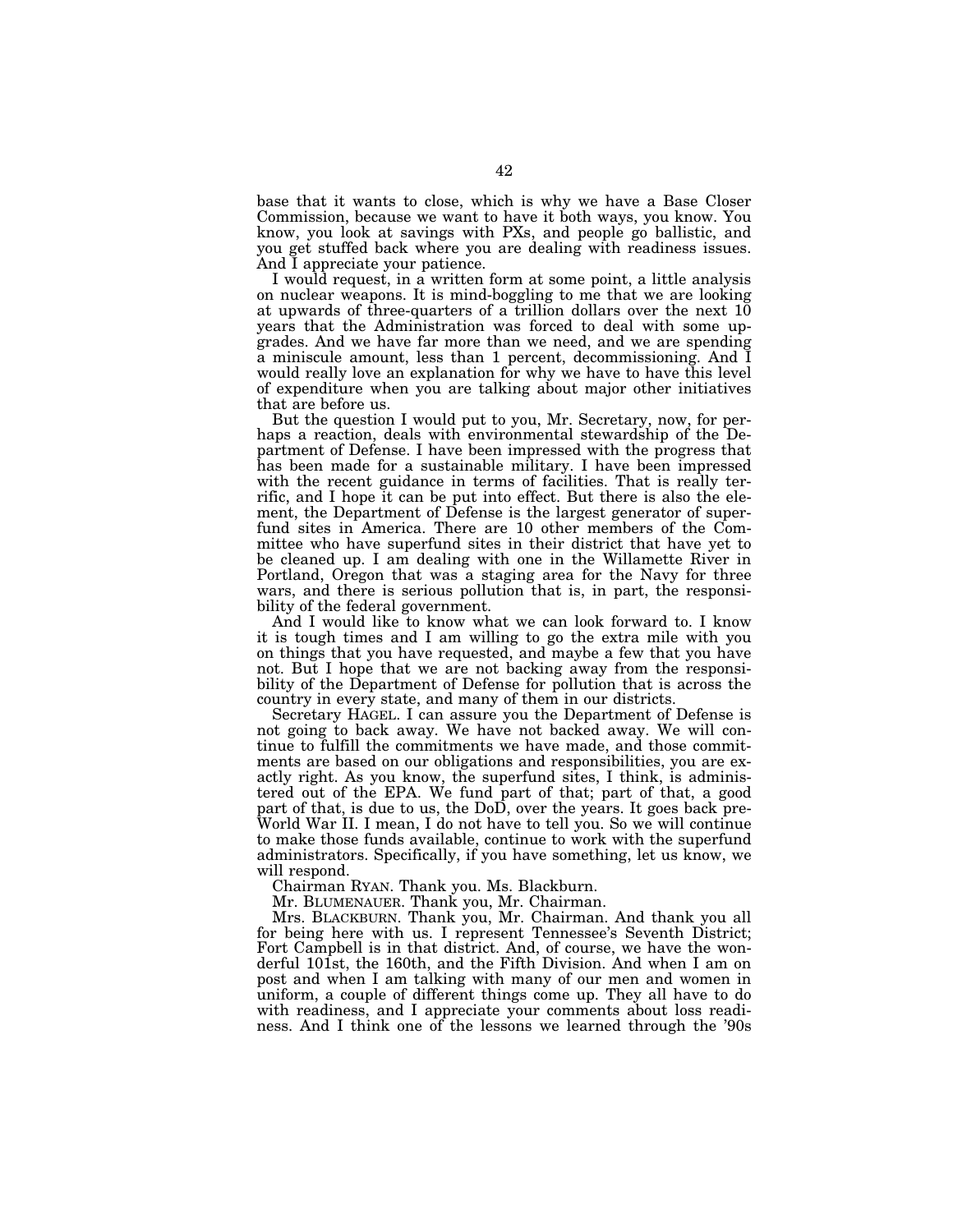is when you do these drawdowns, and not carefully, there are consequences to pay.

But looking at Europe, and this is one of the things that people are talking about now in my district, they are looking at the forestructure that we have there in Europe, and they are concerned this may go away. So I want to talk with you about, and just have you, Mr. Secretary, I have told them if I ever got a chance to ask you, I would ask you, so here we go. What purpose does this serve, to have that permanent force there? And what is it there for? Is it there to counter Russia? Is it there to make it better, easier to serve as a launch point to get to other parts of the world? If we had another Benghazi-style crisis somewhere North Africa, or Israel, or the Middle East, how would we handle it if we did not have a place like Europe to go from? How badly would it impair a commander's options, or degrade his ability to respond if we did not have it? And, you know, just talk to me about Europe for about a minute. And I have got one other comment to add once you do,  $SO$ 

Secretary HAGEL. Well, I will be very brief, and I am going to ask the General to respond, too, because this has been his whole life. Just very briefly, I think you listed a number of reasons why we need forward-deployed forces. It is force projection, of course; that is the whole point of the rebalancing Asian Pacific. It is time, it is schedules, it is options. Benghazi, a good example, the Congress continues to ask a lot of questions about what happened in Benghazi. Why were we not there? Could we have been there? What was the time? It is clearly in our national security interests to have that forward-deployed option because if you do not have it, then the only option you have is you bring them out of the United States. And you cannot respond. The world is too hair-triggered; it is too fast; it is changed. We do not have any options. And so things happen like that. So I think your list of questions actually was a list of answers as well.

General DEMPSEY. I have nothing to add.

Secretary HAGEL. That is the first time the General has ever said he had nothing to add.

Mrs. BLACKBURN. Well, and I will just say the Flying Hours Program, I have worked with the Committee to add in the funds to continue that. I was very concerned about the loss of 500 aviators, and I would just ask you all to work with Army to be certain that that program continues in 2014.

Secretary HAGEL. Thank you.

Mr. VAN HOLLEN. Thank you. Ms. Lee.

Ms. LEE. Thank you very much. Thank you, Secretary Hagel, General Dempsey, and Undersecretary Hale for your leadership and for being here today. I wanted to ask a couple questions, one relating to the end of the war in Afghanistan. We know that the timetable now is 2014, but what do you see or foresee as future involvement after 2014? And as it relates to military personnel and contractors, and what do you see Congress' role in that effort, in terms of our responsibility to authorize or to appropriate?

Secondly, I was glad to hear the answer about audit the Pentagon. For years, I have been working on issues around waste, fraud, and abuse, and what I learned was that the Pentagon has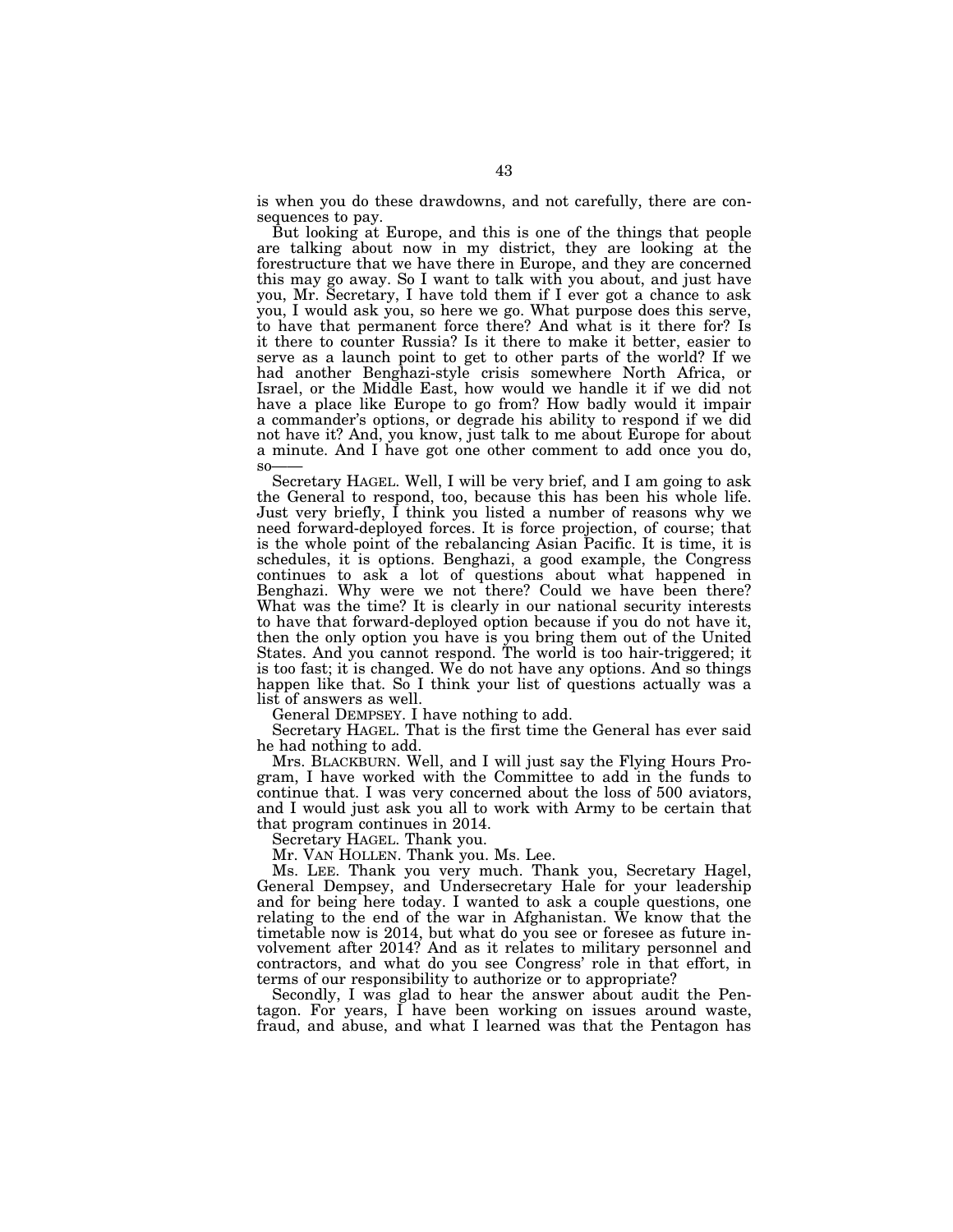missed all these deadlines as it relates to the audit. And so I am going to ask, I hope it is not too redundant, but have you projected any savings from this audit that hopefully will be completed pretty soon?

And finally, just a little bit about the Overseas Contingency Operations Fund, that really has exploded beyond any reasonable measure of what a contingency fund should be. I think now you are asking, what, for \$5 billion above the request that the House Armed Services Committee has provided? And so why are we not projecting major savings from ending the war in Afghanistan if, in fact, this contingency fund continues to explode?

Secretary HAGEL. Congresswoman, I will try to be very brief because I know we have all got time issues here. I will start with OCO. That \$5 billion additional, that did not come from our request. That was a congressional addition to what we requested, \$79 billion. That represents \$10 billion less than what the request was last year. I was in the Senate for most of the Iraq-Afghanistan War. And we financed those two wars almost entirely, all the time, to emergency supplementals. That is where, really, it came from. And now, we are going to be bringing that back down for the very reasons you know and others.

In addition to that, however, why do you still need it if you are coming out? Then I will get to your post-2014 question. We have still got over 60,000 troops there; we are bringing out a couple thousand a month to get down to 34,000 troops by, I think, February of next year. A huge amount of equipment that we have got to get out, we have got to do something with that equipment as we consolidate bases. All these are huge costs to us. It is not as easy as getting out as we did in Iraq when you just come right down to the desert, load everything up on the ships. This is a whole different ballgame. So those are additional costs.

What do I see after 2014? The president has laid out that we will have a trained assistant advise mission after that. We will have a presence there.

Chairman RYAN. Thank you. Mr. Williams.

Mr. WILLIAMS. Yes, I want to thank all of you for being here. I appreciate your patriotism. My question is being directed to you, Mr. Secretary. Fort Hood is in my district, and they are doing a fantastic job. A lot of people in my district ask, do you think that America should be the number one superpower in the world?

Secretary HAGEL. I believe, and I always have, that America must maintain its superiority in every way to maintain our national security.

Mr. WILLIAMS. Do you feel that our enemy is fierce today?

Secretary HAGEL. Our enemy is very fierce today.

Mr. WILLIAMS. Do you think our friends trust us?

Secretary HAGEL. I think we have partners, we have allies, we have relationships that are all built around common interests. That is not new; that is the history of the world. And those common interests that forge those relationships, the era of coalitions of common interests came after World War II when we built all those coalitions, NATO, so on and so on. And we will need them even more so in the 21st century.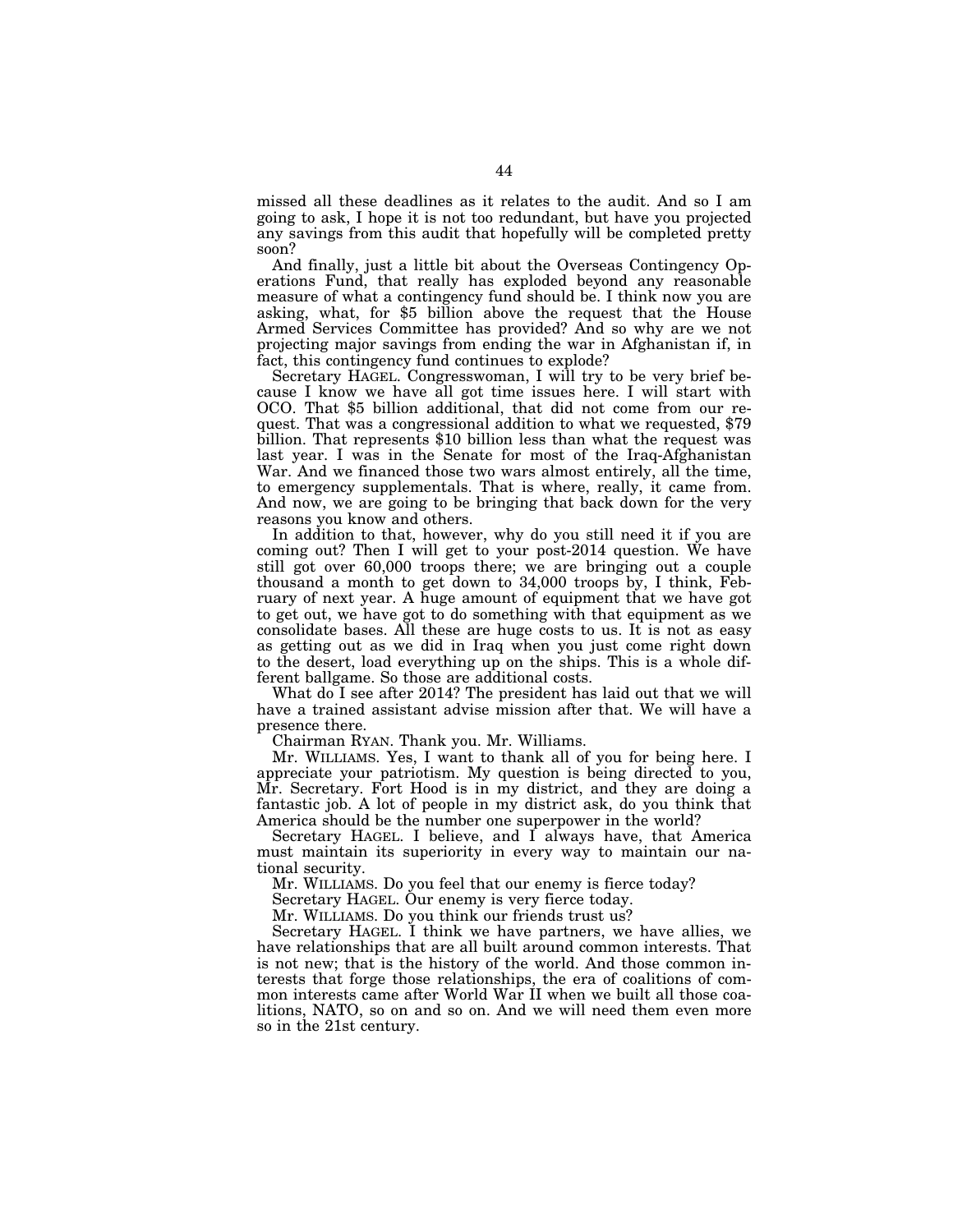Mr. WILLIAMS. We have talked a little bit about the president's budget, that you are aware that it came to us very late in this cycle.

Secretary HAGEL. Yes.

Mr. WILLIAMS. And are you also aware that sequestration, which we talk about all the time, was the idea of President Obama?

Secretary HAGEL. Well, I am going not going to get into the politics of whose idea it was.

Mr. WILLIAMS. I just want to make sure you are aware. I want to make sure you are aware of that.

Secretary HAGEL. I have got a responsibility to run the Pentagon, not to get involved in politics.

Mr. WILLIAMS. All right. Okay. I just want to make sure you are aware of that. And I also would ask you, it is been widely reported that some DoD components had identified sufficient spending cuts such that they would not have needed to furlough their civilian workforce during that 11 days. I know you have got reports in the Navy and Air Force that gave you some other options. My question is why did you choose to go to the wide furloughs rather than implement cuts to activities that you had been advised on that you could have gone another way, thus creating pain with the public and creating, really, havoc with some of the communities?

Secretary HAGEL. Well, if you were here for my opening statement, I noted that decision and why, but I will repeat it. We have looked at every possible area we can cut, and I listed some of them, and we can give you an entire list of them. I would be very happy to do that. I got to the point where, we started with the possibility of 22 days of furloughing. The decision I made was finally 11. It was the last thing we wanted to do. This was in coordination with all our commanders, all our senior leaders, because I could not take the readiness issue down any further than where it was. We would have to cut more into our readiness and our force protection of our people, and I could not do that.

Mr. WILLIAMS. Okay. Last question, I have never been able to understand, why do we compare ourselves to other countries as far as amount of missiles, you name it? Why do we compare ourselves to them? Why do we not set the standard? If we are going to be the superpower in the world, why do we want to come to their level? Why do we not just want to be America?

Secretary HAGEL. Well, I am not sure what you mean.

Mr. WILLIAMS. Well, we talk about bringing missiles down to a certain level, doing this, we are worried about a budget of another country; I do not see how that plays into our defense.

Chairman RYAN. We will have to leave it at that just because the votes on the floor, 11-54 left. Mr. Huffman.

Mr. HUFFMAN. Thank you to all the witnesses. I will be quick. Secretary Hagel, I was a big fan of your work in the Senate, your bipartisan work on nonproliferation, and continuing into your time when you were out of office working on sensible ways to right-size our nuclear arsenal to address 21st century needs instead of Cold War and bloated nuclear arsenal. So that is the big-picture question I want to ask you about. In the post-Cold War era, at a time when we are struggling to address our long-term debt and deficits, we still have a huge nuclear arsenal, even with the progress we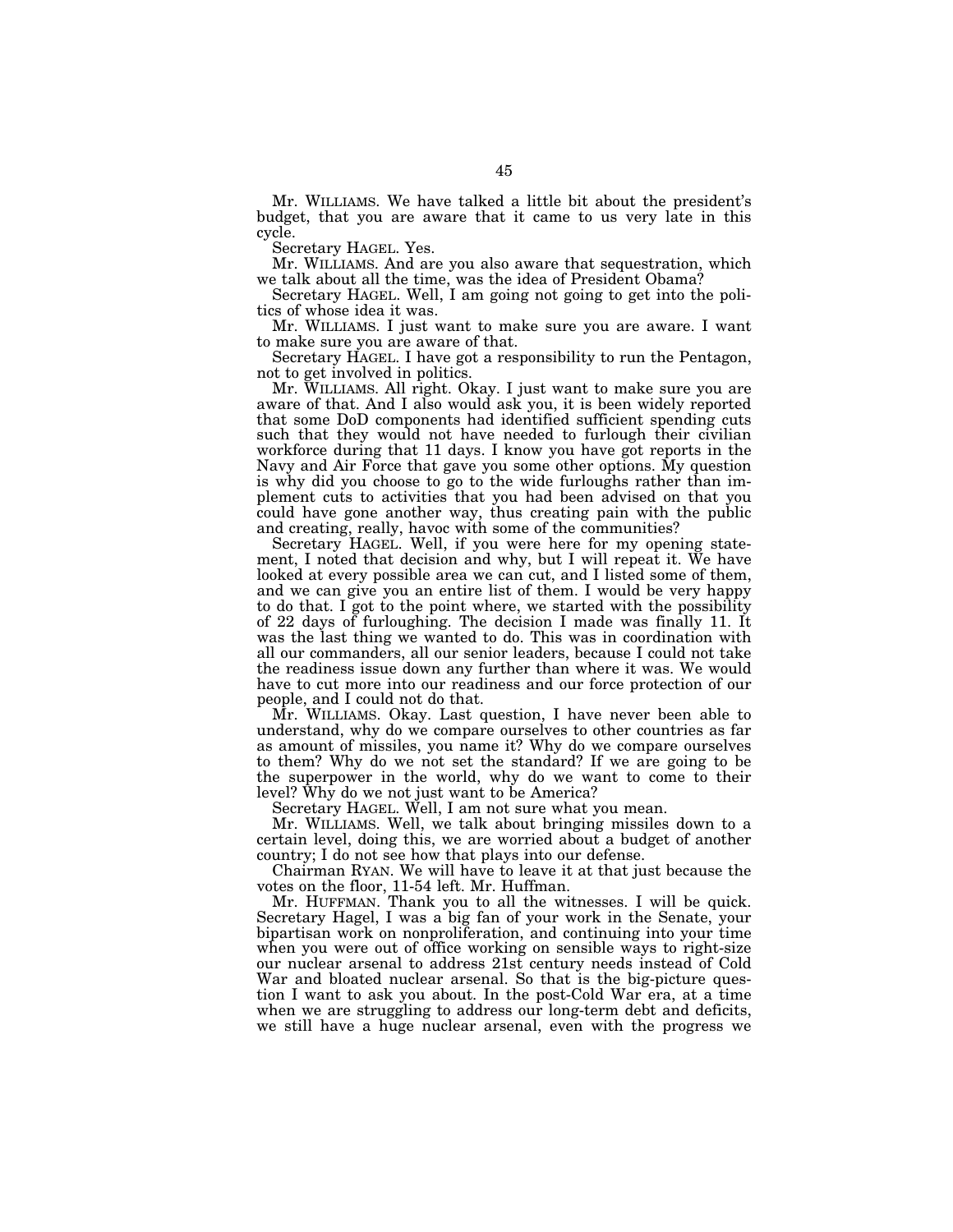have made in the START treaty numbers, 1,550 deployed nuclear weapons. Some estimate as much as \$52 billion a year to maintain that arsenal, and we will be being asked to pay for modernization of it all.

In light of all of that, can we afford this type of a nuclear arsenal in this day and age, and do we need it? Or can we move back towards something more like the great report that you did in May of 2012 with Global Zero where you envisioned a nuclear arsenal closer to 900 total weapons deployed in a very different way?

Secretary HAGEL. Well, I think it is been the goal of every president of the Unites States since the advent of nuclear weapons. Recognizing every president has realized, as I have, and I think most Americans, that the nuclear deterrence has been as important a part of keeping our freedoms as anyone thinks since World War II. Ronald Reagan, if you remember in, I think it was 1986, turned to Gorbachev, and said, ''Let's get rid of all the nuclear weapons.'' And I recall that vividly. And a lot of people gulped, ''Is he crazy?'' Every reduction in our nuclear armament has come as a result of a treaty, in a commiserate reciprocal reduction. You ask yourself, well, how many missiles and how many nuclear warheads do you need to defend yourself? How many times do you have to blow up the world?

I mean, I believe strongly in a strong nuclear deterrence, strongly. And I also believe that Ronald Reagan and every president we have had, Democrat or Republican, asked the right questions. This president is asking the right questions. Your numbers that you mentioned was a result of a treaty with the Russians, I think in 2010, that Congress approved, the Senate, with the president. I think that makes sense. If we can find ways to reduce the threat to mankind but still protect ourselves, is that not what we should be doing?

Mr. HUFFMAN. Thank you.

Chairman RYAN. Thank you. Let's leave it at that. Mr. Calvert. Mr. CALVERT. Thank you for your service. I am going to submit a couple questions for the record, but I just want to get a couple

of points in real quickly. When it comes to BRAC, I think you probably know, even though we are discussing BRAC, there is probably not a stomach for voting for it. And I would hope we can work together to maybe closely more define what a BRAC process is. I think, too, we may need to add the National Laboratories and NASA centers to it also. If we are going to do it, let's just do it all.

One thing, to be specific, electronic health records. We asked the Department of Defense some time ago to get that done. It would create efficiencies and save a lot of money. You know, Kaiser in California, has gone to digitized health records a long time ago. And we asked, it is been God knows how many years now, five years ago. What is the hold up?

Secretary HAGEL. Well, first, DoD and VA will be interoperable by the end of this year in the transferring of all of our paper back and forth. This is a long story. As you know, five years' worth and a lot of money's worth, but let me, in the interest of time, just hit a couple of important points. The seamless interoperable of those two systems, they do not have to be the same systems, just interoperable. As long as they are talking to each other, and we can ac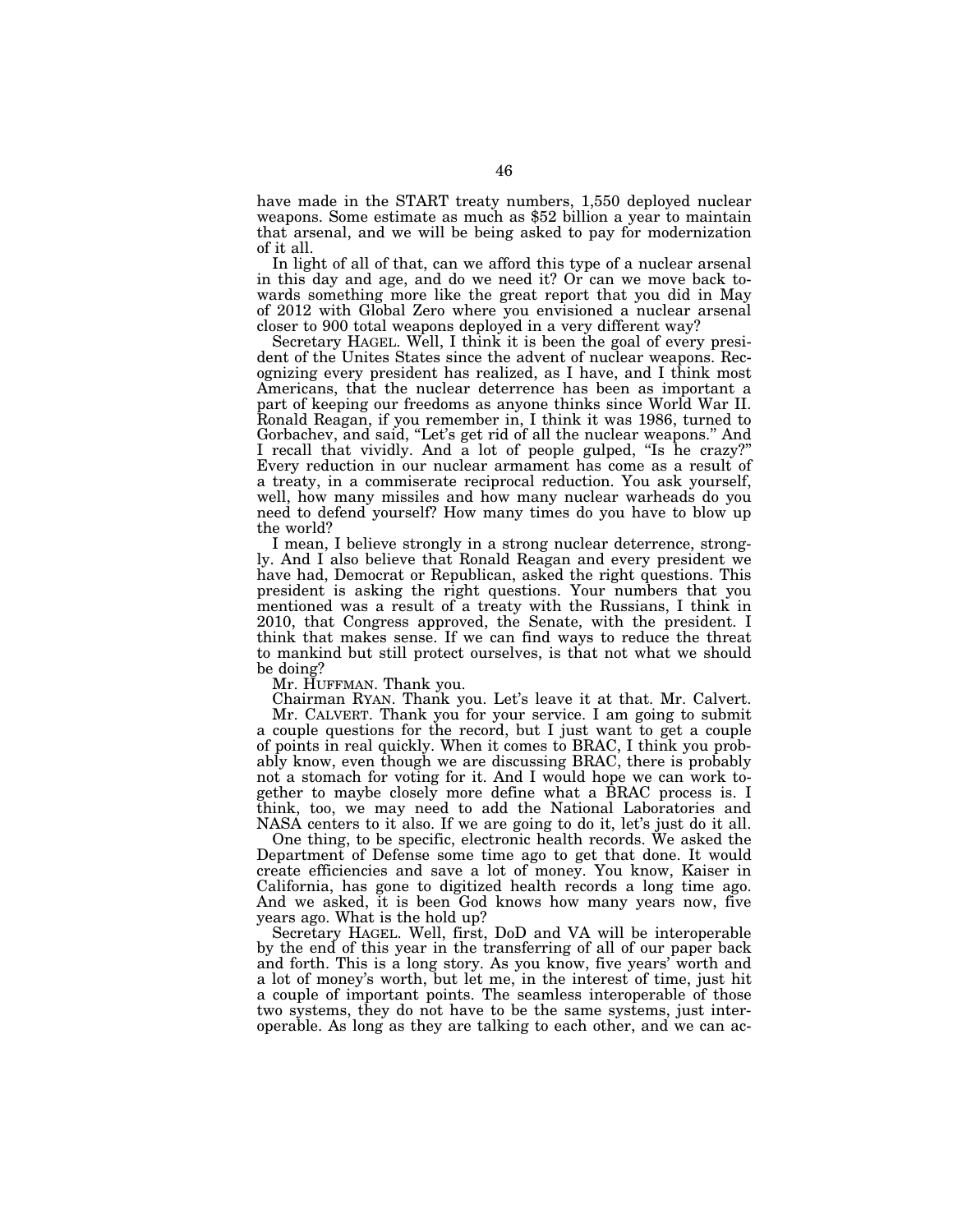complish getting paper records out of DoD over to VA, over to their claims, and that is being done, it will be done. That is one part of it.

The backlog at the VA is not a DoD-result problem. About 4 percent of that backlog is our piece. And that is mainly because Secretary Shinseki made a decision, which I think he was right, a couple of years ago to start including all the Vietnam veterans and everybody prior to Iraq and Afghanistan, and the veterans that were produced the most two wars, we had electronic records.

When I was in Vietnam, I mean, you have got maybe your folder. It is all paper records, so they have been flooded with this stuff. We have been working very closely with them. A lot of glitches, a lot of issues, absolutely. But I have got to be responsible for the modernization of our systems for DoD. That is not mutually exclusive from the VA. We work very closely. I just offered more manpower. We have people over in the VA, and we have got them all over. And the VA just accepted seven more of our people, which I am glad they have done. So, yes, a lot of issues, a lot of problems, but we are getting there, and we will get there.

Mr. CALVERT. Thank you.

Chairman RYAN. Thank you. Ms. Lujan Grisham.

Ms. LUJAN GRISHAM. Thank you, Mr. Chairman. Thank you very much for being here today, Mr. Secretary and General. I appreciate that, too. And I was not playing on talking about this, and I will be brief, but I want to echo what my colleague just talked about, and I appreciate your response on veterans' issues, the backlog, and electronic medical records. And with all the different proprietary records in the private sector, it is clear that having a single system is not going to work, that we have to find utility programs that will make them all interoperable. And I just had a veterans' forums, and I will tell you that every single complaint was having access and following their record trail, and making sure that they are getting adequate and quality care, and that that is seamless. So I appreciate that, and appreciate your diligence.

I quickly want to go to contracting, and I want to have you just talk to me a little bit about the impact sequestration is having on defense contractors, and their ability to stay staffed and meet any of these demands. I have got negative job growth in significant defense contracting in my district. I represent Albuquerque in New Mexico, and it is a real challenge.

Secretary HAGEL. Well, again, within the limits of our time here, contractors are going to be and are being severely cut employees. Just as we are having to take a hit with our civilian workforce, there is no way around it. I mean, when you are putting off contracts and forcing them out into the future, and because you have less resources you cannot go forward with making commitments.

Ms. LUJAN GRISHAM. Are you concerned about their ability to have capacity when you do need them as a result of this?

Secretary HAGEL. Absolutely. Of course. The chairman talked about that, and we all know that.

Ms. LUJAN GRISHAM. And to also meet your goals for disadvantaged groups such as veterans and women, and to make sure that you are meeting those goals that you set aside to encourage that entrepreneurship and those kinds of relationships?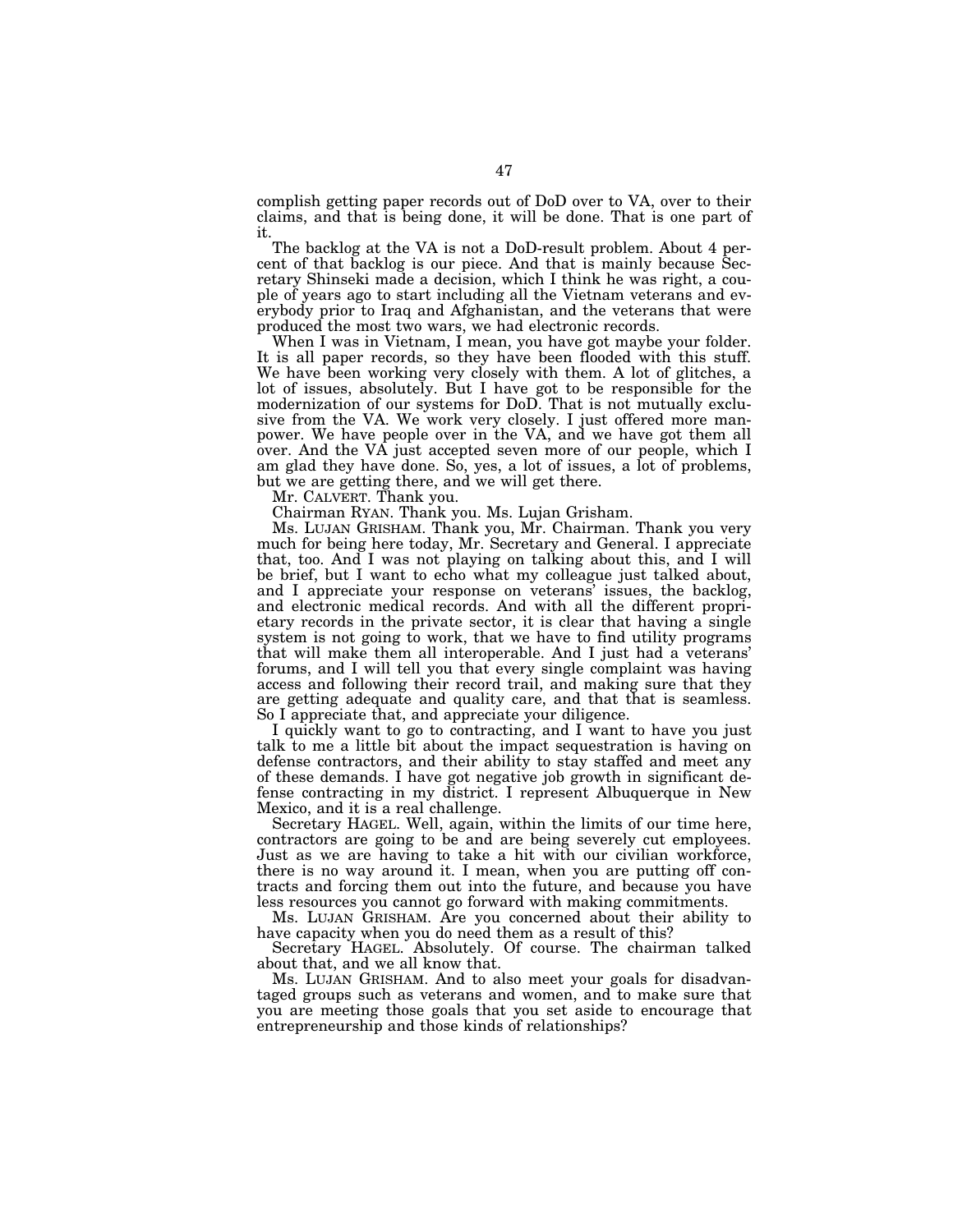Secretary HAGEL. It is all affected.

Ms. LUJAN GRISHAM. Any suggestions that you have in the interim, since the power rests here, about what we do in a district like mine to sure up these relationships and these private businesses?

Secretary HAGEL. My suggestion is, as the chairman, and the ranking, and all the members of Congress know, is if we could get some clarity, some certainty, some flexibility on a budget.

Ms. LUJAN GRISHAM. You have my support to that.

Secretary HAGEL. Thank you.

Ms. LUJAN GRISHAM. And thank you very much.

Chairman RYAN. Last but not least, Mr. McClintock.

Mr. MCCLINTOCK. Thank you, Mr. Chairman. My constituents had one question; they would want me to direct it to you, General Dempsey. And it involves the rules of engagement that have placed our young men and women under the most unprecedented constraints, I think, in the history of a battlefield. The point was brought home to me at a veterans' lunch a couple of years ago in Nevada City where I was talking to a young man who just returned from Iraq, as well as a veteran of Patton's Third Army. And I asked the young man about the rules of engagement, and the look of relief crossed his face, like, ''Thank God somebody is asking.'' He says, ''They are terrible; they will not let us fight back. If we are shot at, we have to identify ourselves, and first yell at them to stop shooting at us. If it is at night, we have to shine a light at them. If the fire is coming from anywhere in the vicinity of a village, we are not allowed to return fire. We are not allowed to pursue insurgents into a mosque." He says, "I had a buddy who did that. The insurgents were released; my buddy was demoted for breaking the rules of engagement.''

I turned to the veteran and I said, "Well, what were the rules of engagement in Patton's Third Army?'' And he says, ''Well, we did not really have any rules of engagement. They told us to kill Germans, and that is what we did.'' And I said, ''Well, if a German squad escaped into a church, would you have pursued them into the church?'' ''Oh, heavens no,'' he says, ''we would have blown up the church.'' And my question is, can we look any of these young servicemen and women in the eye and tell them that we back them with the full might and fury of our country when we have placed them in harm's way? And that we gave them the battlefield discretion that has been given to every generation of fighting men since the beginning of this republic?

General DEMPSEY. It is never been, despite what the veteran told you from World War II, it is never been the tradition in our country to use force indiscriminately. And the rules of engagement are reviewed by the commanders in the field with great frequency. The particular form of conflict in which we find ourselves now, where what truly hangs in the balance is the support of the population, and less so, killing a particular number of insurgents, requires us to be particularly careful about the use of force. But one thing I can assure you, no man or woman who we sent into previously Iraq and now Afghanistan, ever is hamstrung in their ability to protect themselves. And so some of what you are referring to, I have seen it myself, I have heard it myself, a good bit of it is misinformation.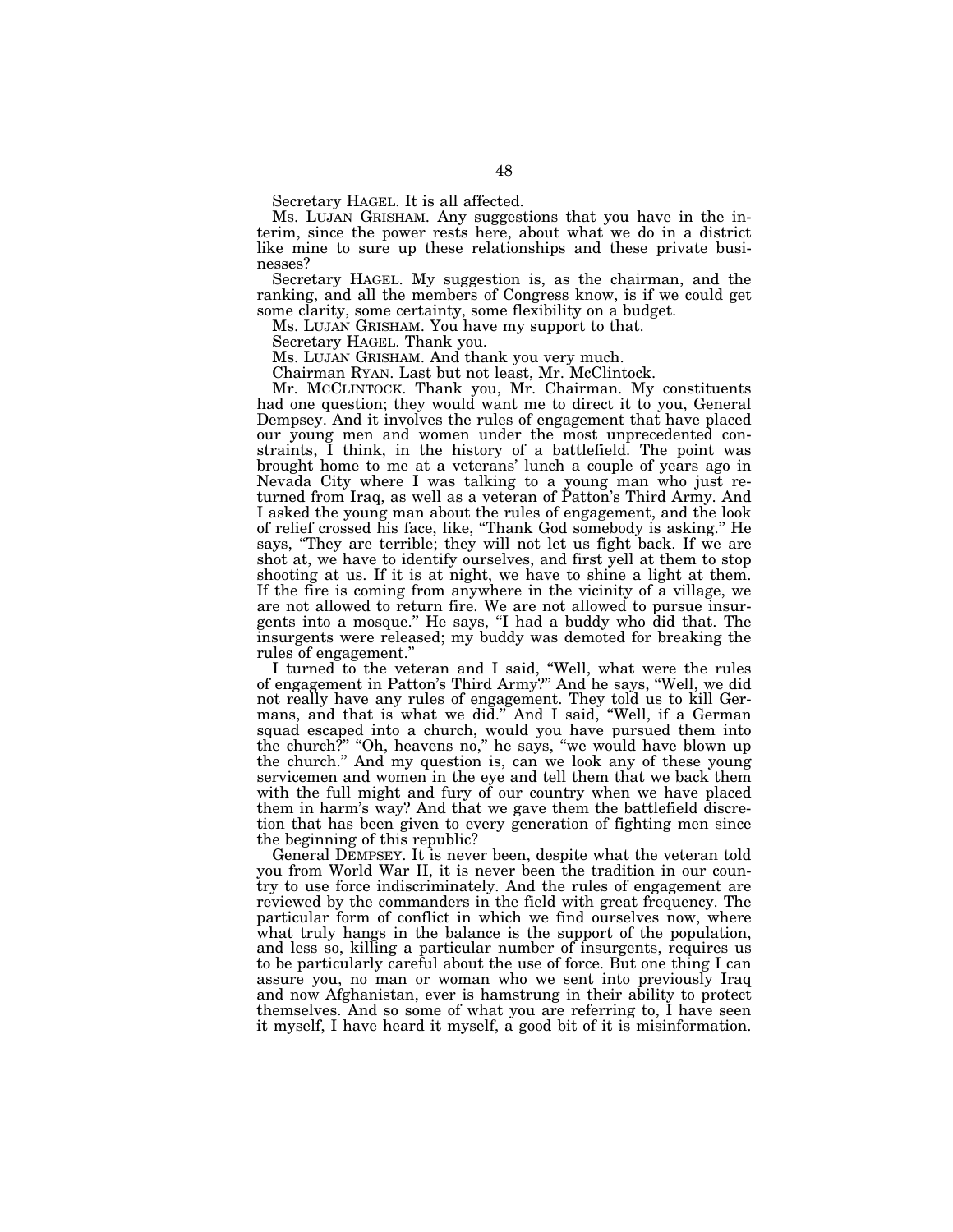Mr. MCCLINTOCK. Well, I would suggest that if World War II were conducted in the same manner as we have conducted our affairs in Afghanistan, that war would still be going on.

Chairman RYAN. Thank you. This was a fast-moving hearing. I wish we had more time, but I appreciate your indulgence. Thank you, Secretaries, for coming. Thank you, General. This hearing is adjourned.

[Questions submitted for the record and their responses follow:]

# QUESTIONS SUBMITTED FOR THE RECORD FROM CHAIRMAN RYAN

# SECRETARY HAGEL

# *Afghanistan*

1. Recently we have seen several high-profile Taliban attacks. The Afghanistan NGO Safety Office reported that Taliban attacks are up 47 percent from this time last year. Do you consider this increase in attacks significant? Why has the military stopped publishing data on the volume of enemy attacks? What metrics are you using to determine whether we're making progress? Is there a level of violence that would necessitate revising the current drawdown plans?

2. In FY 2013, the Department of Defense faced a \$12 billion shortfall in funds available for prosecution of the war in Afghanistan. Please quantify the contributing factors to this shortfall. What steps were taken in preparing the FY 2014 war funding request to ensure there would not be another shortfall in FY 2014?

# GENERAL DEMPSEY

# *Defense Efficiencies*

3. In response to a question from Mr. Rokita, General Dempsey testified that a significant factor in the increase in the number of civilians employed by the Joint Staff was due to the disestablishment of Joint Forces Command and the absorption of civilian employees from JFCOM into the Joint Staff. One reason cited for closing JFCOM was to reduce costs. Please provide an itemized estimate of the savings achieved by disestablishing JFCOM net of any costs that were assumed by other elements of the Department of Defense.

4. General Dempsey's prepared statement noted that given recent budget reductions ''everything must be on the table'' and specifically noted that included civilian force reductions. Please specify what additional statutory authorities DOD need to efficiently reduce the size of its civilian workforce.

# QUESTIONS SUBMITTED FOR THE RECORD FROM HON. JAMES LANKFORD, A REPRESENTATIVE IN CONGRESS FROM THE STATE OF OKLAHOMA

# SECRETARY HAGEL AND UNDERSECRETARY HALE

# *Defense Management*

In response to my question, Under Secretary Hale testified that the planned reduction in DOD's civilian workforce "is heavily dependent on BRAC." The DOD civilian workforce has increased 17% since 2001. During that same time period, no new domestic bases were established and DOD executed BRAC 2005 which was arguably more extensive than all four previous BRAC rounds combined as it involved 24 major base closures, 24 major realignments, and 765 minor closures and realignments. The evidence does not suggest that BRAC necessarily leads to a smaller civilian workforce. Given the compressed time available for the hearing, I wanted to provide you an opportunity to explain this seeming discrepancy.

> QUESTIONS SUBMITTED FOR THE RECORD FROM HON. BILL FLORES, A REPRESENTATIVE IN CONGRESS FROM THE STATE OF TEXAS

# SECRETARY HAGEL

I. Recommendations adopted in the Executive Order stated that Coastal and Marine Spatial Planning will require "significant initial investment of both human and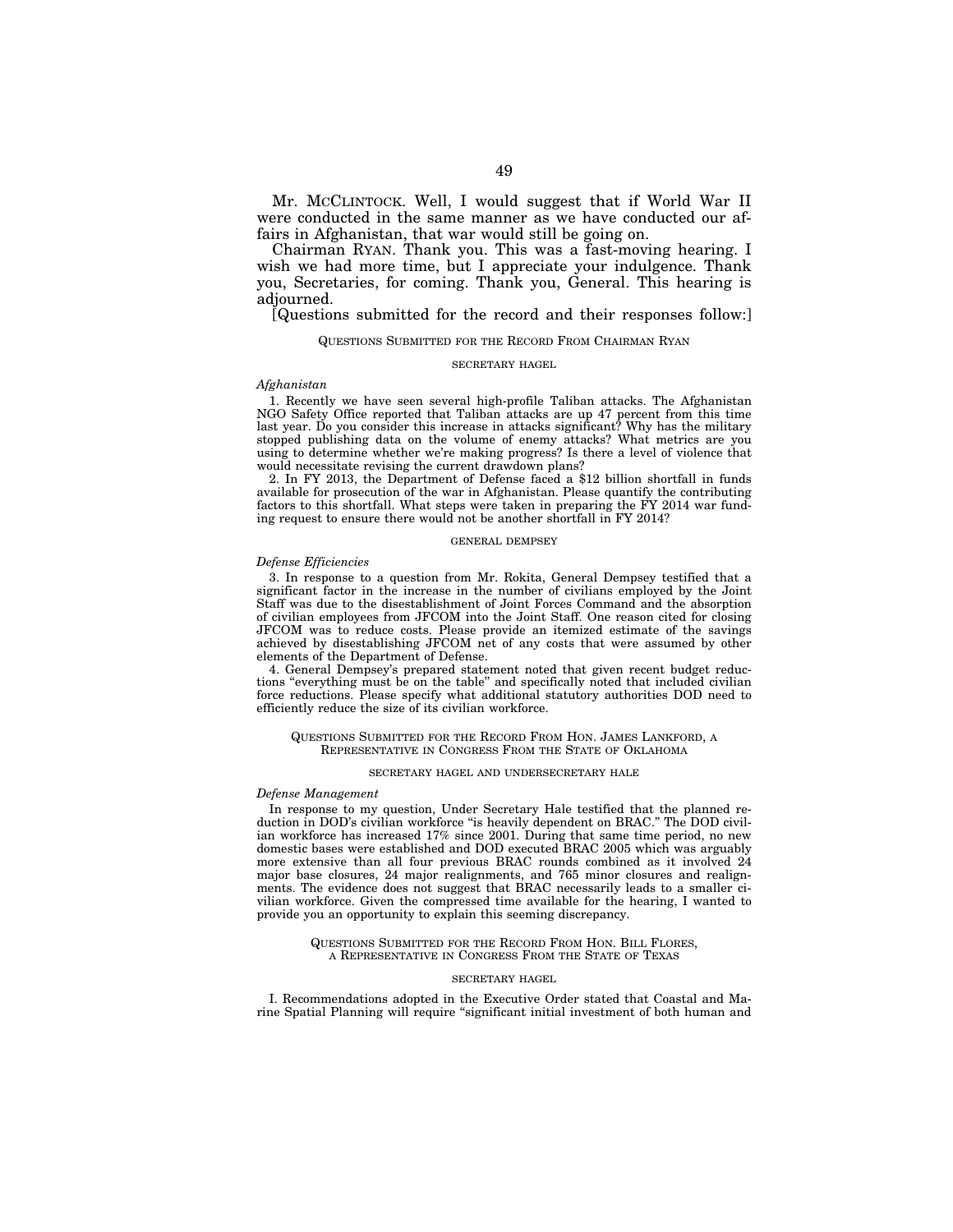financial resources,'' 1 and in early 2012 the National Ocean Council noted that federal agencies had been asked to provide information about how "existing resources [can] be repurposed for greater efficiency and effectiveness" in furtherance of the National Ocean Policy.2

In addition, DOD and Joint Chiefs of Staff representatives are currently serving on newly-formed Regional Planning Bodies created under the Executive Order in regions including the Northeast.3

Q: Please describe how many DOD and Joint Chiefs of Staff resources and personnel have been directed toward activities specifically in support of the National Ocean Policy to date, the specific activities that they have been engaged in, and how many resources and personnel are being requested to support such activities in the FY 2014 budget request.

Please describe the DOD and Joint Chiefs of Staff response to the National Ocean Council inquiry about the repurposing of existing resources, and any actions that DOD and the Joint Chiefs of Staff have taken or plan to take in this regard.

II. Section 6(b) of Executive Order 135474 that established the National Ocean Policy in July 2010 requires "[e]ach executive department, agency, and office that is required to take actions under this order shall prepare and make publicly available an annual report including a concise description of actions taken by the agency in the previous calendar year to implement the order, a description of written comments by persons or organizations regarding the agency's compliance with this order, and the agency's response to such comments."<sup>5</sup>

Q: Pursuant to this requirement, have DOD and the Chairman of the Joint Chiefs of Staff—both members of the National Ocean Council—prepared and made publicly available any such annual report for calendar years 2010, 2011, or 2012? If so, please describe the findings and contents of such reports, and if not, why has this not occurred?

III. The recommendations adopted by the National Ocean Policy Executive Order state that effective implementation will require "clear and easily understood requirements and regulations, where appropriate, that include enforcement as a critical component."<sup>6</sup> In addition, the Executive Order requires federal entities including DOD and the Chairman of the Joint Chiefs of Staff to implement the policy to the fullest extent possible.

At the same time, the National Ocean Council has stated that the National Policy "does not establish any new regulations or restrict any ocean uses or activities."

What if any commitment can you make that DOD and its affiliate branches will not issue any regulations or take any actions having a regulatory impact pursuant to the National Ocean Policy, including Coastal and Marine Spatial Planning?

<sup>&</sup>lt;sup>1</sup>See Page 43, Final Recommendations of the Interagency Ocean Policy Task Force ("Final Recommendations"), released July 19, 2010, available at *http://www.whitehouse.gov/files/docu-*<br>ments/OPTF\_FinalRecs.pdf.

<sup>&</sup>lt;sup>2</sup>See Draft National Ocean Policy Implementation Plan, National Ocean Council, released January 12, 2012, Page 5, available at *http://www.whitehouse.gov/sites/default/files/* 

<sup>&</sup>lt;sup>3</sup> See *http://northeastoceancouncil.org/wp-content/uploads/2013/04/Membership-Roster-NE-RPB1.pdf.* 

RPB1.pdf.<br><sup>4</sup> See http://www.whitehouse.gov/files/documents/2010stewardship-eo.pdf.<br><sup>5</sup> Federal entities required to take actions pursuant to Executive Order 13547 include mem-<br>bers of the National Ocean Council, comprised Agriculture, Health and Human Services, Commerce, Labor, Transportation, Energy, Homeland Security, and Justice, the Administrators of the Environmental Protection Agency and National Aeronautics and Space Administration, the Chairs of the Council on Environmental Quality, Federal Energy Regulatory Commission, and Joint Chiefs of Staff, the Directors of the Office of Management and Budget, National Intelligence, the Office of Science and Technology Policy, and the National Science Foundation, the Under Secretary of Commerce for Oceans and Atmos-phere (NOAA Administrator), the Assistants to the President for National Security Affairs, Homeland Security and Counterterrorism, Domestic Policy, Economic Policy, and Energy and Climate Change, and a federal employee designated by the Vice President.

<sup>&</sup>lt;sup>6</sup>See Page 30 at  $http://www.whitehouse.gov/files/documents/OPTF_FinalRecs.pdf.$ <br><sup>7</sup>See http://www.whitehouse.gov/administration/eop/oceans/faq.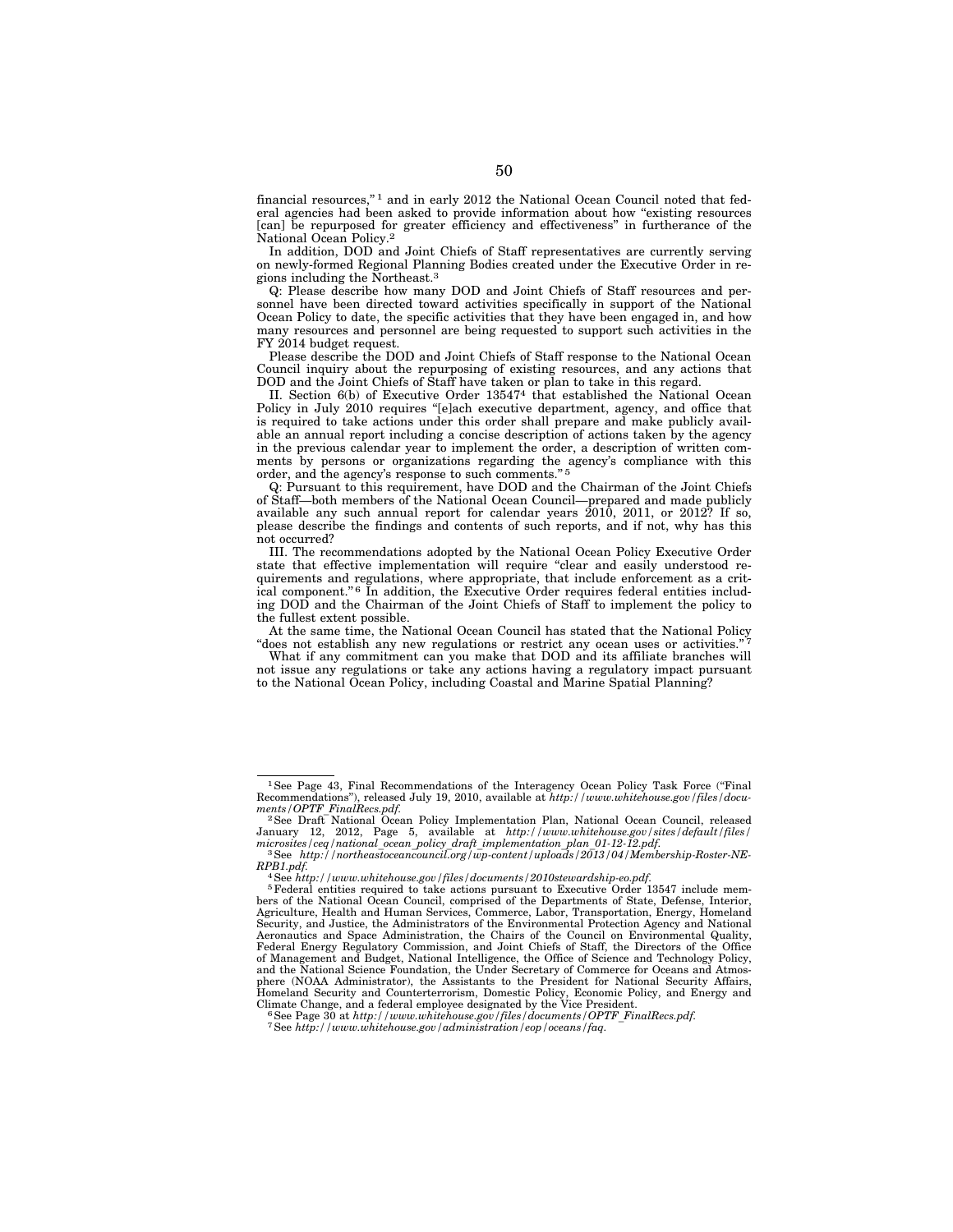# QUESTIONS SUBMITTED FOR THE RECORD FROM HON. LUKE MESSER, A REPRESENTATIVE IN CONGRESS FROM THE STATE OF INDIANA

#### SECRETARY HAGEL

# *Question Series #1—National Guard Facilities, Muscatatuck Urban Training Center (MUTC) in Butlerville, IN*

The Muscatatuck Urban Training Center, which is located in my home district, is a 250-acre campus and 180-acre reservoir with urban infrastructure consisting of 1,560 training structures, including a school, hospital, dormitories, light industrial structures, single-family type dwellings, a dining facility and administrative buildings totaling approximately 850,000 square feet of floor space. Additionally, the training area includes an extensive, 1,866-foot underground utility tunnel system and over 9 miles of road. This installation provides a cri Department personnel for deployments to Afghanistan and other locations through simulations and immersion experiences, as well as other training opportunities for first responders, law enforcement and homeland security personnel.

Question: The Vibrant Response 13-2 Northern Command exercise—held at the Muscatatuck Urban Training Center—is the largest homeland security exercise conducted annually. This exercise brings together over 8,000 people across 22 states to test and evaluate our ability to respond to a nuclear detonation in an urban environ-ment. The exercise will run from July 21 to August 23, 2013, with incidents on July 30 and August 10.

The Vibrant Response exercise is an excellent opportunity to experience the unique capabilities and environment the National Guard has designed to prepare the U.S. military for combat and humanitarian operations in urban environments, and also to witness our whole-of-government response to major humanitarian disasters.

1. On May 7th, the entire Indiana Congressional Delegation sent you a letter inviting you to come to Indiana to observe the Vibrant Response 13-2 Northern Com-mand exercise which runs from July 21 to August 23. If you are unable to attend, would you consider a site visit to personally observe the joint training programs at Muscatatuck Urban Training Center and Camp Atterbury?

# *Background on Civilian-Military Training at Camp Atterbury (CA) and Muscatatuck Urban Training Center*

Camp Atterbury and Muscatatuck Urban Training Center have been supporting integrated civilian—military training since July 2009. The programs were created in response to a need to prepare civilian personnel for overseas deployment in support of U.S. military missions. Prior to these programs, the ability to bring together civilian and military interagency teams for pre-deployment training was stymied because programmatic and systemic obstacles.

In January 2010, the Department of Defense initiated the Civilian Expeditionary Workforce (CEW) program to provide civilian personnel with ''real world'' training prior to deployment to a conflict area. This joint, pre-deployment training and mobilization program plays a critical role in preparing civilians to work side-by-side with military personnel in support of humanitarian, reconstruction, and combat-support military missions. In June 2009, the State Department initiated its own integrated civilian-military training program for the purpose of providing its personnel with individual mobilization and situational training.

Questions: 1. While the Civilian Expeditionary Workforce (CEW) program initially was stood up to support our military missions in Iraq and Afghanistan, as we draw down in Iraq and Afghanistan won't there still be will be a need for an integrated civilian-military workforce to support operations globally?

2. The current programs in place which have the needed partnerships established and are fully operational and coordinated provide the Department of Defense and the Department of State a platform to build an enduring, global program upon. Do you think that the Department of Defense/Department of State Integrated Civilian-Military Training program has value and, if so, is it worthy of expansion of its scope to meet global needs?

# *Question Series #2—DOD Broadband Spectrum, Spectrum Scarcity Background*

In 1993, 1997, 2004 and 2012, Congress addressed spectrum scarcity in the commercial mobile industry by requiring spectrum assigned to the federal government to be reallocated to the FCC for private sector use. The enormously successful spectrum management policy approach has been to have the federal entities clear the spectrum, reallocate the spectrum to the FCC, and then to make the spectrum available for exclusive use via competitive bidding (i.e. auctions). Spectrum scarcity has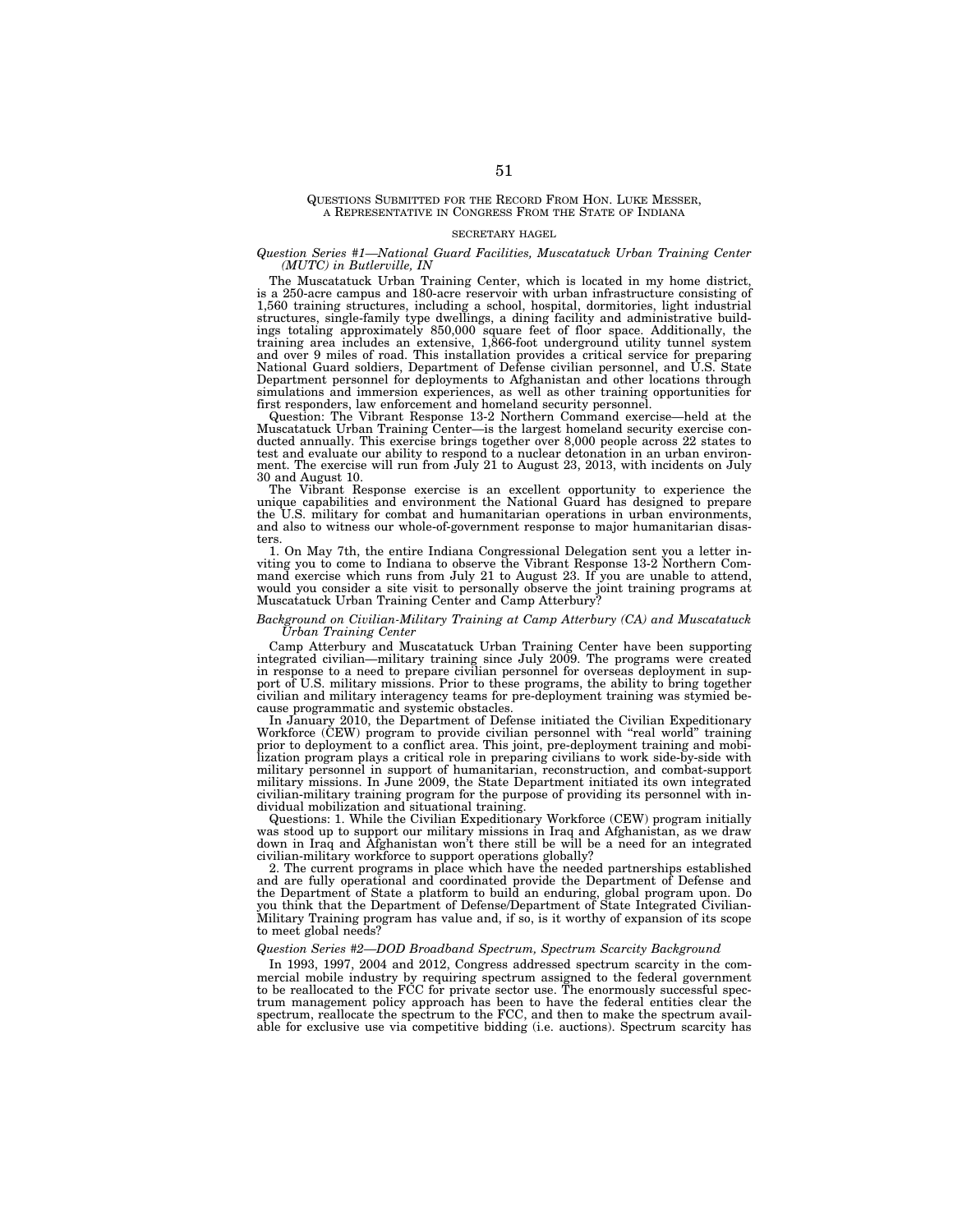reemerged and now exists in the wireless industry and the industry is in dire need of additional spectrum to meet the data and video driven uses by consumers, especially those with smart phones and tablets.

Questions: 1. Secretary Hagel, you have actual expertise in these spectrum issues and in the commercial mobile industry having formed Vanguard Cellular Systems, Inc. in 1984. To what extent do you intend to utilize your spectrum experience when it comes to the management of the enormous amount of spectrum that is currently assigned to the Department of Defense?

2. On March, 20, 2013, then FCC Chairman Genachowski advised NTIA that the FCC intended to auction the licenses in the 1695-1710 band and 1755-1780 band as early as September 2014.The Spectrum Act of 2012 requires that the 2155-2180 band be licensed by February 2015. Recent estimates indicate that the auctioning<br>of the 2155-2180 MHz band alone would yield \$ 3.6 billion, but auctioned together<br>with the 1755-1780 MHz, the yield would be \$12 billion. Can

3. Do you believe that the opportunities for clearing and reallocating to the private sector spectrum currently assigned to the Department of Defense and other federal entities have been totally exhausted, with spectrum sharing between federal agencies and commercial users being the only alternative to spectrum scarcity? Or do you believe that there are still opportunities for spectrum currently assigned to federal agencies to be reallocated to the FCC for private sector use?

[Response to questions submitted for the record follow:]

#### CONGRESSMAN CICILLINE

*Question: What's the Department's status with implementing item-unique identification (IUID) markings? Will sequestration cuts adversely impact IUID implementation?* 

Answer: The Department continues to make progress in the implementation of IUID markings. It is tracking the marking of both legacy and newly procured items by class of supply. Currently, almost 7 million legacy and over 14 million new contract receipt items are marked. Each Service developed plans of actions and milestones to track progress. In addition, an IUID system indicator field is included in the Department's inventory catalog system. This helps facilitate the identification of assets requiring the IUID mark and trigger the inclusion of the required IUID contract clause. Finally, the Department is revising its policy governing the implementation of the IUID marking to reflect the current approach.

Sequestration and the budget uncertainty in FY14 and beyond may impact progress in the following manner:

1. Reduced ''opportunistic IUID marking'' on legacy assets based on slower induction rates into the depots, since this is the approach most widely used by the Services to mark assets in inventory.

2. Reduced ''dedicated marking teams'' for legacy assets because this implementation is being accomplished mainly through contractor-supported efforts and associated funding may be impacted.

3. Potential delays in IUID IT system enhancements due to budget prioritization. The Department remains committed to the importance of IUID marking, but future efforts will need to be weighed against other mission priorities based on future years' budgets.

# CONGRESSMAN MESSER TO SECDEF HAGEL

*Question No. 1: Muscatatuck Urban Training Center (MUTC) in Butlerville, Indiana Question: The Muscatatuck Urban Training Center, which is located in my home district, is a 250-acre campus and 180-acre reservoir with urban infrastructure consisting of 1,560 training structures, including a school, hospital, dormitories, light industrial structures, single-family type dwellings, a dining facility and administrative buildings totaling approximately 850,000 square feet of floor space. Additionally, the training area includes an extensive, 1,866-foot underground utility tunnel system and over 9 miles of road. This installation provides a critical service for preparing National Guard soldiers, Department of Defense civilian personnel, and U.S. State Department personnel for deployments to Afghanistan and other locations through simulations and immersion experiences, as well as other training opportunities for first responders, law enforcement and homeland security personnel.* 

*The Vibrant Response 13-2 Northern Command exercise—held at the Muscatatuck Urban Training Center—is the largest homeland security exercise conducted annually. This exercise brings together over 8,000 people across 22 states to test and evalu-*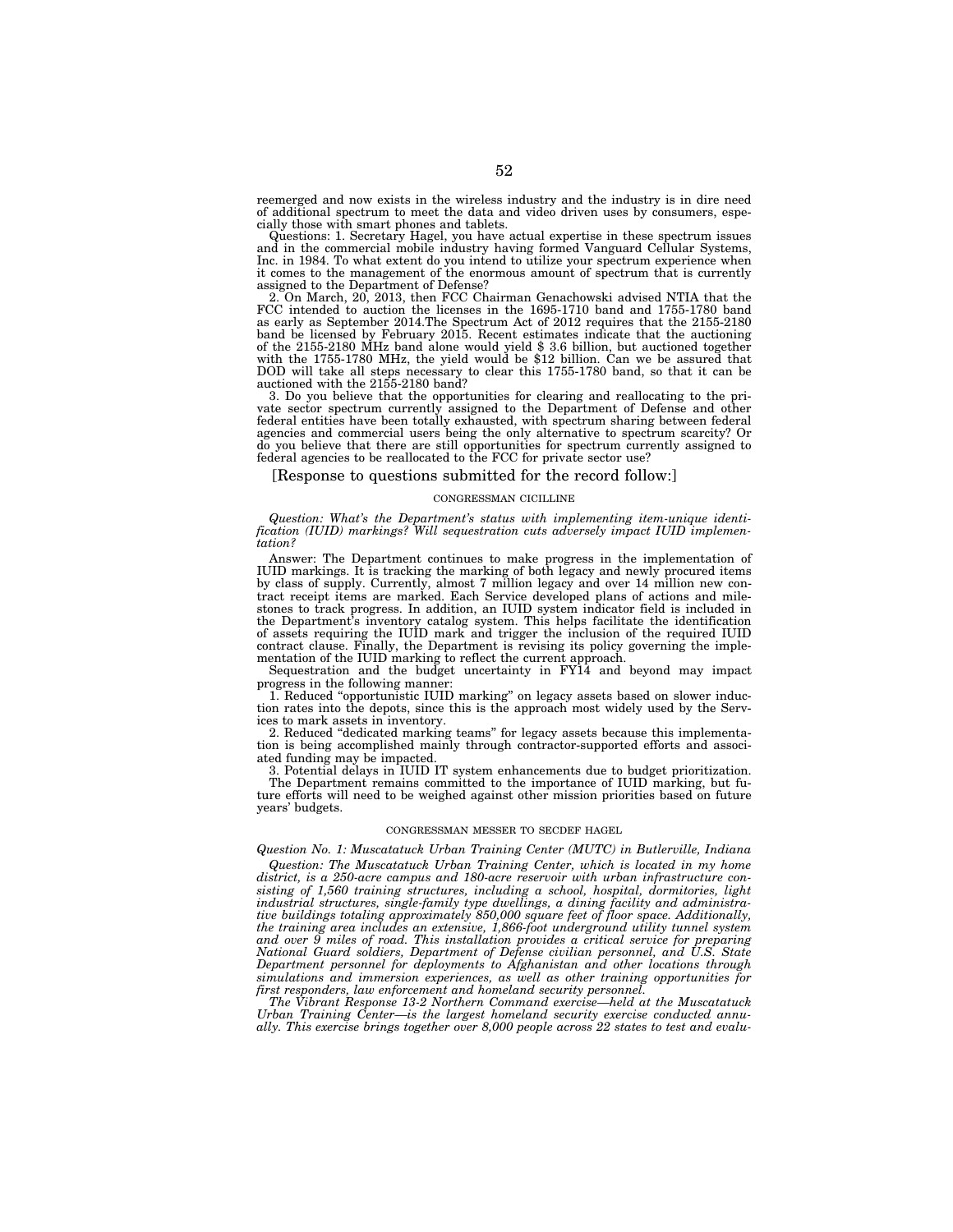*ate our ability to respond to a nuclear detonation in an urban environment. The exercise will run from July 21 to August 23, 2013, with incidents on July 30 and August 10. The Vibrant Response exercise is an excellent opportunity to experience the unique capabilities and environment the National Guard has designed to prepare the U.S. military for combat and humanitarian operations in urban environments, and also to witness our whole-of-government response to major humanitarian disasters.* 

*On May 7th, the entire Indiana Congressional Delegation sent you a letter inviting you to come to Indiana to observe the Vibrant Response 13-2 Northern Command exercise which runs from July 21 to August 23. If you are unable to attend, would you consider a site visit to personally observe the joint training programs at Muscatatuck Urban Training Center and Camp Atterbury?* 

Answer: I appreciate the Indiana Congressional Delegation's thoughtful invitation to visit Muscatatuck Urban Training Center and Camp Atterbury to observe the annual Vibrant Response exercise. However, due to other commitments, I will be unable to observe this year's exercise.

I agree that the Vibrant Response exercise is an excellent opportunity to visit Muscatatuck and observe firsthand the whole-of-government response to a simulated complex weapon of mass destruction catastrophe in the homeland. I look forward to taking advantage of a future opportunity to do so.

# CONGRESSMAN MESSER TO SECDEF HAGEL

# *Question No. 2: Background on Civilian-Military Training at Camp Atterbury (CA) and Muscatatuck Urban Training Center*

*Question: Camp Atterbury and Muscatatuck Urban Training Center have been supporting integrated civilian—military training since July 2009. The programs were created in response to a need to prepare civilian personnel for overseas deployment in support of U.S. military missions. Prior to these programs, the ability to bring together civilian and military interagency teams for pre-deployment training was stymied because programmatic and systemic obstacles.* 

*In January 2010, the Department of Defense initiated the Civilian Expeditionary Workforce (CEW) program to provide civilian personnel with ''real world'' training prior to deployment to a conflict area. This joint, pre-deployment training and mobilization program plays a critical role in preparing civilians to work side-by-side with military personnel in support of humanitarian, reconstruction, and combat-support military missions. In June 2009, the State Department initiated its own integrated civilian-military training program for the purpose of providing its personnel with individual mobilization and situational training.* 

*1. While the Civilian Expeditionary Workforce (CEW) program initially was stood up to support our military missions in Iraq and Afghanistan, as we draw down in Iraq and Afghanistan won't there still be will be a need for an integrated civilianmilitary workforce to support operations globally?* 

*2. The current programs in place which have the needed partnerships established and are fully operational and coordinated provide the Department of Defense and the Department of State a platform to build an enduring, global program upon. Do you think that the Department of Defense/Department of State Integrated Civilian-Military Training program has value and, if so, is it worthy of expansion of its scope to meet global needs?* 

#### *Answer*

1. The need for an integrated civilian-military workforce is driven by the requirements of the Combatant Commanders and in fact the Civilian Expeditionary Workforce currently supports the world-wide needs of all Combatant Commanders. Further, the portability and transferability of the Iraq and Afghanistan pre-deployment training and mobilization can be adapted to meet global requirements based on identified needs and requirements. This gives Combatant Commanders greater contingency manning flexibility.

2. The Department of Defense sees great value in the Integrated Civilian-Military Field Training Program that it conducts in partnership with the Department of State. The Atterbury-Muscatatuk field training portion of the course is consistently praised by its graduates and has certainly proven its worth in Afghanistan. The potential to expand this training course globally depends on a statement of need from both the State Department and Combatant Commanders. The genesis of the current training course at Atterbury-Muscatatuk was contingency operations in Afghanistan. Future contingencies will in all likelihood require civilian federal agencies and military personnel to serve side-by-side. If so, there is a high potential this need will once again be identified.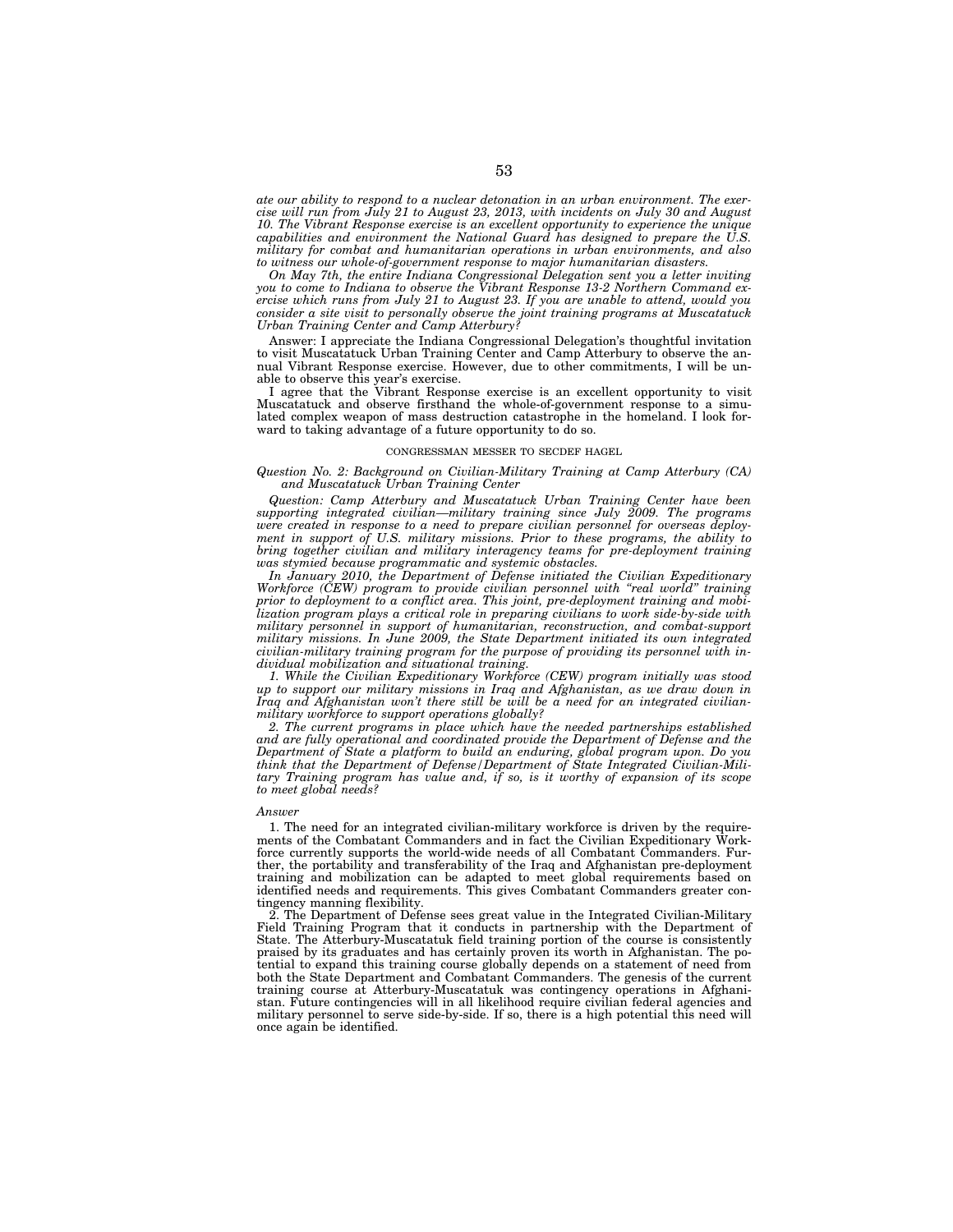#### CONGRESSMAN MESSER

*Question No. 3: Spectrum Scarcity Background* 

*In 1993, 1997, 2004 and 2012, Congress addressed spectrum scarcity in the commercial mobile industry by requiring spectrum assigned to the federal government to be reallocated to the Federal Communications Commission (FCC) for private sector*  use. The enormously successful spectrum management policy approach has been to<br>have the federal entities clear the spectrum, reallocate the spectrum to the FCC, and<br>then to make the spectrum available for exclusive use via *and the industry is in dire need of additional spectrum to meet the data and video driven uses by consumers, especially those with smart phones and tablets.* 

*1. Question: Secretary Hagel, you have actual expertise in these spectrum issues and in the commercial mobile industry having formed Vanguard Cellular Systems,*  Inc. in 1984. To what extent do you intend to utilize your spectrum experience when<br>it comes to the management of the enormous amount of spectrum that is currently *assigned to the Department of Defense?* 

Answer: I fully intend to apply my spectrum experience with full commitment to balance national security and economic goals in the implementation of U.S. spec-trum management policy. In that regard, I am already actively working with the Department of Commerce's National Telecommunications and Information Administration (NTIA), other Administration partners, the FCC, and industry in support the President's goal to make 500 MHz available for commercial mobile broadband use.

In terms of how much of this scarce resource is available to DOD, the perception of ''enormous'' amounts of spectrum being available to DOD is relative. Based on the United States Frequency Allocation chart, and using the strict interpretation of the allocations, one will find in spectrum between 225 and 3700 MHz 18% federal exclusive use, 33% non-federal exclusive use, and 49% federal/non-federal shared use. Within spectrum allocated for exclusive federal use, the majority of the spectrum is shared between DOD and all of the other federal agencies, across a wide array of systems, performing a multitude of varied missions, often with very different technologies.

*2. Question: On March, 20, 2013, then FCC Chairman Genachowski advised NTIA that the FCC intended to auction the licenses in the 1695-1710 band and 1755-1780 band as early as September 2014. The Spectrum Act of 2012 requires that the 2155- 2180 band be licensed by February 2015. Recent estimates indicate that the auctioning of the 2155-2180 MHz band alone would yield \$ 3.6 billion, but auctioned together with the 1755-1780 MHz, the yield would be \$12 billion. Can we be assured that DOD will take all steps necessary to clear this 1755-1780 band, so that it can be auctioned with the 2155-2180 band?* 

Answer: DOD understands the desire to bring the 1755-1780 MHz to market rapidly, particularly with industry's desire to pair the band with 2155-2180 MHz. To that end, DOD actively supports interagency processes for repurposing spectrum for commercial broadband purposes that entail both sharing and relocation possibilities. The Department has significant concerns with the FCC's proposed auction timeline, since it presents a very risky possibility of being required to ''clear'' operations from the 1755-1780 MHz or compress operations into the 1780-1850 MHz without the necessary accommodation of comparable spectrum and funding, which are both required by statute.

The Department's concerns are heightened when expectations seem to be that DOD can simply alter assignments or protection requirements, in turn its operations, to clear the 1755-1780 MHz band, in spite of the findings from analysis done thus far. These findings indicate that both complete relocation or total compression of federal operations into the 70 MHz between 1780-1850 MHz have major challenges associated with them, if either one is attempted without proper accommodation.

The Department is prepared to support a balanced solution to address just the 1755-1780 MHz band, as desired by industry, but remains certain that such a shortterm solution without assured long-term status of the remaining 70 MHz will put warfighting capabilities at further risk. The analysis findings highlight that a realistic and balanced solution will likely need to include a combination of sharing, relocation, and some compression. An approach that considers such combination of strategies and that takes into account national security and economics could reduce the total relocation costs for federal agencies and lessen demands for comparable spectrum.

*3. Question: Do you believe that the opportunities for clearing and reallocating to the private sector spectrum currently assigned to the Department of Defense and*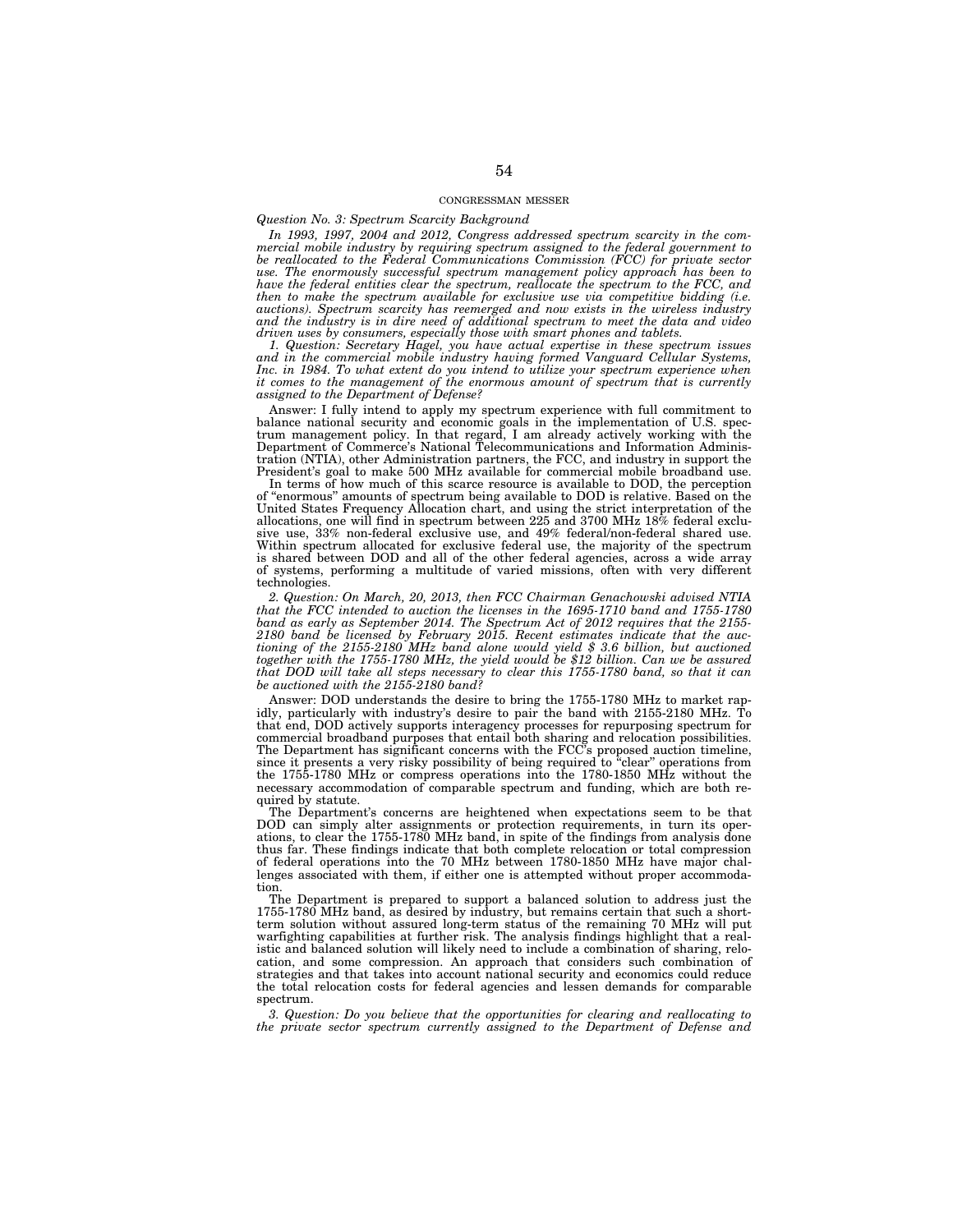*other federal entities have been totally exhausted, with spectrum sharing between federal agencies and commercial users being the only alternative to spectrum scarcity? Or do you believe that there are still opportunities for spectrum currently assigned to federal agencies to be reallocated to the FCC for private sector use?* 

Answer: This question is best answered by NTIA, the federal spectrum regulator. DOD is a user of spectrum that gets assigned by NTIA based on need, taking into account all other federal agencies' requirements. However, the increasing demand for this invaluable, finite resource for both commercial use and federal missions indicates the importance of evaluating all alternatives, including spectrum sharing. Consistent with the national economic and security goals of the President's 500 MHz initiative, DOD supported and continues to support interagency processes for repurposing spectrum for commercial broadband purposes that entail both sharing and relocation possibilities.

From a DOD perspective, both sharing and relocation decisions pose potential risks. While no decision to repurpose spectrum is "risk free," the risks can and must be managed. To date the interagency efforts the Department has been involved with, have identified ?400 MHz of federally allocated spectrum for potential commercial broadband use. The Department is committed to continuing its strong working relationship with government and industry partners to develop equitable spectrum repurposing solutions to make more spectrum available for commercial use without impact to national security and other agencies' missions.

# CONGRESSMAN CALVERT TO SECDEF HAGEL

# *Question No. 4: DOD Civilian Workforce*

*Question: In our challenging fiscal environment, I am concerned that the Department of Defense is not tracking the size of the civilian workforce as effectively as it can. I have heard official and unofficial testimony while under my Defense Appropriations Subcommittee ''Hat'' to the effect that DOD has difficulty managing the civilian workforce which has increased in size by 114,000 employees (17 percent) since 2001. Specifically, the very high proportion of retirement eligible employees and the difficulties in terminating employees who are not performing has raised some red*  flags. A former service secretary has told us that it was easier to shrink the size of *the force by tens of thousands of uniformed personnel than to fire a single civilian employee.* 

*In addition, the Government Accountability Office (GAO) reports that the Department of Defense has yet to include an accurate assessment of the appropriate mix of military and civilian personnel capabilities in its strategic workforce plan. Its latest strategic plan from March 2012 cites 22 mission critical, civilian personnel occupations. However, the report had only conducted competency gap analyses for 8 of the 22 occupations identified. The GAO also reports that the DOD has neglected to provide full data on the mix of military, civilian, and contractor workforces. Of the 11 groups reporting, only two provided the proper data while nine provided partial or no data.* 

*1. Do you share these concerns about the constraints on your ability to manage your department effectively?* 

*2. When can we expect an accurate assessment of your military and civilian personnel capabilities as part of your strategic workforce plan?* 

*3. Can you describe the process for terminating employment for a civilian employee who is underperforming?* 

*4. Are there legislative measures that Congress can take to assist the department in managing the civilian workforce in a more cost effective manner?* 

#### *Answer*

1. I do not share the concerns attributed to a former service secretary. The Department's managers and commanders have a wide variety of tools and authorities to incentivize and shape their civilian workforce. The execution of large shifts in any sector of the Department's workforce requires thoughtful planning. The high proportion of retirement eligible employees is very concerning as is the on-going, unjustly negative characterization of public service. Further, it is a mischaracterization that it is hard to terminate a poorly performing civilian. It is no harder and requires no more documentation than to cancel a poorly performing contract, or release a military member for an infraction. The burden of proof is appropriately high for all of these actions to guard against arbitrary, retaliatory, or capricious actions.

2. The Department is committed to a comprehensive Strategic Workforce Plan (SWP) that helps address the demographic (talent, competency, education, skill) make-up of its civilian personnel inventory. As part of a continuous process to improve the accuracy and relevancy of the SWP, the Department is maturing its com-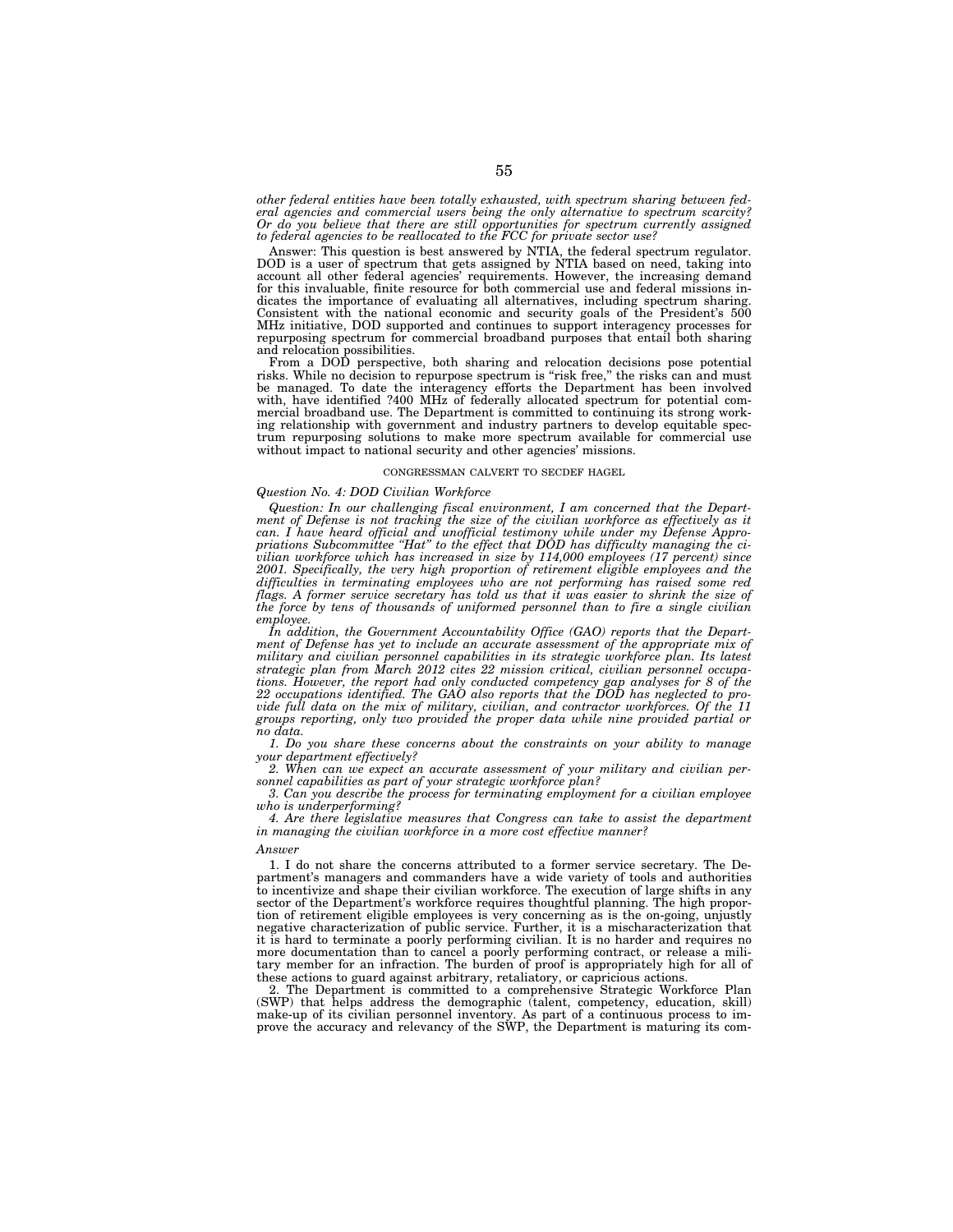petency modeling process and skill gap analysis. That said, let me assure you that<br>the Department's programming and planning processes consider the balance of ca-<br>pabilities and the Department's "sourcing" of functions and and civilian personnel, as well as contracted services. The Department's Total Force is sized and structured based on the capabilities necessary to implement the na-tional military and security strategies of the United States as well as delivering the readiness and support to organize, train, and equip a force capable of executing operational plans in support of those strategies. The Department aligns its workforce (both in size and structure) to mission and, as such, justifies the current size or possible reductions/increases to that workforce based on mission workload rather than competency or skills gaps. The FY14 budget request reflects a balanced workforce that decreases spending on military personnel, civilian full-time equivalents, and spending for contract services. It reflects a carefully coordinated approach based on the Department's strategy and policy that balances operational needs and fiscal reality.

3. The Department is subject to Office of Personnel and Management-established rules for removing employees for unacceptable performance. Generally, under the government-wide rules for a performance-based action, an employee must clearly be put on notice of their unacceptable performance as well as the consequences of unacceptable performance, and be provided an opportunity to improve their performance to an acceptable level. If after the opportunity to improve, the employee's performance continues to be unacceptable in a critical job element, the employee is given written notice of proposed removal, which includes an opportunity for the employee to respond to the proposal orally and/or in writing. Upon conclusion of consideration of the employee's response, the employee may be removed and appeal rights charged in the employee's status.

4. Congress could assist the Department with better total force management by repealing the requirements in section 955 of the FY13 National Defense Authorization Act and instead requiring a future year's defense plan that reflects the Defense Strategic Guidance, given on-going fiscal pressures, risk, required readiness, and a rebalancing of the total force—active duty, guard, and reserve military, government civilians, and contracted services.

#### CONGRESSMAN CALVERT TO SECDEF HAGEL

# *Question No. 5: Electronic Health Record*

*Question: In the 2008 NDAA, Congress mandated that DOD to jointly develop and implement electronic health record systems or capabilities to allow for full interoperability of personal health care information, and to accelerate the exchange of health care information between the Department of Defense (DOD) and the Department of Veterans Affairs (VA) by September 2009. DOD and the VA were initially on board*  with that plan. Now, this past February, it was announced that instead of building *a single integrated electronic health record (iEHR), both DOD and VA will concentrate on integrating VA and DOD health data by focusing on interoperability and using existing technological solutions. This is unacceptable. The creation of a single electronic medical health record is not rocket science and private industry, which services many more people than DOD and VA, has been able to implement electronic medical health records.* 

*My questions for you are:* 

*1. Why, after four years of being on board with the concept, are DOD and the VA moving away from the single electronic medical health record?* 

*2. Is DOD partnering with private industry health providers to implement a plan to solve this problem?* 

*3. Do you have any data comparing the long-term cost savings of a single electronic medical health record vs. interoperability? Would you expect that a single electronic medical health record would provide more savings than interoperability?* 

Answer: Thank you for the opportunity to discuss with you and the committee DOD perspectives on the healthcare record system. The questions that you asked are reasonable and the answers follow:

1. Why, after four years of being on board with the concept, are DOD and the VA moving away from the single electronic medical health record?

DOD and VA are committed to jointly establishing standards-based healthcare data interoperability through a single electronic medical health record since Congress directed the establishment of the Interagency Program Office (IPO) in 2008. Since that time, DOD and VA also initially agreed to modernize their respective healthcare management systems to equip clinicians with state-of-the-art clinical decision support through the joint development of a single healthcare management system. Based on concerns by my predecessor regarding the viability of the joint de-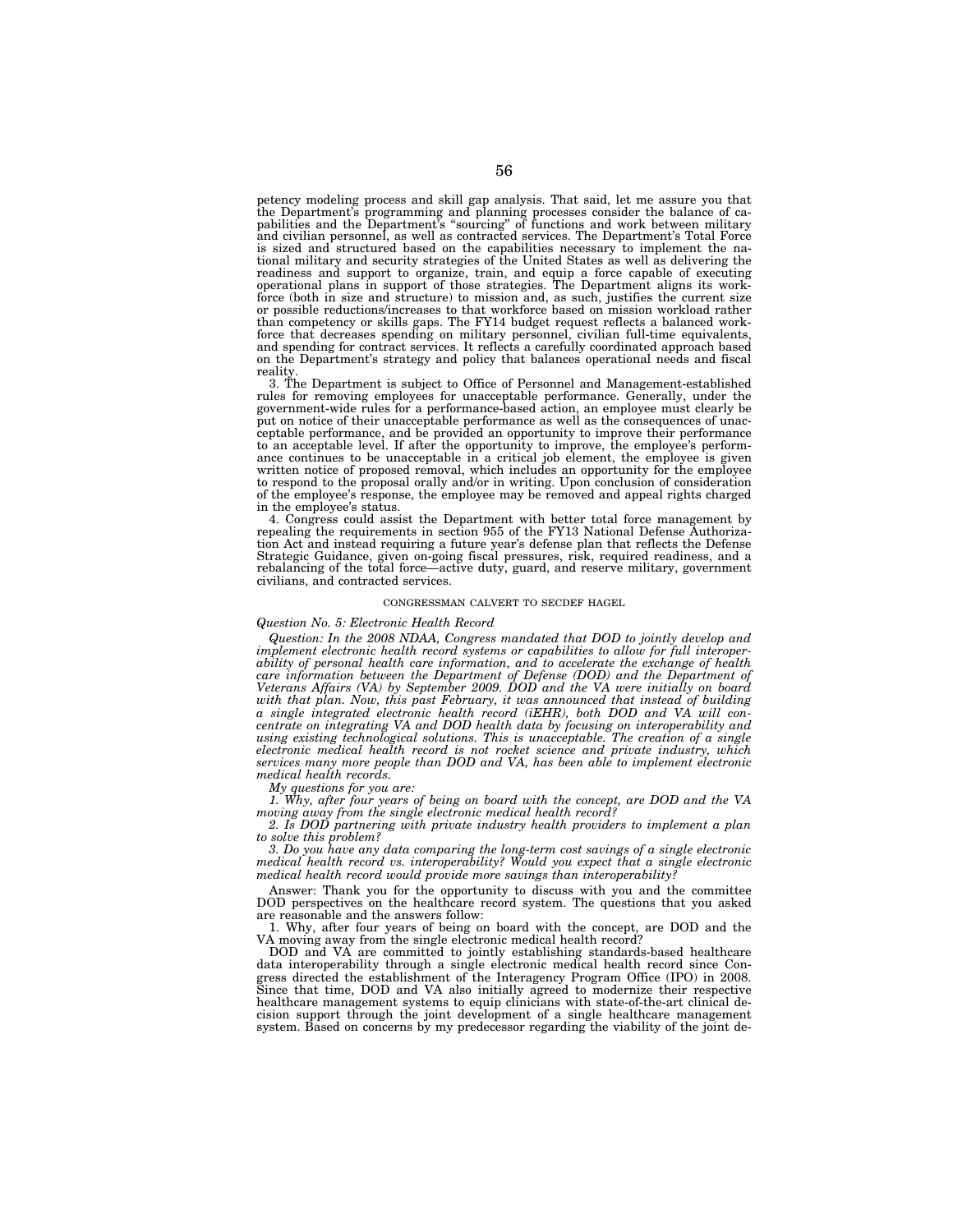velopment approach, DOD and VA reconsidered the joint development and VA subsequently declared its commitment to modernizing its legacy VistA system. Following an internal DOD review, I issued a memorandum on May 21, 2013, reasserting DOD's commitment to working with VA to establish healthcare data interoperability and separately directing a competitive acquisition to modernize DOD's healthcare management systems. DOD continues to remain committed to a seamless integration of electronic medical health data based on standards-based healthcare data interoperability with VA, independent of the healthcare management system acquired by each respective Department.

2. Is DOD partnering with private industry health providers to implement a plan to solve this problem?

The DOD/VA IPO is working with the Department of Health and Human Services' Office of the National Coordinator for Health Information Technology (IT) to establish and implement national health IT standards. Through this effort, the Departments seek to establish interoperability of healthcare data with private industry health providers, many of whom provide direct care to Service Members, their dependents, and our Nation's veterans.

3. Do you have any data comparing the long-term cost savings of a single electronic medical health record vs. interoperability?

The Director, Cost Assessment and Program Evaluation (CAPE), performed analyses in 2010 and 2013 to determine the optimal approach for DOD, including lifecycle cost estimate comparisons between candidate solution approaches. My May 21, 2013, memorandum directing a competitive acquisition enables DOD to review and evaluate the costs and benefits of potential electronic healthcare record solutions, including the possibility of acquiring an evolved VistA, based upon responses to a forthcoming request for proposal. DOD remains committed to establishing standards-based healthcare data interoperability with VA, regardless of the outcome of our healthcare management systems modernization effort.

4. Would you expect that a single electronic medical health record would provide more savings than interoperability?

The DOD path of pursuing a competitive acquisition to consider commercial- and Government-developed solutions offers a technical and cost advantage for DOD. Regardless of the outcome of the competition, DOD is required to establish healthcare data interoperability based on national standards to permit healthcare data exchanges with private healthcare providers. Interoperability with the numerous electronic healthcare management systems utilized by private healthcare providers is essential since they provide 65 percent of the healthcare received by Service Members and their dependents. The competitive acquisition approach to modernizing our healthcare management system as an effort separate from, but closely tied to, establishing healthcare data interoperability, will provide DOD with the flexibility to evaluate potential options and acquire the most capable solution to serve our Service Members and their dependents for the best value to the American taxpayer.

#### CONGRESSMAN CALVERT TO SECDEF HAGEL

# *Question No. 6: BRAC*

*Question: Given our fiscal challenges and continually evolving military requirements, the Base Realignment and Closure (BRAC) process can provide us another way to address the Department of Defense's extensive footprint and its associated costs. Knowing that this process can become a political quagmire, is there a way the Department of Defense can come up with a methodology for executing a BRAC system that allows for a simpler and speedier process?* 

Answer: While the request for BRAC authorization can become mired in politics as you suggest, the BRAC process itself represents a grand political compromise that makes military value the primary consideration and is structured to be free from political influences. BRAC is recognized as the only fair, objective, and proven process for closing and realigning installations because it includes a sound analytical process, an independent Commission review, an ''All or None'' review by the President and Congress, and a legal obligation and date certain for completion. Therefore, the BRAC process is comprehensive and thorough and, as such, it takes time to do it properly.

# CONGRESSMAN FLORES TO SECDEF HAGEL

#### *Question No. 7: National Ocean Policy*

*Question: Recommendations adopted in the Executive Order stated that Coastal and Marine Spatial Planning will require ''significant initial investment of both*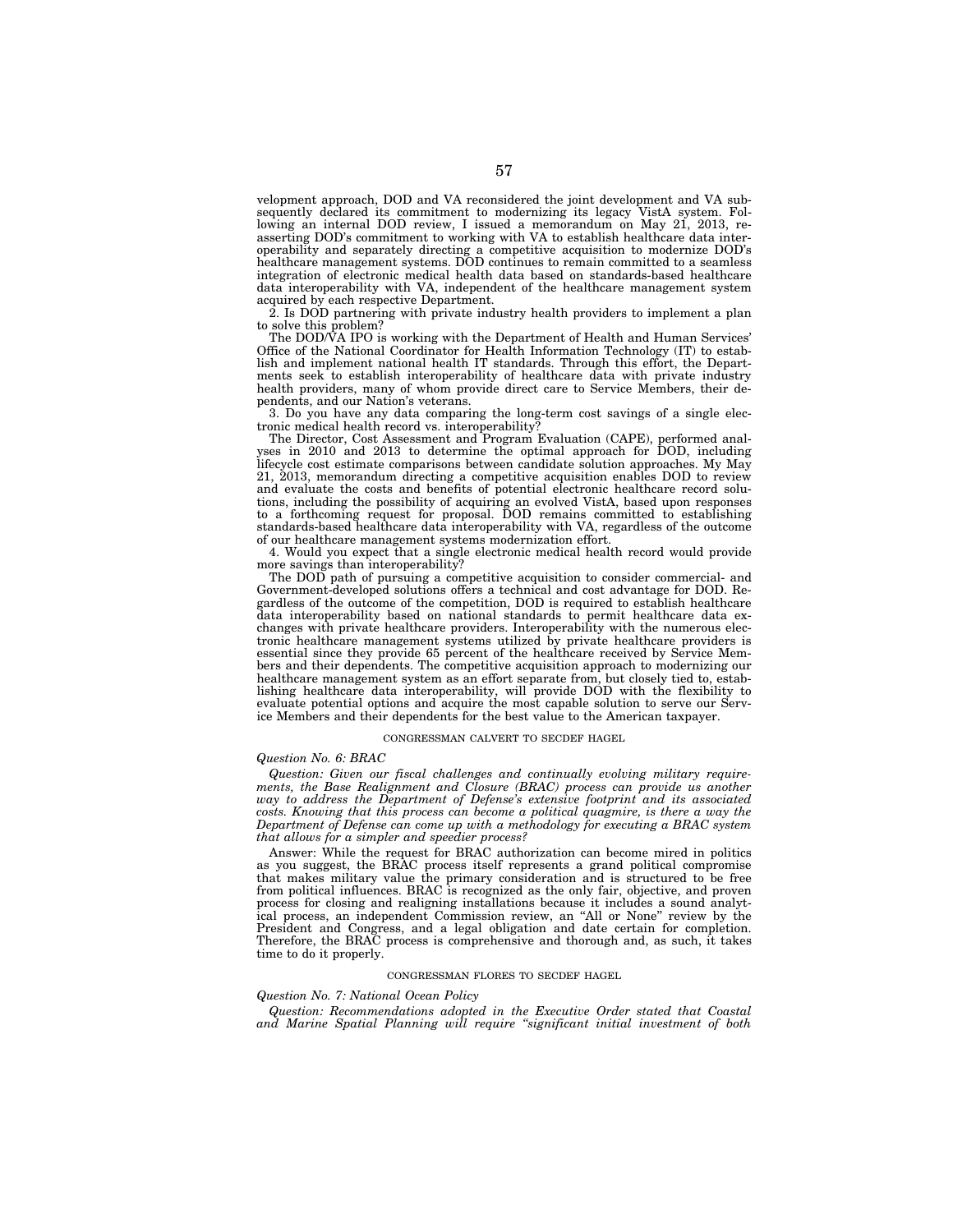*human and financial resources,''1 and in early 2012 the National Ocean Council noted that federal agencies had been asked to provide information about how ''existing resources [can] be repurposed for greater efficiency and effectiveness'' in further-ance of the National Ocean Policy.2 In addition, DOD and Joint Chiefs of Staff representatives are currently serving on newly-formed Regional Planning Bodies created under the Executive Order in regions including the Northeast.3*

*1. Please describe how many DOD and Joint Chiefs of Staff resources and per*sonnel have been directed toward activities specifically in support of the National *Ocean Policy to date, the specific activities that they have been engaged in, and how many resources and personnel are being requested to support such activities in the FY 2014 budget request.* 

2. Please describe the DOD and Joint Chiefs of Staff response to the National<br>Ocean Council inquiry about the repurposing of existing resources, and any actions<br>that DOD and the Joint Chiefs of Staff have taken or plan to

Answer: Both DOD and the Joint Chiefs of Staff designated representatives to each of the nine proposed or constituted Regional Planning Bodies (RPB). Such personnel were assigned this additional duty based on existing military duties or federal civilian job performance objectives, which include working in various inter-<br>agency forums as well as engaging in strategy and policy p

Science and Technology Interagency Policy Committee (two individuals/additional

duties),<br>• senior policy representative (two individuals/additional duties), senior executive<br>representatives (two individuals/additional duties).

The Navy is serving as the federal co-lead for the South Atlantic and Gulf of Mexico regions, even though neither of these regions is a formal RPB yet. A Navy officer has also been detailed to the National Ocean Council staff for the past three years. Moreover, DOD and the Joint Staff established an Executive Steering Group (ESG) comprised of flag/general officers and senior civilian personnel to provide leadership and guidance for ocean policy matters arising from any issues or questions that may arise while the regional planning bodies carry out activities consistent with the Na-tional Ocean Policy. The ESG is comprised of 32 flag/general/SES members and supported by 86 staff members. Working in support of ocean policy is within the current assignments and subject matter portfolios for all of these DOD personnel. They meet and range on issues on an as-needed basis, consistent

DOD and the military services do not have accounting lines for National Ocean<br>Policy activities in the FY 2014 budget. Furthermore, DOD is not requesting addi-<br>tional personnel to support National Ocean Policy activities. tional Ocean Council's request regarding how DOD is furthering the National Ocean<br>Policy, the Department identified existing mission areas that align with and support<br>the goals and objectives of the policy. By leveraging t Council that it is concerned about climate change for multiple reasons, and that sea level rise must be planned for and adapted to at multiple bases that are located in the coastal zone. The Department specifically said that it would leverage the work of the Strategic Environmental Research and Development Program (SERDP), which estimates the potential effects of sea level rise.

#### CONGRESSMAN FLORES TO SECDEF HAGEL

# *Question No. 8: National Ocean Policy*

*Question: Section 6(b) of Executive Order 135474 that established the National Ocean Policy in July 2010 requires ''[e]ach executive department, agency, and office* 

<sup>&</sup>lt;sup>1</sup>See Page 43, Final Recommendations of the Interagency Ocean Policy Task Force ("Final Recommendations''), released July 19, 2010, available at *http://www.whitehouse.gov/files/docu-*

ments/OPTF—FinalRecs.pdf.<br>
<sup>2</sup>See Draft National Ocean Policy Implementation Plan, National Ocean Council, released<br>
<sup>2</sup>See Draft National Ocean Policy Implementation—plan—01-12-12.pdf.<br>
microsites/ceq/national—ocean—poli

*RPB1.pdf.* 4See *http://www.whitehouse.gov/files/documents/2010stewardship-eo.pdf.*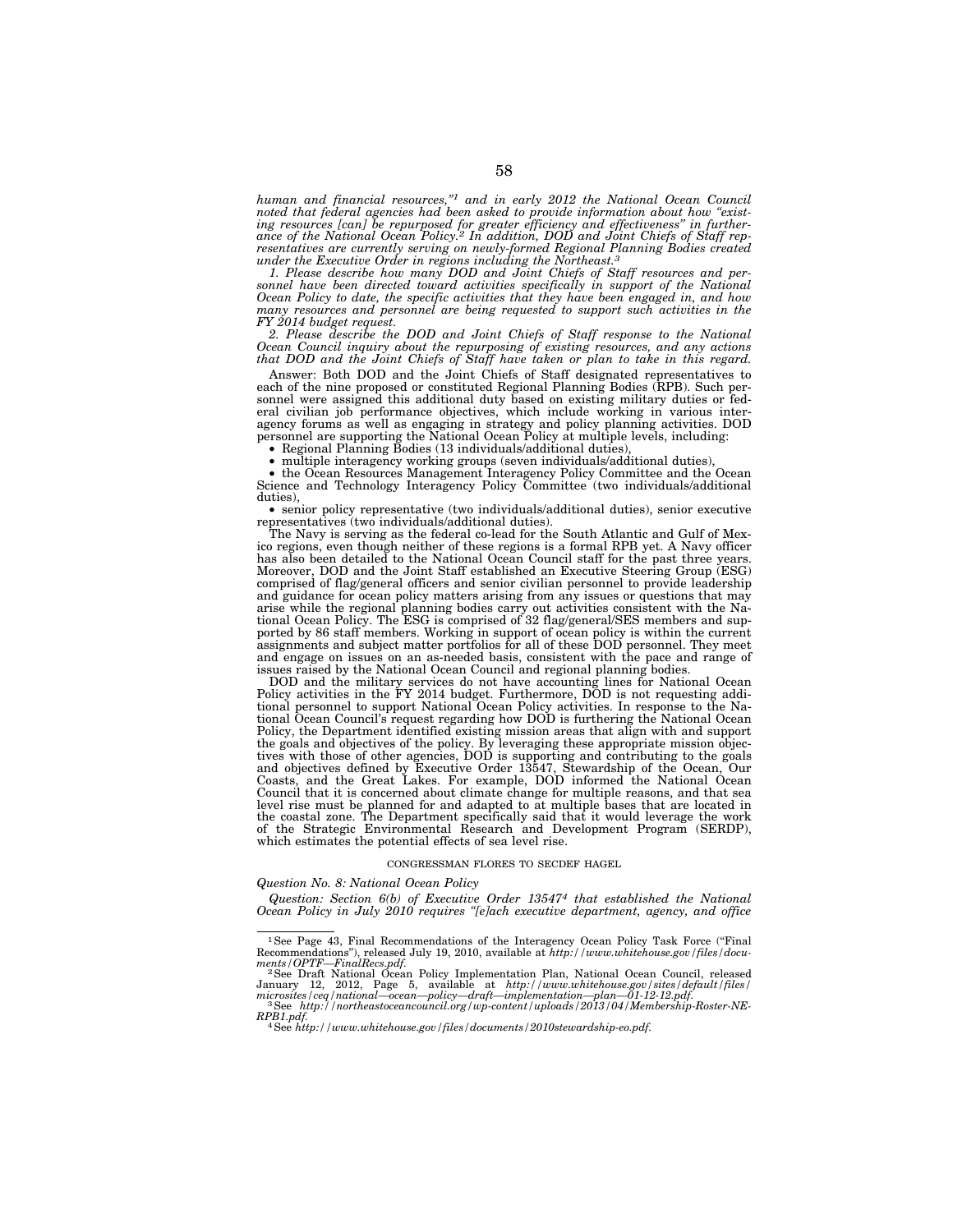*that is required to take actions under this order shall prepare and make publicly available an annual report including a concise description of actions taken by the agency in the previous calendar year to implement the order, a description of written comments by persons or organizations regarding the agency's compliance with this order, and the agency's response to such comments.''5 Pursuant to this requirement, have DOD and the Chairman of the Joint Chiefs of Staff—both members of the National Ocean Council—prepared and made publicly available any such annual report for calendar years 2010, 2011, or 2012? If so, please describe the findings and contents of such reports, and if not, why has this not occurred?* 

Answer: DOD and the Chairman of the Joint Chiefs of Staff submitted materials to the White House Council on Environmental Quality (CEQ) and the White House Office of Science and Technology Policy (OSTP) for 2010, 2011, and 2012 for inclusion in the Federal Ocean and Coastal Activities Report (FOCAR). DOD provided CEQ and OSTP with material for the 2012 report in August 2012. DOD reported on the activities of the Office of Naval Research, Naval Ocean Sciences, Applied Ocean Research, National Oceanographic Partnership Programs (NOPP), Marine Mammal, Oceanography, and Geospatial Information and Services programs.

# CONGRESSMAN FLORES TO SECDEF HAGEL

#### *Question No. 9: National Ocean Policy*

*Question: The recommendations adopted by the National Ocean Policy Executive Order state that effective implementation will require ''clear and easily understood*  requirements and regulations, where appropriate, that include enforcement as a crit*ical component.''6 In addition, the Executive Order requires federal entities including DOD and the Chairman of the Joint Chiefs of Staff to implement the policy to the fullest extent possible. At the same time, the National Ocean Council has stated that the National Policy ''does not establish any new regulations or restrict any ocean uses or activities.''7 What if any commitment can you make that DOD and its affiliate branches will not issue any regulations or take any actions having a regulatory impact pursuant to the National Ocean Policy, including Coastal and Marine Spatial Planning?* 

Answer: In order to comply with environmental laws, such as the National Environmental Policy Act (NEPA), the Marine Mammal Protection Act (MMPA), the Endangered Species Act (ESA), and the Coastal Zone Management Act (CZMA), the Department engages in numerous environmental planning activities while executing its title 10 mission. Relative to its title 10 mission, DOD and its components are regulated entities and do not issue regulations or take actions that have regulatory impact pursuant to the National Ocean Policy. The U.S. Army Corps of Engineers does exercise regulatory responsibilities under title 33 (Corps Civil Works / Regulatory mission) in navigable waters, but does not report to the Secretary of Defense for these activities. The U.S. Army Corps of Engineers will continue to operate under its existing authorities, and any new regulations would be issued on a caseby-case basis independent of the National Ocean Policy.

# CONGRESSMAN RICE TO SECDEF HAGEL

# *Question No. 10: Survivor Benefits*

*Question: Secretary Hagel, I would like to ask you about Survivor Benefits for members of the Guard and Reserve who die while performing their primary mission on an Inactive Duty Training (IDT) status. My understanding is that there is a longstanding inequity in the calculation for survivor annuities of reserve personnel killed while performing inactive duty training and this concerns me. The families of anyone who perishes while wearing the uniform—whether on an IDT status or active duty* 

<sup>5</sup>Federal entities required to take actions pursuant to Executive Order 13547 include mem-bers of the National Ocean Council, comprised of the Departments of State, Defense, Interior, Agriculture, Health and Human Services, Commerce, Labor, Transportation, Energy, Homeland<br>Security, and Justice, the Administrators of the Environmental Protection Agency and National<br>Aeronautics and Space Administration, Atmosphere (NOAA Administrator), the Assistants to the President for National Security Af-fairs, Homeland Security and Counterterrorism, Domestic Policy, Economic Policy, and Energy

<sup>&</sup>quot;See page 30 at http://www.whitehouse.gov/files/documents/OPTF—FinalRecs.pdf.<br>"See page 30 at http://www.whitehouse.gov/files/documents/OPTF—FinalRecs.pdf."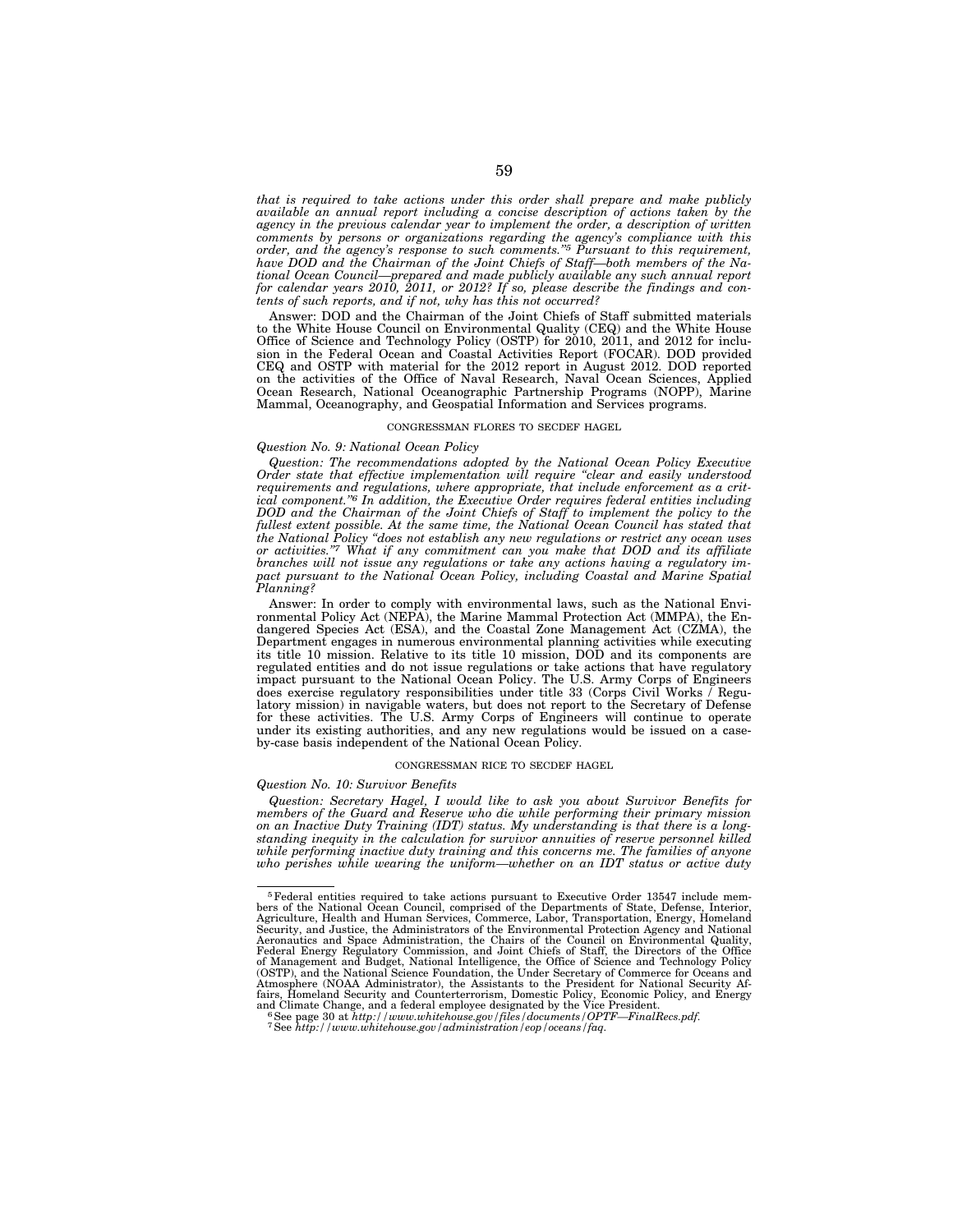*status—deserves to have their survivor benefits calculated with consistency and equity.* 

*A hypothetical based on current law could be the way Survivor Benefits Plan*  (SBP) would be calculated for two Air Force Majors, both with 18 years of service.<br>Let's assume Major A is on Active Duty orders and Major B is a reservist on IDT<br>status. If both Major A and Major B are piloting a T-38 and spite being killed in the same incident. The surviving spouse of Major A would re-<br>ceive an annuity of \$2,908 per month, while the surviving spouse of Major B would<br>receive an annuity of just \$969 per month. This type of i *a loved one who perished while serving their country is wrong and needs to be cor-rected and fixed for those who have died and those who may die.* 

1. What efforts has the Department of Defense made to end this survivor annuity<br>inequity between Active Duty orders and IDT status?<br>2. Are you aware of a bill I authored with Rep. Jason Chaffetz—H.R. 1770—that<br>would provid *clude retroactive payments for the 98 families who had loved ones die while assigned an IDT status and have been receiving either a reduced or no annuity. According to*  a Congressional Budget Office (CBO) score in the 112th Congress, this legislation<br>would have a cost of \$12 million over the 10-year budget window—\$1 million in ret-<br>roactive payments and \$11 million in future annuity payme *uniformed services and veterans associations representing more than 5.5 million current and former servicemembers and their families and survivors.* 

*3. Would the Department of Defense support the efforts of HR 1770, including the retroactive payments for the 98 families? 4. Will the Department of Defense officially request that Congress find a legislative* 

*fix to this inequality between IDT and Active Duty—either in future budget submis-sions or other means? If so, will the Department of Defense assist the Congress to identify an acceptable \$12 million offset in Department of Defense mandatory/direct spending?* 

Answer: We are aware of the concern you raise and of the bill you co-sponsored, H.R. 1770. The Department does not support H.R. 1770 and believes the retroactive provision in the bill could create significant unintended consequences.

At this time, we are complying with current law regarding the Survivor Benefit Plan (SBP) and acknowledge the differences in the annuity calculation. The Services<br>are currently reviewing the discrepancy between Active Duty and Inactive Duty<br>Training (IDT) survivor annuities and will make a recommenda er or not to maintain status quo. If we conclude a change is necessary to address this issue, we will submit a request for legislation.

# CHAIRMAN RYAN TO SECDEF HAGEL

# *Question No. 11: Afghanistan*

Question: Recently we have seen several high-profile Taliban attacks. The Afghani-<br>stan NGO Safety Office reported that Taliban attacks are up 47 percent from this<br>time last year. Do you consider this increase in attacks s *tary stopped publishing data on the volume of enemy attacks? What metrics are you using to determine whether we're making progress? Is there a level of violence that would necessitate revising the current drawdown plans?* 

Answer: The Department of Defense (DOD) assesses the level of violence in Afghanistan using data from many data sources, including reports from the International Security Assistance Force (ISAF) and the Intelligence Community. DOD neither uses ''Afghanistan NGO Safety Office (ANSO)'' data, nor does it have insight into ANSO's methods of collection, level of fidelity, impartiality, or accuracy. The ISAF metric that appears to be most similar to the ANSO ''Armed Opposition Group attacks'' metric is Enemy Initiated Attacks (EIAs). Between October 1, 2012, and March 31, 2013, ISAF reported no change in EIA levels when compared to October 1, 2011, through March 31, 2012.

The Department no longer uses nationwide EIA totals, and historical comparisons of these totals, as a main metric of success in Afghanistan. In the past, ISAF public reporting and media coverage of the conflict in Afghanistan relied too heavily on EIA reporting as a ''scoreboard'' for progress. DOD's primary assessment of the conflict in Afghanistan, the semi-annual report to Congress on ''Progress Toward Security and Stability in Afghanistan,'' draws from a wide array of security, governance, and economic metrics that provide a more comprehensive picture of the overall situation than the total number of EIAs. These metrics include: improvised explosive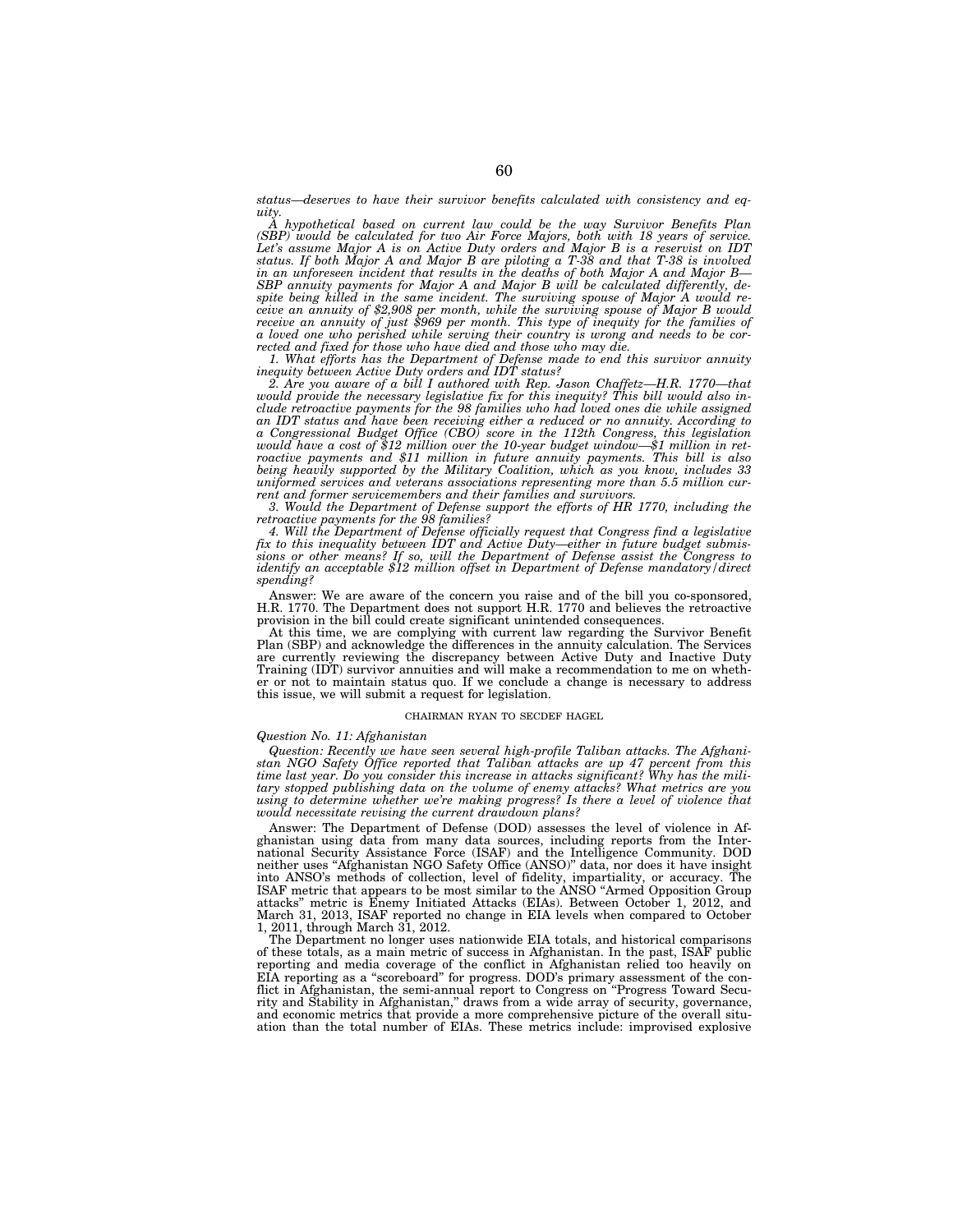device events, direct fire attacks, high-profile attacks, complex attacks, indirect-fire attacks, civilian casualties, Afghan National Security Force (ANSF) capability ratings, ANSF operational reporting, ANSF facilities construction and maintenance, ANSF funding, ANSF recruitment, GDP growth rates, population polling, international community donations to Afghanistan, Afghan government budget execution rates, school attendance, economic infrastructure build, cell phone usage, counternarcotics indicators, health indicators, and many other metrics and indicators. A tally of EIAs is not now, nor was it ever, the most complete measure of the campaign's progress. At a time when more than 80 percent of EIAs are happening in areas where less than 20 percent of Afghans live, this single facet of the campaign is less relevant in evaluating progress against the insurgency.

There is no pre-set level of violence that would necessitate revising the Department's plans to execute President Obama's direction announced in February 2013 that the United States reduce force levels in Afghanistan by 34,000 personnel by February 2014—a level one-half the size of U.S. forces in Afghanistan at the time of the announcement. This timeline provides support to the ANSF through two crucial Afghan-led fighting seasons, as well as assist the ANSF during the 2014 election period, the success of which is critical to the long-term stability of Afghanistan. The pace and size of this drawdown of U.S. forces is consistent with the recommendation of Commander, ISAF to draw down in a manner that protects our forces and maintains the gains of the past two years. These drawdown plans are based upon a comprehensive analysis of the situation in Afghanistan, of which violence levels are only one of many factors considered.

# CHAIRMAN RYAN TO SECDEF HAGEL

# *Question No. 12: Afghanistan*

*Question: In FY 2013, the Department of Defense faced a \$12 billion shortfall in funds available for prosecution of the war in Afghanistan. Please quantify the contributing factors to this shortfall. What steps were taken in preparing the FY 2014 war funding request to ensure there would not be another shortfall in FY 2014?* 

Answer: The Department is experiencing higher-than-expected costs in FY 2013 war spending because operating tempo in Afghanistan and transportation costs are higher than anticipated when preparing the war budget 2 years ago. The Department estimates a \$7 to \$10 billion shortfall for FY 2013, and continues to refine this estimate based on operational needs. The contributing factors include greater than expected requirements for:

• In-theater maintenance providing organizational and intermediate level maintenance repairs on various air, ground, and support equipment;

• The Logistics Civil Augmentation Program providing operational support to the warfighter and other support personnel in the form of food preparation, power generation, and other basic life support functions;

• Base communications throughout the U.S. Central Command area of responsibility for network operations, satellite communication bandwidth and transmissions, air traffic control landing system support, and teleconferencing;

• Base and facilities operations, transportation and storage of perishable foods in theater, air operations, and other activities that sustain vital mission capability; and

• Military operations including increases in the number of flying hours being flown, changes in Military Service mix, e.g., less Marine Corps but more Army, and other operating tempo changes;

In preparing the FY 2014 Overseas Contingency Operations (OCO) request, the Department made every effort to ensure all anticipated war costs are included and reflects the most current military assumptions available for FY 2014.

#### CHAIRMAN RYAN TO GEN DEMPSEY

# *Question No. 13: Defense Efficiencies*

*Question: In response to a question from Mr. Rokita, General Dempsey testified that a significant factor in the increase in the number of civilians employed by the Joint Staff was due to the disestablishment of Joint Forces Command and the absorption of civilian employees from JFCOM into the Joint Staff. One reason cited for closing JFCOM was to reduce costs. Please provide an itemized estimate of the sav*ings achieved by disestablishing JFCOM net of any costs that were assumed by other *elements of the Department of Defense.* 

Answer: The disestablishment of JFCOM provided an estimated savings of approximately \$292M for FY12 and \$1.9B for FY12-FY16. See below for details: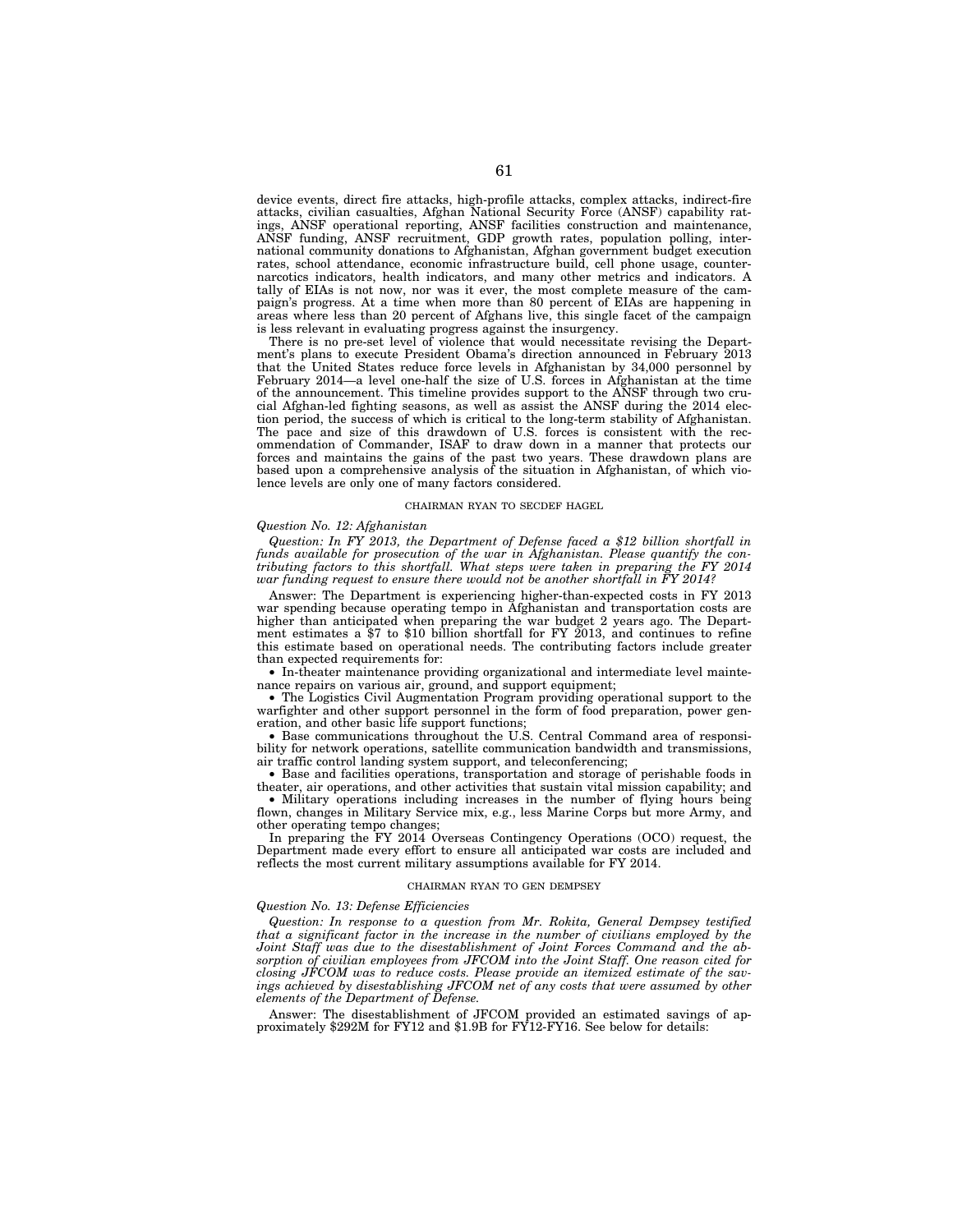[Dollars in thousands]

| Program                                           | <b>FY12</b> | <b>FY13</b>  | <b>FY14</b> | <b>FY15</b> | <b>FY16</b>  | Total                                                          |
|---------------------------------------------------|-------------|--------------|-------------|-------------|--------------|----------------------------------------------------------------|
|                                                   | \$8         | \$18         | \$28        | \$39        | \$39         | \$132                                                          |
|                                                   | \$120.626   | \$127.887    | \$135,144   | \$138,066   | \$140.363    | \$662,086                                                      |
|                                                   | \$23.265    | \$29,477     | \$29.978    | \$30.488    | \$31.006     | \$144.214                                                      |
|                                                   | \$6,546     | \$8,639      | \$8,836     | \$9,059     | \$9.213      | \$42,293                                                       |
|                                                   | \$1.861     | \$3.179      | \$2.235     | \$2.292     | \$2.347      | \$11,914                                                       |
|                                                   | \$16.313    | \$17.926     | \$18.300    | \$18.872    | \$18,628     | \$90.039                                                       |
|                                                   | \$15.800    | \$31,349     | \$26,966    | \$24,985    | \$25,410     | \$124,510                                                      |
| Personnel & Command Support Equipment (USN)       | \$3.998     | \$3.395      | \$4.581     | \$9,996     | \$9.423      | \$31,393                                                       |
| Electronics & Telecommunications Equipment (USAF) | \$917       | \$931        | \$937       | \$951       | \$967        | 4.703                                                          |
|                                                   | \$900       | $\mathbf{0}$ | 0           | 0           | $\theta$     | \$900                                                          |
|                                                   | \$20.604    | \$25.123     | \$20.432    | \$20.151    | \$19.282     | \$105,592                                                      |
|                                                   | \$3,319     | \$4.011      | \$4.068     | \$4.124     | $\mathbf{0}$ | \$15,522                                                       |
|                                                   | \$54.215    | \$61.868     | \$62.816    | \$63.984    | \$66.374     | \$309.257                                                      |
| Advanced Component Development & Prototypes (OSD) | \$13.177    | \$15,886     | \$16,090    | \$16.281    | \$16.971     | \$78.405                                                       |
|                                                   | \$42,493    | \$43,465     | \$39,994    | \$37,126    | \$36.627     | \$199,705                                                      |
|                                                   | \$17,481    | \$19,674     | \$19,629    | \$20.203    | \$21.097     | \$98,084                                                       |
|                                                   |             |              |             |             |              | *\$341.523 \$392.828 \$390.034 \$396.617 \$397.747 \$1.918.749 |

\*The savings of \$292M for FY12 was calculated by taking the \$341,523 referenced above and subtracting the \$49M the Joint Staff re-ceived in FY12 from Resource Management Decision 703A2 (JFCOM Disestablishment Costs).

# CHAIRMAN RYAN TO GEN DEMPSEY

# *Question No. 14: Defense Efficiencies*

*Question: General Dempsey's prepared statement noted that given recent budget reductions ''everything must be on the table'' and specifically noted that included civilian force reductions. Please specify what additional statutory authorities DOD need to efficiently reduce the size of its civilian workforce.* 

Answer: No additional statutory authorities are needed to reduce the size of the DOD Civilian workforce. Civilian reduction in force regulatory guidance is contained in Title 5, Code of Federal Regulations, Part 351. The Secretary of Defense has the authority to decide whether or not a RIF is necessary, and when the RIF will take place.

# CHAIRMAN RYAN TO SECDEF HAGEL, USD(C) HALE

# *Question No. 15: Defense Management*

*Question: In response to my question, Under Secretary Hale testified that the planned reduction in DOD's civilian workforce ''is heavily dependent on BRAC.'' The DOD civilian workforce has increased 17% since 2001. During that same time period, no new domestic bases were established and DOD executed Base Realignment and Closure (BRAC 2005 which was arguably more extensive than all four previous BRAC rounds combined as it involved 24 major base closures, 24 major realignments, and 765 minor closures and realignments. The evidence does not suggest that BRAC necessarily leads to a smaller civilian workforce. Given the compressed time available for the hearing, I wanted to provide you an opportunity to explain this seeming discrepancy.* 

Answer: The BRAC 2005 focus was realignment and consolidation of infrastructure, not on closures necessitated by force structure reductions. A more appropriate comparison of the BRAC requested in the FY 2014 President's Budget is to BRAC 93/95. The focus for those BRAC rounds was on shedding excess Cold War infrastructure of which generated approximately 36,000 civilian full-time equivalent reductions.

The BRAC requested in the FY 2014 President's Budget will allow the DOD to rightsize and align its infrastructure to the needs of its evolving force structure, which is critical to ensuring that limited resources are available for the highest priorities of the warfighter and national security. The BRAC authorization is required to meet the fiscal limitation of statutory spending caps, while providing important assistance to affected communities.

62